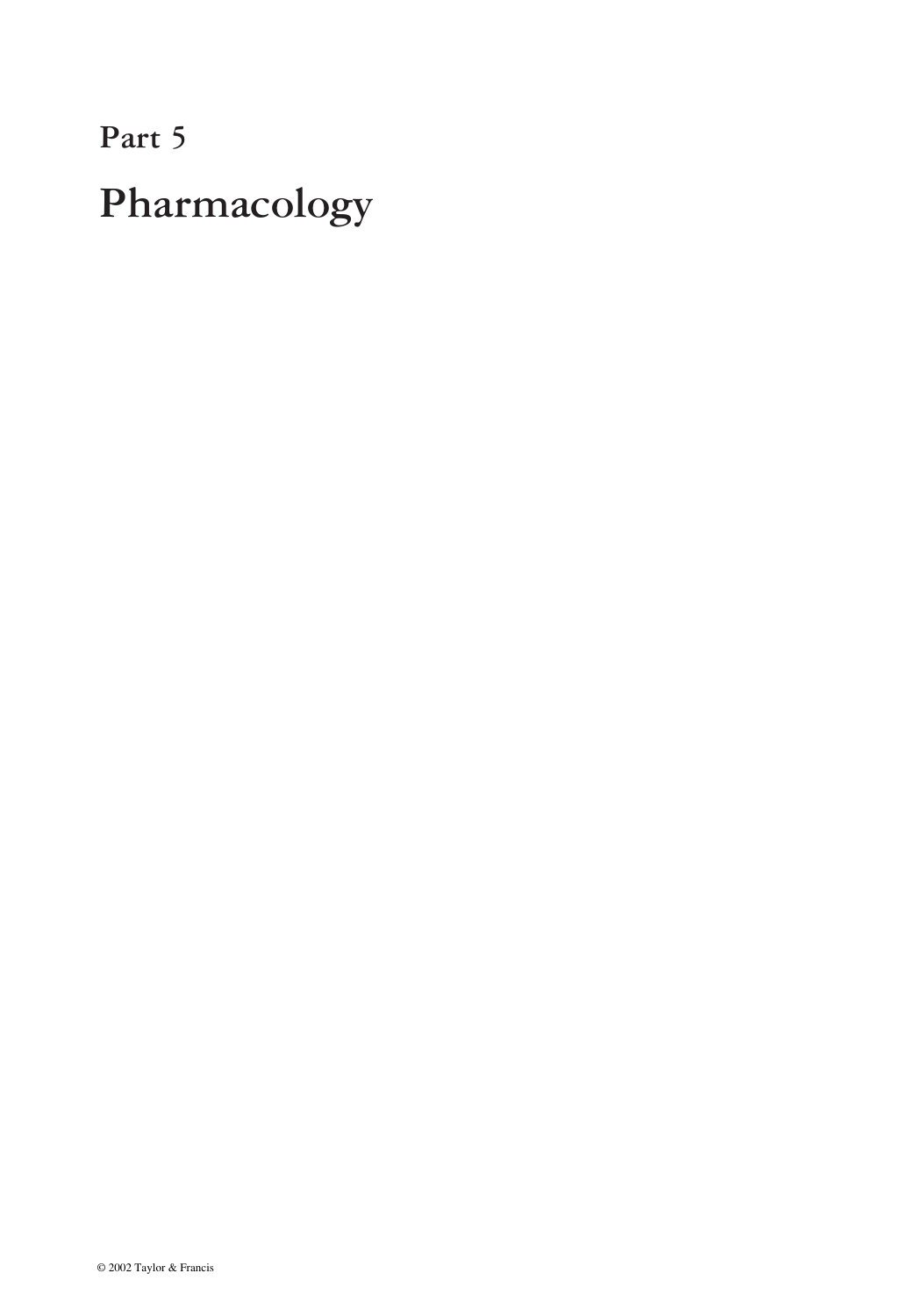# **8 The biological/pharmacological activity of the** *Origanum* **Genus**

*Dea Bariˇceviˇc and Tomaˇz Bartol*

#### **INTRODUCTION**

In the past, several classifications were made within the morphologically and chemically diverse *Origanum* (*Lamiaceae* family) genus. According to different taxonomists, this genus comprises a different number of sections, a wide range of species and subspecies or botanical varieties (Melegari *et al*., 1995; Kokkini, 1997). Respecting Ietswaart taxonomic revision (Tucker, 1986; Bernath, 1997) there exist as a whole 49 *Origanum* taxa within ten sections (*Amaracus* Bentham, *Anatolicon* Bentham, *Brevifilamentum* Ietswaart, *Longitubus* Ietswaart, *Chilocalyx* Ietswaart, *Majorana* Bentham, *Campanulaticalyx* Ietswaart, *Elongatispica* Ietswaart, *Origanum* Ietswaart, *Prolaticorolla* Ietswaart) the majority of which are distributed over the Mediterranean. Also, 17 hybrids between different species have been described, some of which are known only from artificial crosses (Kokkini, 1997). Very complex in their taxonomy, *Origanum* biotypes vary in respect of either the content of essential oil in the aerial parts of the plant or essential oil composition. Essential oil 'rich' taxa with an essential oil content of more than 2 per cent (most commercially known oregano plants), is mainly characterised either by the dominant occurrence of carvacrol and/or thymol (together with considerable amounts of  $\gamma$ -terpinene and *p*-cymene) or by linalool, terpinene-4-ol and sabinene hydrate as main components (Akgül and Bayrak, 1987; Tümen and Başer, 1993; Kokkini, 1997).

The *Origanum* species, which are rich in essential oils, have been used for thousands of years as spices and as local medicines in traditional medicine. The name hyssop (the Greek form of the Hebrew word 'ezov'), that is called '*za'atar*' in Arabic and *origanum* in Latin, was first mentioned in the Bible (Exodus 12: 22 description of the Passover ritual) (Fleisher and Fleisher, 1988). A comparative study of the traditional use of oregano-like herbs in the Mediterranean region, made by Fleisher and Fleisher (1988), established that the hyssop of the Bible is the carvacrol chemotype of the plant *Majorana syriaca* (L.) Feinbr. (syn.: *Origanum maru* L., *Origanum syriacum* L.). This plant, having a curative value in hypoglycaemic treatments (Yaniv *et al*., 1987), was an important part of the purification rites and was used as a medicine and as a condiment (Fleisher and Fleisher, 1988). A number of plants were found to have a similar flavour to that of hyssop, such as *Coridothymus capitatus* (L.) Reichenb. (Spanish oregano), *Satureja thymbra* L., *Thymbra spicata* L. and *Origanum vulgare* L. After the destruction of the Temple of Jerusalem at the beginning of the Christian era, the ritual use of hyssop ceased, while the tradition of using hyssop as a flavouring persisted, giving rise to two cultures of condiments, characterised by the high content of carvacrol in essential oils: '*za'atar*' in the Middle East and oregano in Europe.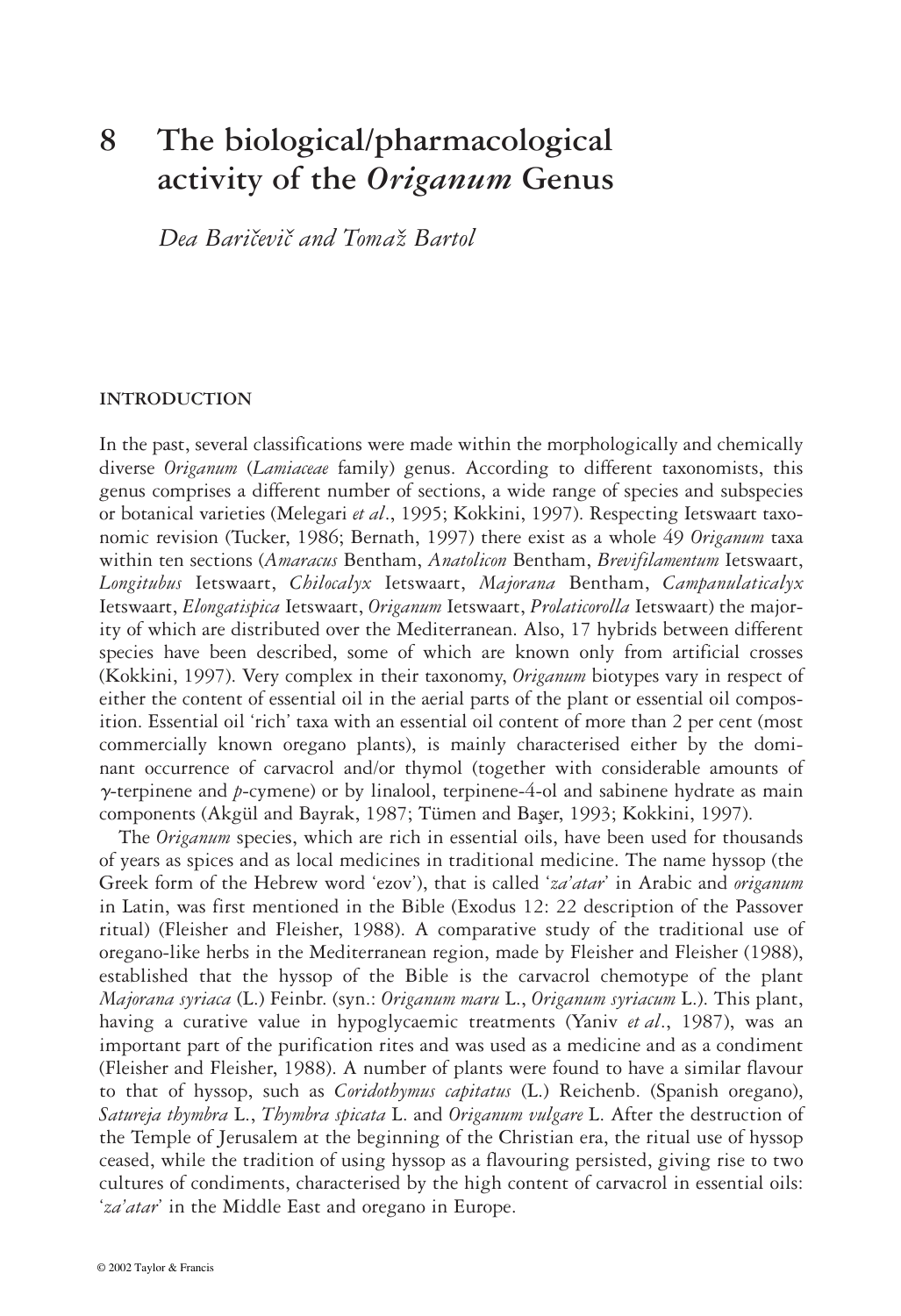#### 178 *Dea Bariˇceviˇc and Tomaˇz Bartol*

Carvacrol-rich essential oils of *Origanum heracleoticum* L. (syn.: *O. hirtum* L., *O. creticum* Sieber Bentham, *O. vulgare* L. subsp. *hirtum* (Link) Ietswaart), *O. maru* L. and *O. smyrnaeum* L. (syn.: *O. onites* L., *Majorana smyrnaea* (L.) Kostel, *M. onites* (L.) Bentham), that are native to Turkey and other East Mediterranean countries, have been used as a seasoning and in local materia medica in Turkey.

Aerial flowering parts of *O. vulgare* ssp. *viride* (Boiss.) Hayek (*O. viride* (Boiss.) Halacsy) are used in Iranian traditional medicine as diuretic, stomachic, antineuralgic, antitussive and expectorant. Afsharypuor *et al*. (1997) report on composition of essential oil of *O. vulgare* ssp. *viride* (Boiss.) Hayek, that grows wild in northern parts of Iran (with linalyl acetate, sabinene,  $\beta$ -caryophyllene as main components) and differs substantially from the composition of essential oil of the same species, growing wild in the Balkan area (Bulgaria, Albania, Turkey, Greece, Yugoslavia) (carvacrol chemotypes) or cultivated in Israel (thymol chemotype).

*O. dubium* Boiss., an endemic Mediterranean shrub, is widely spread on Cyprus (Paphos forest), in Greece and in Southern Turkey. In Cyprus it is locally known as 'rigani' and widely used in the preparation of local foods like 'souvla' and 'suovlakia'. In the traditional Cyprus medicine, an infusion of the leaves, flowering stems and flowers is used as a digestive and carminative, while carvacrol-rich essential oil is used externally as an antirheumatic (Arnold *et al*., 1993). In Greece, similar local names ('righani', 'aroani', 'rhoani') and traditional uses are found to be used for *Origanum onites* L. ( *O. smyrnaeum* L.). The essential oil of *Origanum majorana* L. var. *tenuifolium* Weston, which is endemic to Cyprus and locally named 'sampsishia', is traditionally used against common cold and fever or as a spasmolytic in gastro-intestinal disorders when applied internally or as an antirheumatic after external administration. *Cis*sabinene hydrate (leaves: 33.3 per cent, flowers: 24.0 per cent, stems: 7.4 per cent), terpinene-4-ol (leaves: 21.6 per cent, flowers: 16.6 per cent, stems: 19.0 per cent), --terpinene (leaves: 8.3 per cent, flowers: 10.6 per cent, stems: 11.1 per cent) and -terpineol (leaves: 7.3 per cent, flowers: 12.4 per cent, stems: 14.2 per cent) were found to be the leading compounds in 'sampsishia' essential oil, obtained after hydrodistillation of the above-ground plant parts. *Cis*-sabinene hydrate was also found to be the major component (21.5 per cent) of the essential oil of *Origanum rotundifolium* Boiss., aerial parts of which are used as a flavoured herbal tea in Turkey (Baser *et al.*, 1995).

Aerial parts of *Origanum hypericifolium* O. Schwarz et P.H. Davis, an endemic Turkish species, collected before flowering, are used in Turkey (Burdur, Gölhisar) as a condiment, as meat flavouring and as herbal tea for treatment of common cold, stomach complaints and debility (Baser and Tümen, 1994). It was found, that aerial parts of this herb, when obtained in pre-flowering stage, contained relatively high amounts of essential oil (2.5 per cent), rich in carvacrol (64.3 per cent).

Aerial parts of *Origanum sipyleum* L. (syn.: *Majorana sipylea* (L.) Kostel, *Amaracus sipyleus* (L.) Rafin), a species of the eastern Mediterranean area, is widely used as a spice (central Anatolia) and against gastrointestinal disorders and cough (west Anatolia). The essential oil of this species was found to be rich in  $\gamma$ -terpinene and aromatic monoterpenes (Baser and Tümen, 1992). Dry leaves and flowering tips of *O. majorana* L. (syn. *Majorana hortensis* Moench.) and their tincture are used in the formulation of vermouths and bitters. The essential oil is used in the formulation of compounded oils for flavouring sauces, condiments, canned meats and other products (de Vincenzi and Mancini, 1997). In India this plant is traditionally used as an astringent, diuretic, antihysterial, antiasthmatic and antiparalytic drug (Yadava and Khare, 1995).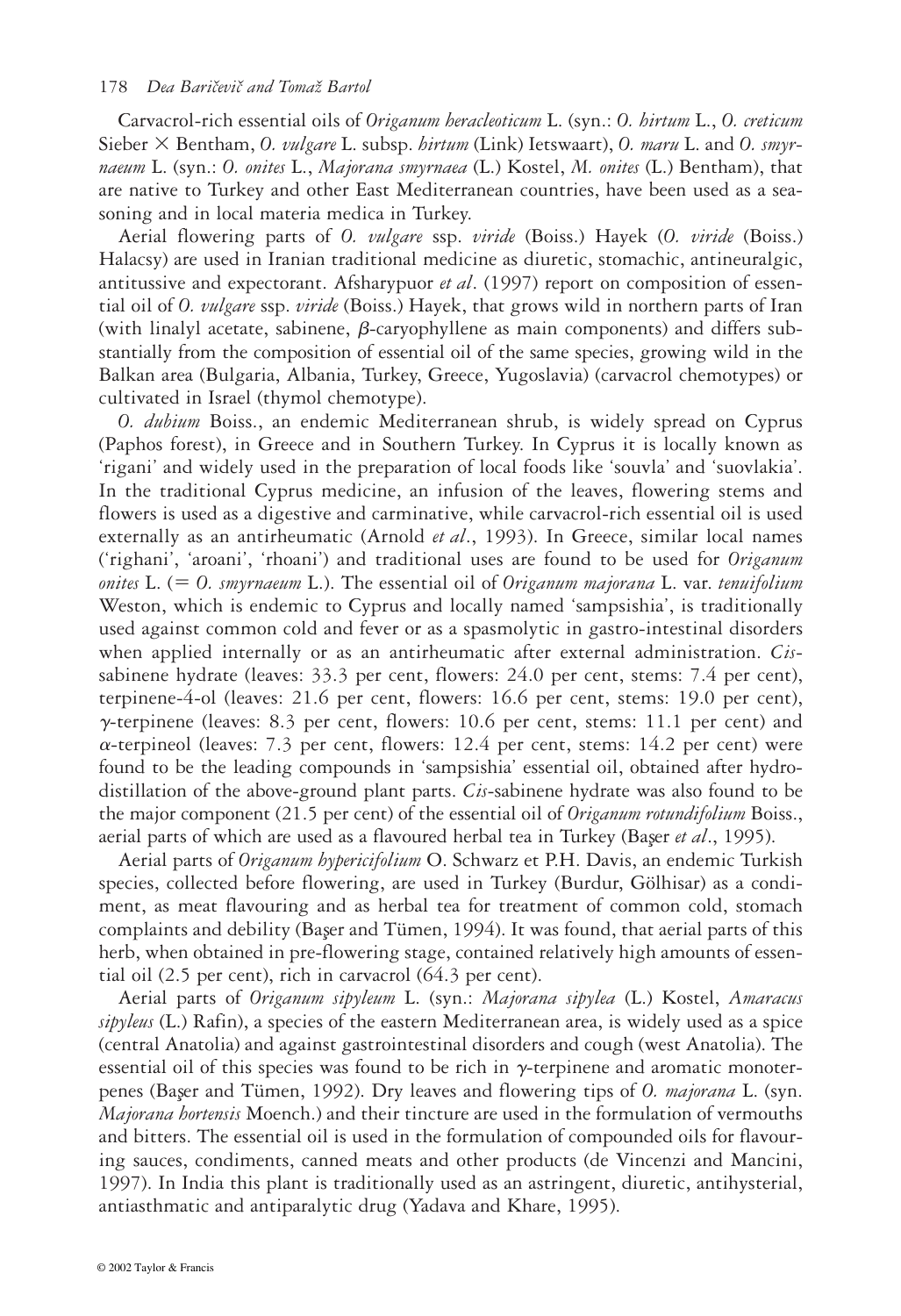Based on ethnobotanical investigation in Lavras Novas (Brazil), where a rich folklore in the use of medicinal plants has been observed due to the remoteness of villages from modern medical facilities and the lack of a health care system, *O. majorana* L. is used for treatment of earache and influenza in children (Stehmann and Brandão, 1995).

*Origanum vulgare* L., commonly known as oregano or wild marjoram, is a well known flavouring for many international dishes and has antioxidant applications in human health (Dorofeev *et al*., 1989; Deighton *et al*., 1993). Antimicrobial action is reported for *O. vulgare* extracts, which contained phenolcarboxylic acids (cinamic, caffeic, *p*-hydroxybenzoic, syringic, protocatechuic, vanillic acid) as presumably active substances (Mirovich *et al*., 1989). Also, the fumigant toxicity of oregano essential oils for storeroom insects has been established (Shaaya *et al*., 1991; Baricevic *et al*., 2001). Traditionally, *Origani vulgaris herba* was used in respiratory tract disorders such as cough or bronchial catarrh (as expectorant and spasmolitic agents), in gastrointestinal disorders (as choleretic, digestive, eupeptic and spasmolitic agents) as oral antiseptic, in urinary tract disorders (as diuretic and antiseptic) and in dermatological affections (alleviation of itching, healing crusts, insect stings) (Blumenthal, 1998; Bruneton, 1999). Although, the monograph documentation of drug plant *O. vulgare* was submitted to the German Ministry of Health, the staff responsible for phytotherapeutic medicinal domain – Commission E – evaluated *O. vulgaris herba* negatively (Banz. Nr. 122 from 6th July 1988), because of lack of scientific proofs for the above mentioned indication areas (Blumenthal, 1998). Nevertheless, many of the studies confirmed the beneficial effects of oregano for human health. In view of the folk medicinal usage of New Zealand plants, the bioactivity of commercial essential oils of *O. vulgare* L. and of *O. majorana* L. was studied *in vitro* for their antibacterial, antifungal, antioxidative and spasmolytic activities. Oregano and marjoram were found to be effective antimicrobial agents and had a significant spasmolytic action on smooth muscle (Lis-Balchin *et al*., 1996). Extracts of *O. vulgare* exhibited a high capacity to compete with progesterone binding to intracellular receptors for progesterone, and showed considerable progestine activity *in vitro* (Zava *et al*., 1998).

*Origanum vulgare*, *O. majorana*, *O. dubium* and *O. dictamnus* contain in their leaves flavonoids (flavanone group – naringin, flavone group – apigenin and luteolin, flavonol group – quercetin) and flavonoid–glycosides (luteoline-7-glucoside, apigenin-7-glucoside, eriodictyol-7-glucoside) (Harvala and Skaltsa, 1986; Skaltsa and Harvala, 1987; Bohm, 1988; Soulèlès, 1990), some of which are known to possess spasmolitic activity. The antioxidative effect of plants belonging to the *Origanum* genus is probably the consequence of content of polar hydroxycinnamic derivatives and flavonoid glycosydes (Nakatani and Kikuzaki, 1987; Lamaison *et al*., 1993; Sawabe and Okamoto, 1994; Takácsová *et al*., 1995). These are found prevalently in essential oil 'poor' *origanum* taxa (less than 0.5 per cent of essential oil), such as *O. calcaratum* Jussieu or *O. vulgare* L. ssp. *vulgare*. Also non-polar phenolic compounds like thymol and carvacrol, which are major components of essential oil 'rich' *Origanum* taxa, possess remarkable antioxidant properties (Lagouri *et al*., 1993).

Interesting results were obtained in Poland, where Skwarek *et al.* (1994) discovered that *O. vulgare* extracts, when applied to ECHO<sub>0</sub> Hill virus, cultured in monkey kidney cells, induced the formation of a substance with interferon-like activity. The findings of relatively new investigations on bioactive compounds from spices show oregano's potential as a source of pesticidal and cancer preventive chemicals (Anonymus, 1997; Craig, 1999). Essential oils from *O. vulgare* ssp. *hirtum* (Greek oregano), *Origanum onites* (Turkish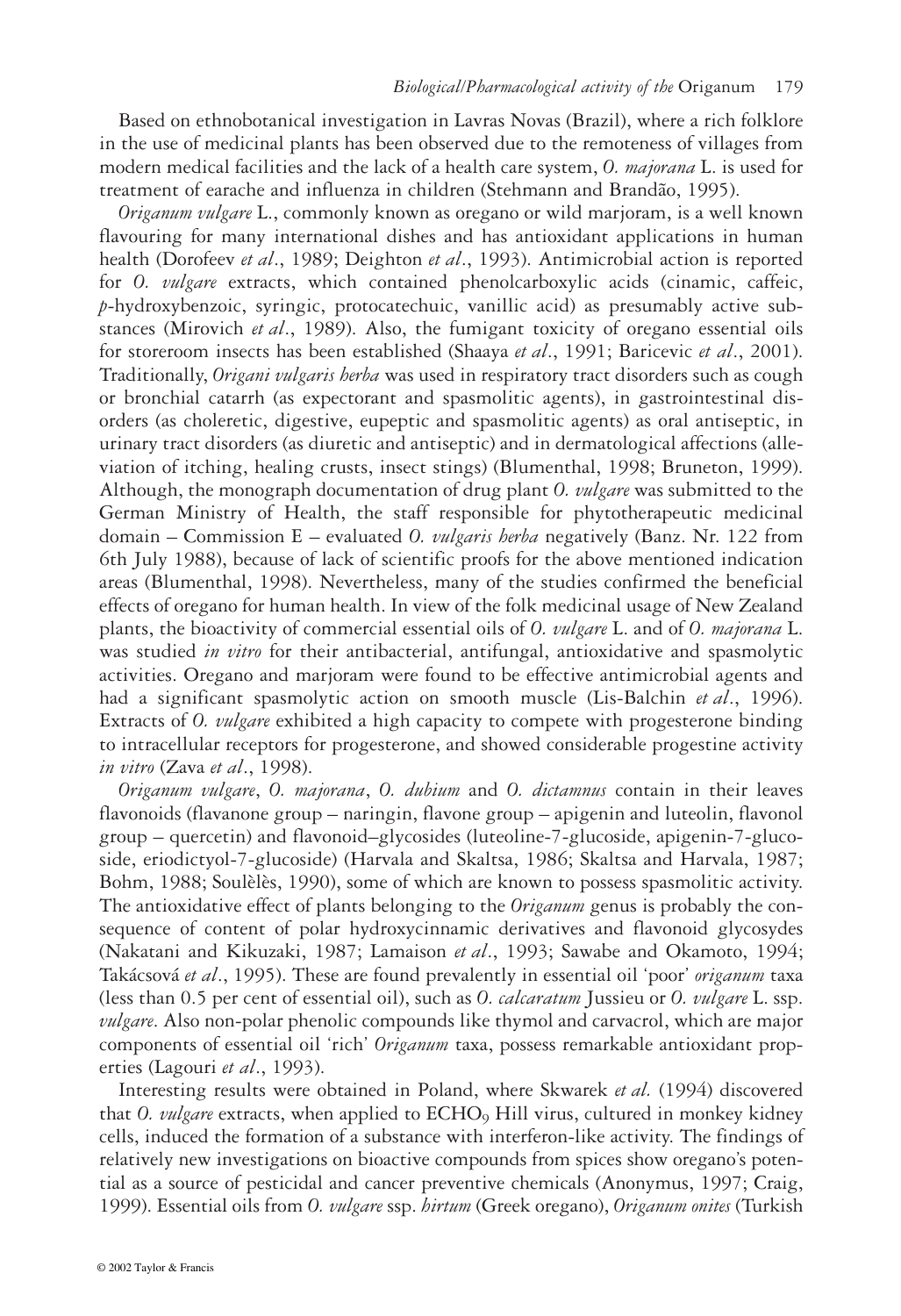oregano and *O. dictamnus* L. (syn. *Amaracus dictamnus* Benth., Cretan dittany), that are rich in phenolic compounds (carvacrol, thymol), possess antibacterial (Collier and Nitta, 1930; Kellner and Kober, 1954; Maruzzella and Sicurella, 1960; Aureli *et al*., 1992; Biondi *et al*., 1993; Vokou *et al*., 1993) and antifungal properties against pathogenic or nonpathogenic fungi (Maruzzella and Liguori, 1958; Arras and Picci, 1984; Guérin and Réveillère, 1985; Colin *et al*., 1989; Paster *et al*., 1993).

In the West Indies wild oregano (Lamiaceae) is the common name for a variety of botanical names such as *Coleus amboinicus* Launert., *C. aromaticus* Benth., *Plectranthus aromaticus* Roxb. and *P. amboinicus* Launert (French Origanum). It is cultivated for its sweat-inducing and insecticidal properties and is used also as a culinary flavour, against stings from scorpions and poisonous centipedes, for cleaning textiles, and as a shampoo (Chatterjee *et al*., 1958; Kuebel and Tucker, 1988; Prudent *et al*., 1995). In India, the plant and its preparations are used topically against ulcers and inflammation of the mouth and internally as a digestive. In Vietnam, *C. aromaticus* is employed in the preparation of cough mixtures (Prudent *et al*., 1995). According to Buznego *et al*. (1991) it possess antiepileptic properties. The essential oil of *C. aromaticus* is mainly composed of phenolic compounds, the major components depending on the geographical origin. *C. aromaticus* essential oil (Martinique origin), which contained carvacrol (60.96 per cent) and  $\beta$ -caryophyllene (13.26 per cent) as major components, showed both fungistatic (at MIC of 0.25 mg/ml towards human pathogens: *Aspergillus niger*, *Candida albicans* and towards plant pathogens: *Botrytis cinerea*, *Cylindrocarpon mali*, *Sclerotinia sclerotiorum*) and bacteriostatic activities *in vitro* (at MIC of 0.125 mg/ml towards *Mycobacterium smegmatis* and *Vibrio cholerae*, at MIC of 0.5 mg/ml towards *Staphylococcus aureus* and *Escherichia coli*) (Prudent *et al*., 1995). Stiles and co-workers (1995) observed similar results. They found, that *O. vulgare* essential oil was an effective anti-*C. albicans* agent (MIC against 3 different Candida strains  $\leq 0.1$  µg/ml), and that this activity might be due to the carvacrol content.

The world trends toward increasing usage of spices indicate an overall change in food habits and tastes. The appetiser effect of culinary herb mixtures with oregano was studied in animals and in human experiments. The authors generally agree that herb mixtures, when added to the diet in a moderate (about 0.3 per cent) quantity cause higher liveweight gains of experimental animal groups (pigs, calves) than the controls (Gunther, 1991; Stenzel *et al*., 1998), and act as appetisers in human diet (Yeomans, 1996). An improved feed conversion as well as protein and energy utilisation in fish that were fed an oregano supplemented (3 per cent) diet, was observed also by El-Maksoud *et al*. (1999). However, aversive postingestive feeding effects after initially increased preference for oregano flavoured feed as well as generalisation of aversion from familiar to novel feeds with a similar flavour were observed in animal (lambs) experiments (Launchbaugh and Provenza, 1994; Villalba and Provenza, 1996), causing lower preference for long-term feeding with oregano flavoured straw. Aversions to sauces flavoured with oregano have been reported also in human diet – in pregnant women (Hook, 1978).

# **ANTIFUNGAL ACTIVITY**

When assessing the food-preservative and health promoting potential of spices, more attention in recent literature has been placed on the studies of inhibitory effects of oregano essential oil or its components to the fungal growth and/or sporulation than on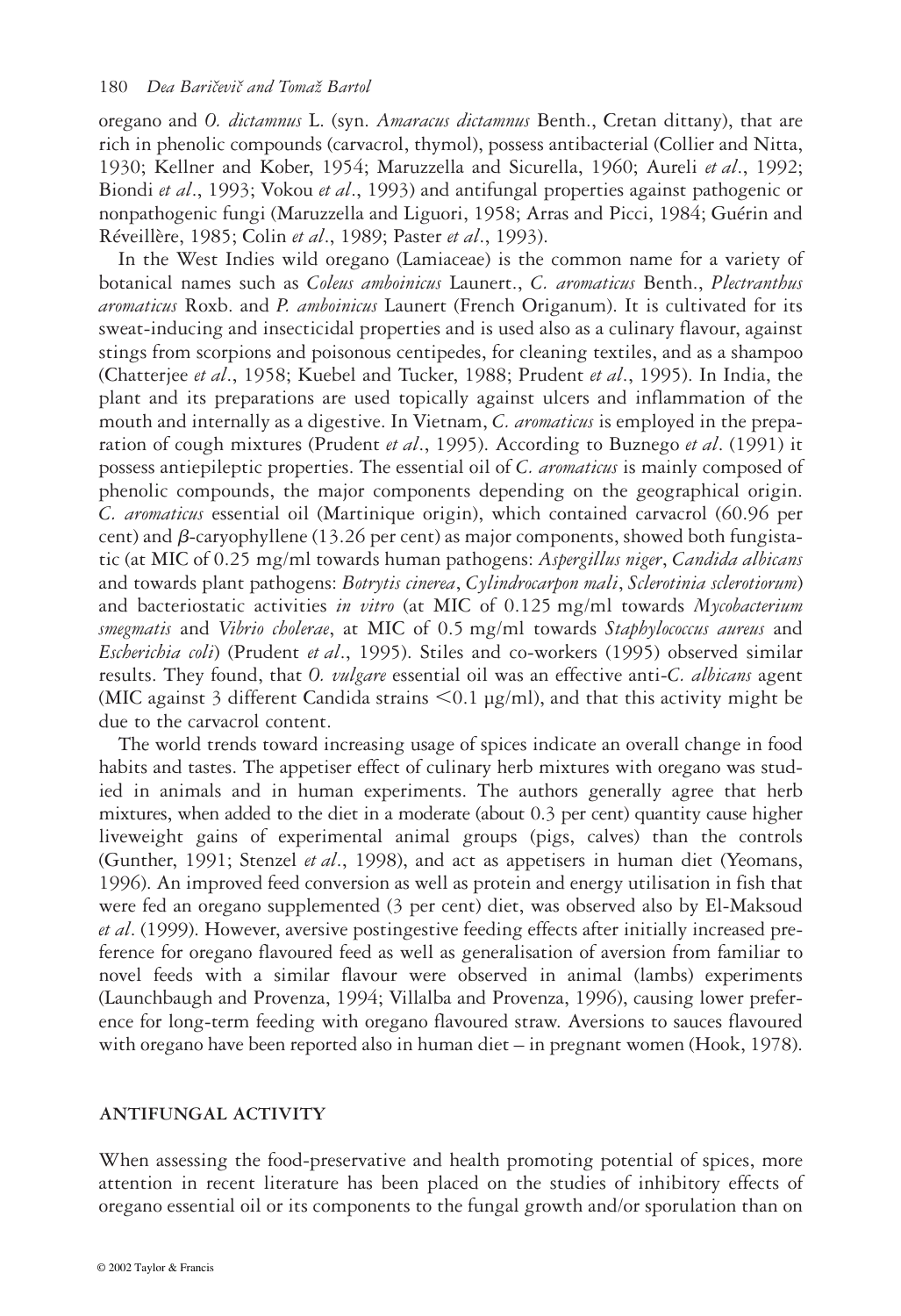that of oregano crude drug or its extracts. The antifungal activity is strongly correlated with the type of essential oil (that depends on plant species and origin), its concentration and pH of the testing medium *in vitro* (Deans and Svoboda, 1990; Thompson, 1990; Biondi *et al*., 1993). Authors generally agree that there is a relationship between the chemical structure of the most abundant essential oil components and their antifungal and anti-aflatoxigenic potency. Phenols are believed to be the most potent antimicrobials followed by alcohols, ketones, ethers and hydrocarbons (Bullerman, 1977; Hitokoto *et al*., 1980; Hussein, 1990; Daw *et al*., 1994; Charai *et al*., 1996). These presumptions are in accordance with the findings of Biondi *et al*. (1993), who reported that carvacrol – rich *O. onites* L. essential oil showed more potent antifungal activity against *A. niger*, *Aspergillus terreus*, *C. albicans* and against *Fusarium* spp. than the oregano oil, composed prevalently of terpinene-4-ol and of  $\gamma$ -terpinene. A potent antifungal effect of *O. vulgare* essential oil (rich in carvacrol and thymol) at concentration of 1 µl/ml against the common spoilage fungus *A. niger* was observed also by Baratta *et al*. (1998a).

However, there are many differences among genera of fungi with regard to sensitivity to the antifungal effects of oregano and of its essential oils. Also, the concentration of an essential oil and its origin may significantly influence their antifungal activity. When published results on the antimicrobial activity of oregano essential oils are compared, significant differences among results obtained by different research groups may be observed. These are due to different methods used in investigations, and also due to the incomplete specification (common name instead of botanical one) of the oregano species, especially, when no data are given about the chemical composition of the essential oil.

The ground *O. vulgare* (2 per cent) was found to possess a strong antifungal potential against several food-contaminating moulds, like *Trichoderma harzianum* Rifai, *Alternaria alternata* Keissler, *Fusarium oxysporum* Schlecht, *Mucor circinelloides f. griseo-cyanus* Schipper, *Cladosporium cladosporioides* de Vries, *Fusarium culmorum* Saac., *Aspergillus versicolor* Tiraboschi, but allowed selective growth of *Rhizopus stolonifer* Lind and *Penicillium citrinum* Thom in potato dextrose agar (Schmitz *et al*., 1993). A moderate antifungal activity of oregano crude drug, when applied in a concentration of 2 per cent (the upper level, that is most often used in food industry), against *Penicillium citrinum*, *P. roqueforti*, *P. patulum* and against three mycotoxigenic fungi (*Aspergillus flavus*, *A. parasiticus* and *A. ochraceus*) was reported also by Azzouz and Bullerman (1982). Deans and Svoboda (1990) observed a significant potency of *O. majorana* essential oil against filamentous fungi, in particular mycotoxigenic strains.

An interesting comparative study between the antimicrobial activity of crude drug (ground dried plant), of aqueous extracts and essential oils of *Origanum compactum* Bentham (section *Prolaticorolla* Ietswaart) and of *O. majorana* L. of Morocco origin was made, in order to ascertain their antimicrobial potential against yeasts (*Saccharomyces cerevisiae*, *Candida utilis*, *Candida tropicalis*, *Candida lipolytica*), moulds (*Penicillium parasiticus*, *Geotrichum candidum*, *A. niger*), bacteria (*Pseudomonas fluorescens*, *E. coli*, *S. aureus*, *Bacillus cereus*) and lactic acid bacteria (*Lactobacillus plantarum*, *L. mesenteroides*) (Charai *et al*., 1996). Sensitive microorganisms were generally more susceptible to *O. compactum* than to *O. majorana* regardless of the form of applied antimicrobial (crude drug, water extracts, essential oil). When considering the activity of the whole plant (at concentration of 1 per cent in solid media *in vitro*), yeasts proved to be the microorganisms most sensitive to the tested plant material, followed by lactic bacteria and other bacteria tested. Plants showed practically no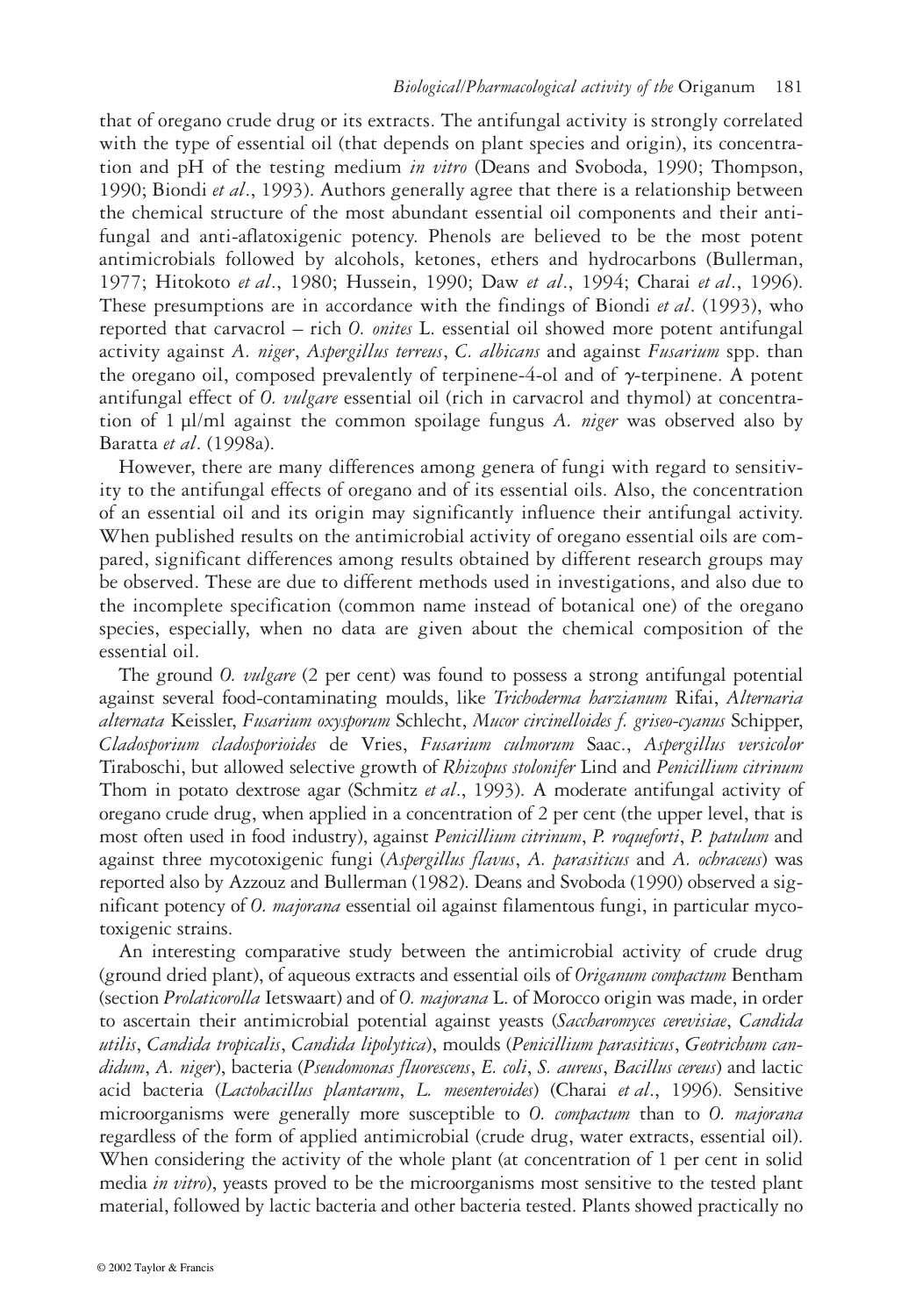inhibition potential towards moulds. By contrast, when considering water extracts of both plant species, moulds were the most sensitive, bacteria showed only a scarce sensibility (especially towards *O. majorana* extracts) and yeasts were not affected. Moulds were completely inhibited (*O. compactum*) or partly inhibited (*O. majorana*) by water extracts at 40 per cent concentration. Inhibition of microbial growth in the case of water extracts was probably due to the presence of water-soluble polyphenols and tannins.

Essential oil of *O. compactum* was characterised by carvacrol (49.5 per cent), *p*-cymene (21.2 per cent) and γ-terpinene (14.2 per cent) as major components, while *0. majorana* was found to be a linalool chemotype (linalool 32.6 per cent, terpinene-4-ol 22.3 per cent and *p*-cymene 8.1 per cent). It was found that both essential oils have inhibitory potential against microbial growth, *O. compactum* being the more potent inhibitor, probably due to the presence of a highly active phenolic moiety (carvacrol) in its essential oil. The following concentrations of essential oils were found to completely inhibit growth of tested microorganisms: bacteria at 4 ppm (lactic bacteria in the case of *O. compactum* at 1 ppm), yeasts at 1.6 ppm (*O. compactum*) or at 5 ppm (*O. majorana*), moulds at 1 ppm (*O. compactum*) or at 5 ppm (*O. majorana*).

Phenolic compounds, characteristic major constituents of essential oils of *O. vulgare* L. (section *Origanum* Ietswaart) or of *O. dictamnus* L. (section *Amaracus* Bentham), are probably responsible for the high inhibitory activity of carvacrol/thymol chemotypes of oregano against fungal growth, conidial germination and production of *Penicillium digitatum* (at essential oil concentration of 250–400 ppm) (Daferera *et al*., 2000). Moreover, monoterpene components, which are present in essential oils in different proportions, seem to have more than an additive effect in fungal inhibition. Phenolic derivatives, present in essential oils, may also be involved in inhibition of yeast sporulation through depletion of cellular energy by reduction of respiration. It has been shown that oregano essential oil (at 100 ppm) significantly impaired the respiratory activity of *Saccharomyces cerevisiae* as evidenced by a reduction in CO<sub>2</sub> and ethanol production (Conner *et al*., 1984). The growth of variety of yeasts was significantly inhibited by oregano essential oils (at concentration of 200 ppm: *Brettanomyces anomalus*, *G. candidum, Kluyveromyces fragilis*, *Lodderomyces elongisporus*, *Metchnikowia pulcherrima*, *Pichia membranaefaciens*, *Saccharomyces cerevisiae*, *Torulopis glabrata*, at 100 ppm: *Candida lypolytica*, *Hansenula anomala*, *Kloeckera apiculata*, *Rhodotorula rubra*, *Debaryomyces hansenii*), that were rich in phenolic compounds (Conner and Beuchat, 1984a). When exposed to sublethal heat treatments (48–54 °C), which correspond to those during food processing, the increased sensitivity of yeasts to oregano essential oil (at levels 100–200 ppm) or to oregano oleoresins (at levels 250–500 ppm) was observed. This might be due to the synergistic or additive effect of oregano oil or oleoresin (in combination with heat) on inactivation of yeasts and due to the affected recovery of heat stressed yeast cells after treatment with oleoresin, resulting in low viable populations (Conner and Beuchat, 1984b; Conner and Beuchat, 1985). Karanika *et al*. (2001) studied the inhibitory effect of aqueous extract (at concentration of 5 g/l) of *O. dubium* on *Yarrowia lipolytica*. It was found that the increased lag time and suppressed specific growth rate of this yeast were not attributed to the direct effect of the extract on yeast cells, but to the *O. dubium*-induced chelation of metal ions, which are essential for microbial growth.

Biological assays showed strong fungitoxic activity of essential oil (at 1000 ppm) from Turkey native populations of *Origanum minutiflorum* Schwarz Davis against *Fusarium moniliforme*, *Rhizoctonia solani*, *S. sclerotiorum* and *Phytophthora capsici*. It was found that the antifungal effect was due to the presence of phenolic components in the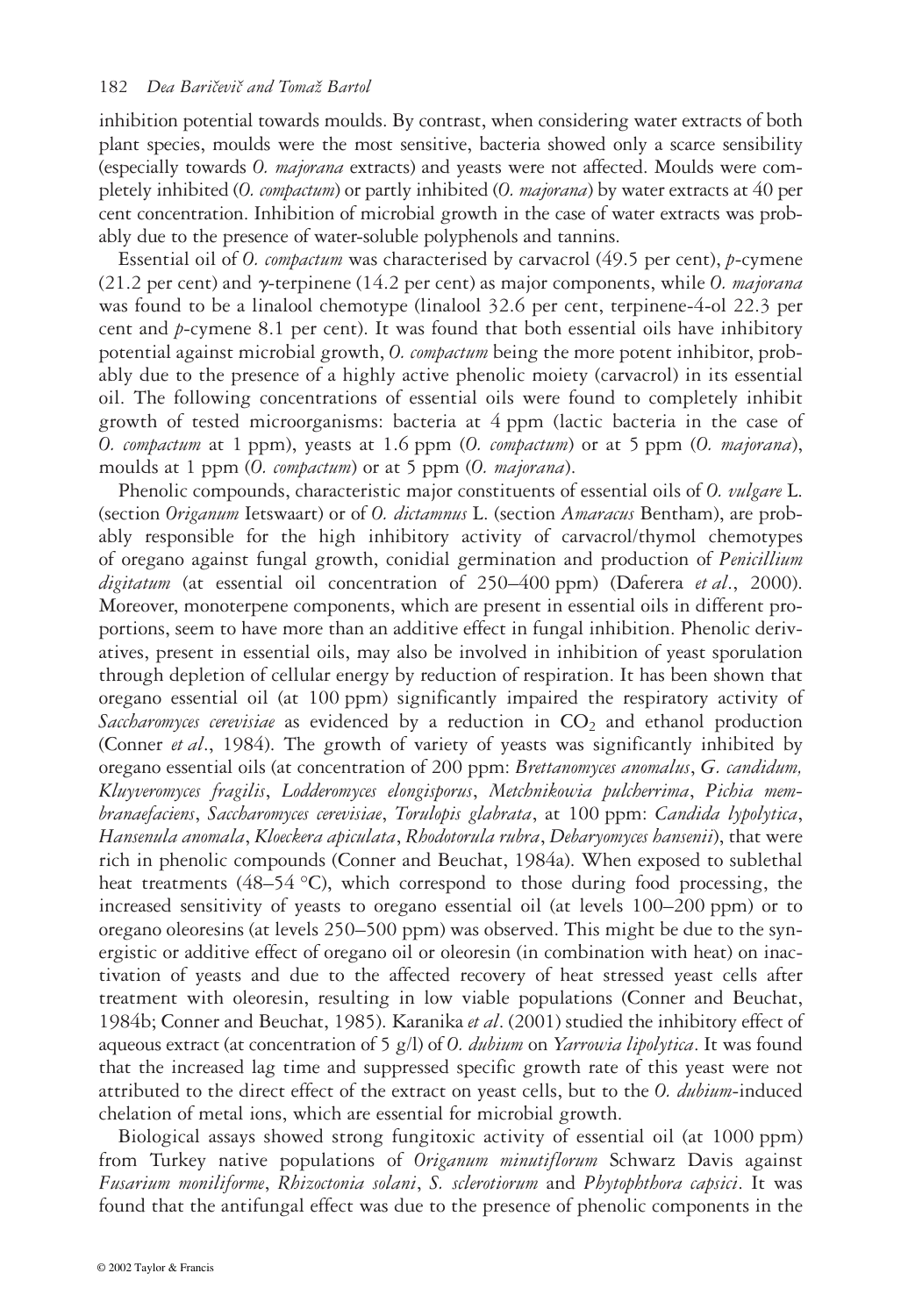essential oil, like carvacrol and/or thymol, which are well known for their antifungal potency (Kurita *et al*., 1981; Farag *et al*., 1989; Curtis *et al*., 1996). Carvacrol or thymol, when applied in concentrations of more than 100 ppm led to a complete inhibition of growth of the above mentioned fungi *in vitro*. These phenolic compounds showed higher inhibition against *P. capsici* than the soil-applied systemic fungicide Previcur N (Muller-Riebau *et al*., 1995). Oregano essential oil, thymol and carvacrol (at 0.025 per cent or 0.05 per cent) were also found to be strong growth-inhibitory compounds against *Penicillium roqueforti, G. candidum* and *Mucor* spp. (Akgül and Kivanç, 1988; Akgül and Kivanç, 1989). Thompson (1990) established that carvacrol exhibited a fungicidal effect against *Aspergillus* spp., that was pH-dependent, and at pH 4 the fungicidal effect was more potent than at pH 6.

Adam *et al*. (1998) found a valuable therapeutic potency of essential oil of *O. vulgare* L. subsp. *hirtum* against experimentally induced dermatophytosis in rats (infection with *Trichophyton rubrum*). They report that carvacrol and thymol showed much higher antifungal activities against human pathogens (keratinophilic fungus *T. rubrum*, yeasts: M*alassezia furfur* and *Trichosporon beigelii*) than their biosynthetic precursors  $\gamma$ -terpinene and *p*-cymene.

Dose-dependent antiaflatoxinogenic effects of oregano (*O. vulgare* L.) essential oil and of carvacrol after exposure to toxigenic strains of *A. flavus* and *A. parasiticus* were observed in laboratory conditions (Llewellyn *et al*., 1981; Akgül *et al*., 1991; Özcan, 1998). Aflatoxins of *A. flavus* and *A. parasiticus* have been shown to be both toxic and carcinogenic in test animals and are also involved in the etiology of human liver cancer. Carvacrol, if used in sufficient amounts, can be an effective inhibitor of the growth and toxin production by *A. flavus* and *A. parasiticus*. At 500 ppm (28 °C) carvacrol completely inhibited growth and toxin production by both strains, aflatoxins  $(B_1, B_2, G_1)$  production being inhibited at lower concentrations than fungal growth. *A. flavus* was more sensitive to carvacrol than *A. parasiticus* (Akgül *et al*., 1991). Oregano (*O. vulgare* L.) essential oil, when applied in concentrations 1000 ppm or 750 ppm to a liquid culture medium, completely inhibited *A. ochraceus* growth and ochratoxin A production for up to 21 days and 14 days, respectively (Basilico and Basilico, 1999). When applied at 500 ppm, this essential oil was not effective. According to the results of Paster *et al*. (1990) higher concentrations of oregano essential oil are needed for total inhibition of spore germination (600 ppm) than for prevention of mycelial growth (400 ppm) of *A. flavus*, *A. ochraceus* or *A. niger*. The data obtained in the study of Hammer *et al*. (1998) showed inhibitory effect of *O. vulgare* essential oil (MIC = 0.12 per cent) against *C. albicans in vitro* (agar dilution method).

Oregano, its essential oil or isolated compounds, was studied also from the aspect of possible applications in plant protection, in post-harvest crop/fruit protection or in apiculture, where species specific fungi endanger the production systems.

The *in vitro* inhibitory effect of *O. vulgare* leaf extracts was observed in rice pathogen *Drechslera oryzae* (*Cochliobolus miyabeanus*) (Bisht and Khulbe, 1995). The strong antifungal effect of *O. vulgare* L. essential oil in relatively low concentrations (200 ppm) was observed against *Penicillium italicum* Wehm., *Botrytis cinerea* Pers., *Alternatia citri* Ell. et Pierce, that frequently infect fruits after harvesting and are difficult to control with synthetic phytopharmaceuticals due to the appearance of resistant strains (Arras and Picci, 1984). *Origanum compactum* Bentham essential oil (with carvacrol content of 37.7 per cent, Morocco origin) completely inhibited all three asexual reproduction steps (spore germination, mycelial elongation and sporulation) of common food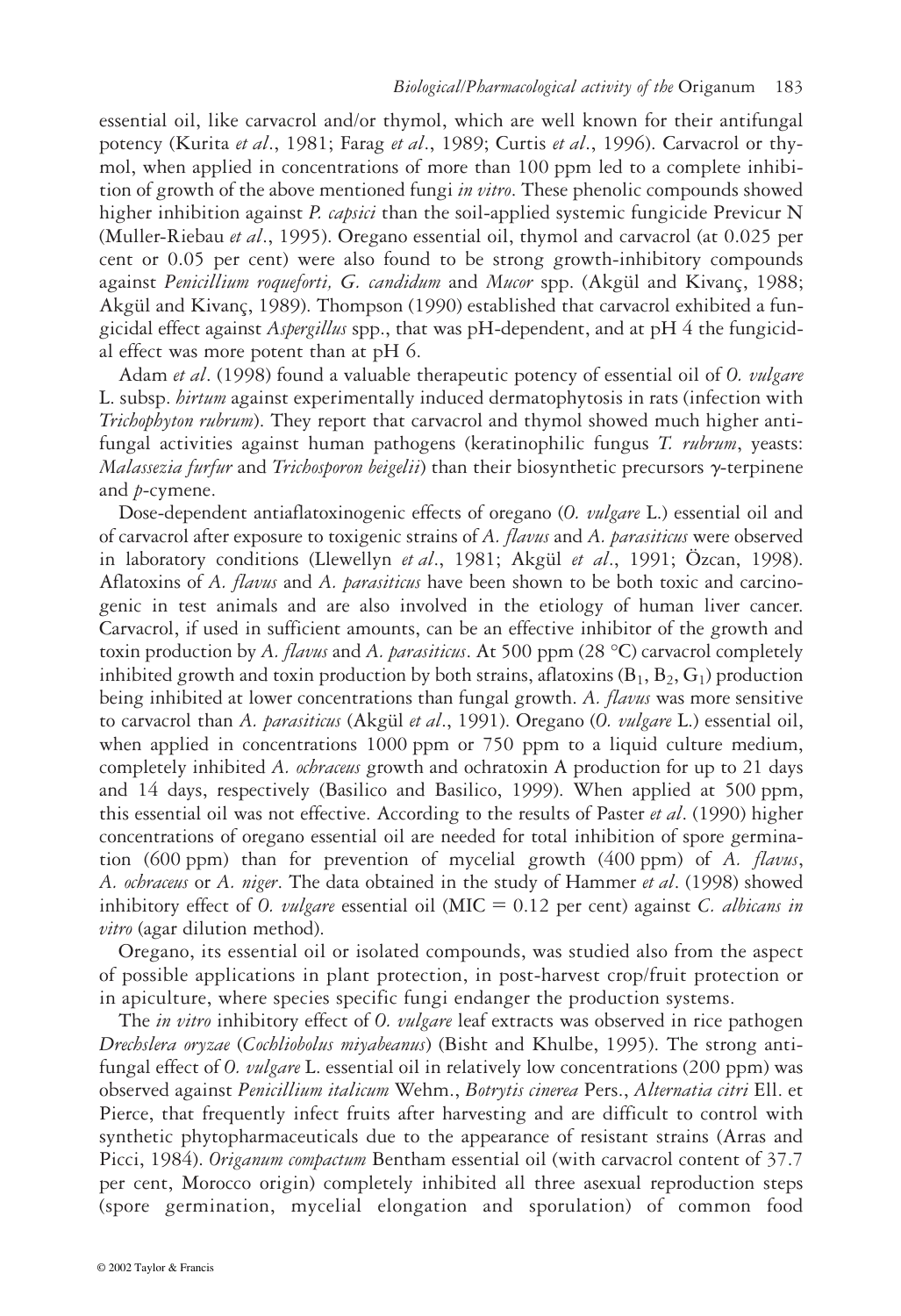contaminating fungi at concentrations of 1 per cent (*A. niger*, *Penicillium italicum*) or 0.1 per cent (*Zygorrhynchus* spp.) (Tantaoui-Elaraki *et al*., 1993). The antifungal activity of essential oils, at all stages of asexual reproduction, was related to concentration, i.e. the higher the concentration the greater the inhibition. The fungistatic activity of essential oils of *O. syriacum* L. (syn.: *M. syriaca*) against mycelia of soil-borne pathogens (*Fusarium oxysporum*, *Macrophomina phaseolina*) and against foliar pathogens (*Botritis cinerea*, *Exserohilum turcicum*) was observed by Shimoni *et al*. (1993). Based on remarkable antifungal activity, these oils might serve as effective agents in control of *Fusarium oxysporum* and *Exserohilum turcicum* spread, although the authors are critical with regard to the toxicity of essential oils, which is comparably in the range of some synthetic fungicides.

Carvacrol rich essential oil of *O. vulgare* L. (Drôme origin) showed fungistatic as well as fungicide (minimal fungicidal concentration at 0.05 per cent) activity when assayed *in vitro* against bee pathogen *Ascosphaera apis*, and promises new possibilities for effective treatment of apiaries (in 0.1 per cent concentration) (Colin *et al*., 1989). Similar results were obtained by Calderone *et al*. (1994), who studied the sensibility of this chalkbrood causing pathogen towards Spanish *Origanum* (*Thymus capitatus*) oil, rich in thymol. Essential oil of *Thymus capitatus* and thymol completely inhibited *in vitro* growth of *Ascosphaera apis* for 72 h at concentrations of 100 ppm and 10 ppm, respectively. The relevance of carvacrol in essential oils of *O. syriacum* L. (*za'atar*) for their antifungal activity was stressed in the experiments of Daouk *et al*. (1995). They have considered *O. syriacum* as a potent mould inhibitor, which could be used as a food preservative in small amounts without changing much the odour or taste of the stored food. They found that essential oil of Lebanese '*za'atar*' completely inhibited growth of *Penicillium* spp., *A. niger* and *Fusarium oxysporum* at 100 ppm, and had a pronounced effect already when applied to the culture media in concentrations as low as 0.05 per cent (50 ppm). The fumigant toxicity of *O. vulgare* L. essential oils against fungi (*A. flavus*, *A. ochraceus* and *A. niger*) attached to stored wheat grain was studied in Israel. The minimal inhibitory concentrations (MIC) of oregano oil needed to inhibit the mycelial growth and sporulation of the fungi were 2.0 and 2.5 ppm, respectively (Paster *et al*., 1993; Paster *et al*., 1995). Better inhibitory effect was achieved when the grain contained a relatively high moisture content (15–20 per cent). The results of this study indicate the possibility of using the oregano-based fumigants as an alternative to chemicals for preserving grains destined for human or animal consumption. Contrary to this, oregano essential oils could not be used in seed preservation, because the treatments considerably affected wheat germination. No phytotoxic effect on germination and corn growth was detected when maize grain was treated with *O. vulgare* essential oils against *A. flavus* contamination, but the effective essential oil concentration  $($ >10 per cent) was too high for practical applications (Montes-Belmont and Carvajal, 1998). Similar results were obtained in Greece, where essential oils of *Origanum* spp. were studied for their antifungal effects against *Botrytis cinerea* (Thanassoulopoulos and Yanna, 1997). Although, oregano essential oils (at 500 ppm) were fungicidal towards *Botrytis cinerea* culture *in vitro*, the small reduction of Botryris-rot in kiwifruit was meaningless for the control of storage rot. Hence, the essential oils destroyed the qualitative characteristics of the fruits (flavour, flesh colour, taste) and were unmarketable.

High antifungal activities of isolated components of essential oils, like carvacrol and thymol against food-storage fungi (Thompson, 1989) and of carvone against *Penicillium hirsutum*, responsible for post-harvest *Penicillium* rot on tulip bulbs, were reported (Smid *et al*., 1995).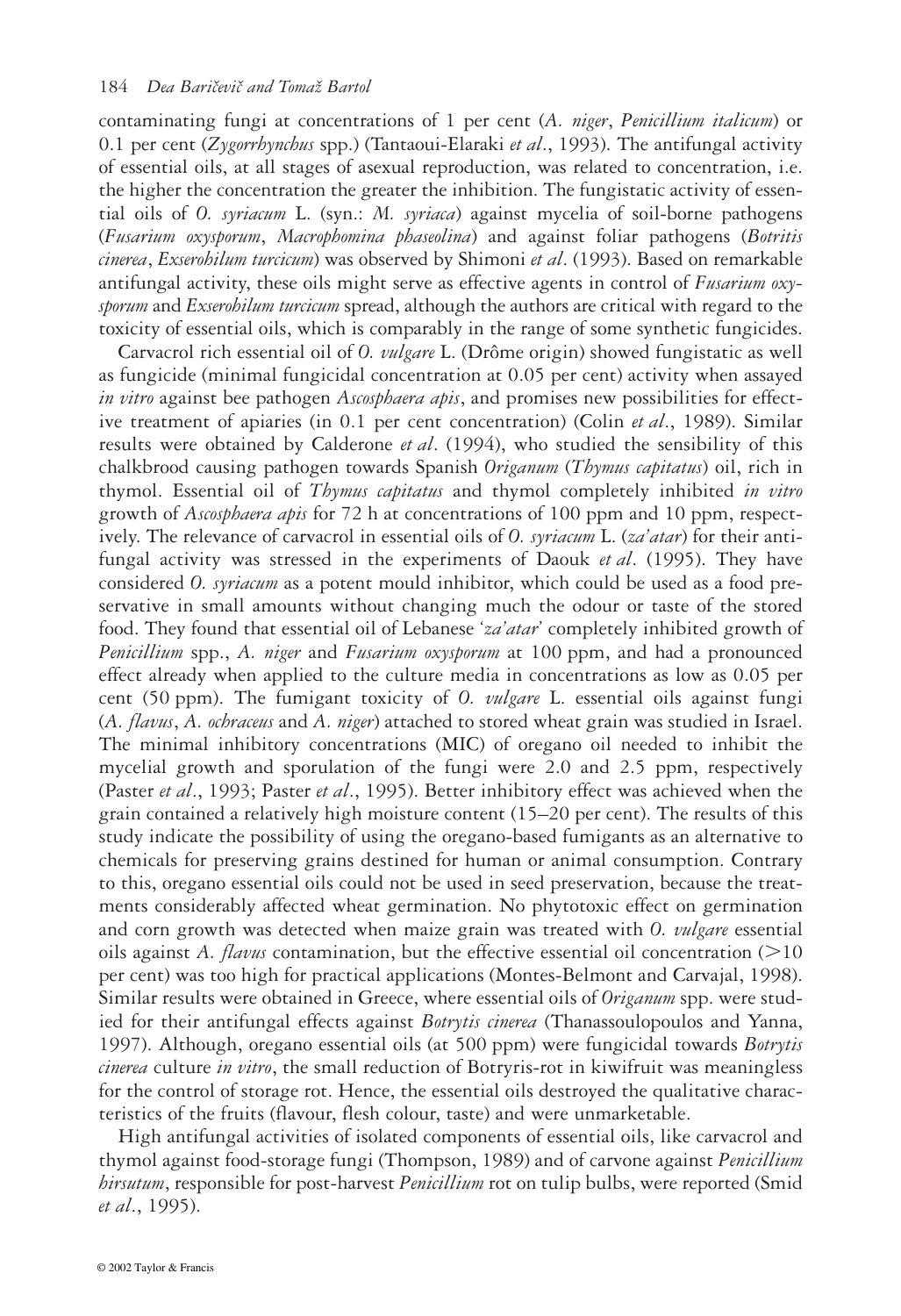Moulds, most frequently spread on bread (*Aspergillus glaucus* spp., *Eurotium repens* de Bary, *Cladosporium herbarum* Link ex Gray, *Penicillium expansum* Link ex Gray), can be effectively suppressed by oregano or its essential oils and, according to the authors (Kunz, 1994; Kunz *et al*., 1995), offer new possibilities for the use of oregano in bakery and bakery products. On the other hand, only a weak fungistatic activity of oregano oleoresin was observed by Nielsen and Rios (2000), who studied antifungal effects towards bread spoilage fungi *Penicillium commune, P. roqueforti, A. flavus* and *Endomyces fibuliger*.

# **ANTIBACTERIAL ACTIVITY**

Based on a broad spectra of antibacterial activity, oregano seems to be one of the most inhibitory spices tested. However, when considering the reported data, questions on the accuracy of the interpreted information often arise. When assessing the antimicrobial potency of herbs, spices and medicinal plants, that are used traditionally in gastronomy for preservative reasons or in prevention of human–plant diseases, one has to consider many factors which influence the efficacy of an extract or essential oil. These include the plant species used and its origin, concentration and composition of an extract/essential oil, the mode of dispersal of extract/oil to the medium, the concentration of tested organism in the growing medium, susceptibility of bacterial strains, the method used – *in vitro* or *in vivo* – pH, temperature . . .). Moreover, Skandamis *et al*. (2000) have stressed the importance of the fluidity of the culture medium for accurate estimation of the potency of essential oils against microorganisms. Different culture media (liquid culture or gel matrix) were found to influence the rate of consumption of glucose, thus influencing the growth of bacteria as well as their susceptibility toward extracts/essential oils.

Altogether, 52 essential oils (including *O. vulgare* and *O. majorana* essential oils) and extracts of different plant genera have been investigated (Hammer *et al*., 1999) for their activity against *Acinetobacter baumanii*, *Aeromonas veronii* biogroup *sobria*, *C. albicans*, *Streptococcus faecalis*, *E. coli*, *Klebsiella pneumoniae*, *Pseudomonas aeruginosa*, *Salmonella enterica* subsp. *enterica* serotype *typhimurium*, *Serratia marcescens* and *S. aureus*. It was found that *O. vulgare* (Australian origin) yielded one of the most potent antibacterial agents, which considerably inhibited the growth of all tested microorganisms. The lowest minimum inhibitory concentration of *O. vulgare* essential oil was 0.12 per cent (v/v) and 0.25 per cent (v/v) of *O. majorana*. Among the tested bacteria, the most resistant was *Pseudomonas aeruginosa*, that was inhibited by *O. vulgare* essential oil at 2 per cent (v/v), but not by *O. majorana* oil.

Screening of Italian Medicinal Plants for their antibacterial activity using the *in vitro* paper disk diffusion method (paper disks Whatman No. 1) revealed the strong activity of *O. vulgare* L. dimethylsulphoxide (DMSO) extracts against Gram-positive (*Bacillus subtilis*, *S. aureus*, *Streptococcus haemolyticus*) and Gram-negative bacteria (*E. coli* 7075, *Klebsiella pneumoniae*, *Proteus mirabilis*, *Salmonella typhi* H) (Izzo *et al*., 1995). The minimal inhibitory concentration (MIC) of applied extracts towards all tested bacteria was less than 4 µg/disk, with the exception of *Pseudomonas aeruginosa*, which was not susceptible. The essential oils of *Origanum onites* L. of Sicilian origin and of commercial oregano (which was found to be a mixture of two species, i.e. *O. vulgare* L. and *O. majorana* L.) exhibited bactericidal or bacteriostatic activity against a variety of Gram-positive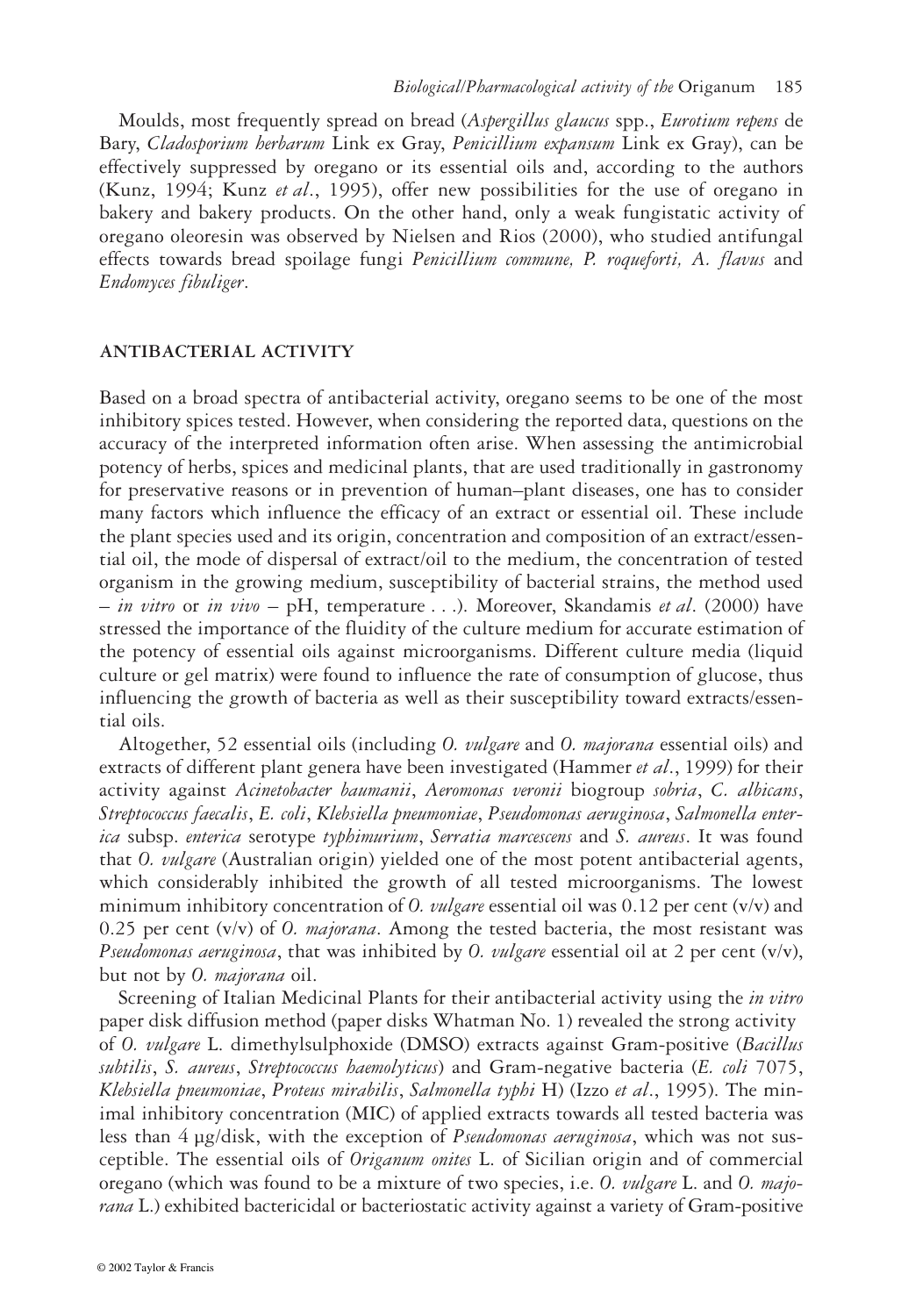(*S. aureus*, *Streptococcus faecalis*, *Micrococcus luteus* and *Bacillus subtilis*) and Gram-negative bacteria (*Proteus vulgaris*, *E. coli*, *Hafnia alvei*) (Biondi *et al*., 1993). GC analysis revealed the carvacrol (61.68 per cent) as the main component of *O. onites* essential oil, while the commercial oregano sample consisted of terpinene-4-ol (24.87 per cent),  $\gamma$ -terpinene (15.91 per cent) and thymol (11.61 per cent) as leading compounds. When comparing the two species, *O. onites* essential oil was found to be more effective, inducing bactericidal effects against all G( ) tested organisms and against *S. aureus* and bacteriostatic effects against *Micrococcus luteus* and *Bacillus subtilis* at dilutions (in absolute ethanol) of 1:10 (final concentration of essential oil 1 µl/disk). The bactericidal effect of essential oil, distilled from commercial oregano sample showed bactericidal effects only against *Streptococcus faecalis* (dilution 1:2, final conc. of EO 5 µl/disk), *E. coli* and *Proteus vulgaris* (dilution 1:5, final conc. of EO 2  $\mu$ /disk), whilst bacteriostatic effects (dilution 1:10) were observed against other tested bacteria. *Pseudomonas aeruginosa* was not susceptible to any of the tested oils or concentrations. Similar results were obtained by Paster *et al*. (1990), who found that *Pseudomonas aeruginosa* was not affected by oregano (*O. vulgare* L.) essential oil at concentrations of up to 500 µg/ml. Under aerobic conditions the *O. vulgare* oil was very effective against *Campylobacter jejuni* (microaerophile) and *Clostridium sporogenes* (anaerobe) at 250 µg/ml (Paster *et al*., 1990). Also, good bacteriostatic (at concentration of 225 mg/l) and bactericidal (at concentration of 900 mg/l) effects *in vitro* against *Erwinia amylovora* were observed with *O. vulgare* essential oil (Scortichini and Rossi, 1989; Scortichini and Rossi, 1993).

*Origanum vulgare* essential oil (agar dilution method: 10 µl oil/Petri dish), characterised by high thymol (32.4 per cent) and carvacrol (16.7 per cent) content, showed a strong inhibitory (inhibition zone  $>$ 20 mm) effect against a broad spectrum of tested bacteria, that were both G() or G( ) (*Alcaligenes faecalis*, *Bacillus subtilis*, *Beneckea natriegens*, *Brevibacterium linens*, *Brocothrix thermosphacta*, *Citrobacter freundii*, *Clostridium perfringens*, *Enterobacter aerogenes*, *Erwinia carotovora*, *Klebsiella pneumoniae*, *L. plantarum*, *Leuconostoc cremoris*, *Moraxella* spp., *Proteus vulgaris*, *Salmonella pullorum*, *Serratia marcescens*, *S. aureus*, *Streptococcus faecalis*, *Yersinia enterolitica*) (Baratta *et al*., 1998a). Good inhibitory activity (inhibition zone  $>10$  mm  $\leq$  20 mm) was observed also against *E. coli*, *Flavobacterium suaveolens*, *Micrococcus luteus*, *Pseudomonas aeruginosa*, whilst two bacteria (*Acinetobacter calcoaceticus*, *Aeromonas hydrophila*) were not susceptible to oregano essential oil. In affected organisms, the origin of the bacterial strain or the fact of being  $G(+)$  or  $G(-)$  did not influence their susceptibility towards the oil. This is in agreement with the observations of Deans (Deans and Ritchie, 1987; Deans *et al*., 1992), who found that volatile oils of *O. vulgare* ssp. *hirtum* were equally effective against both  $G(+)$  and  $G(-)$  microorganisms.

Using the same bacterial strains and test conditions, the essential oils of *O. majorana –* consisting prevalently of terpinen-4-ol (20.8 per cent),  $\gamma$ -terpinene (14.1 per cent) and  $\alpha$ -terpinene (14.1 per cent) – showed similar, but less potent antibacterial activity than *O. vulgare*. However, *O. majorana* exhibited a strong inhibitory effect against *Acinetobacter calcoaceticus* and *Aeromonas hydrophila* (Baratta *et al*., 1998b), against *Beneckea natriegens*, *Erwinia carotovora* and *Moraxella* spp. (Deans and Svoboda, 1990) but was not active against *Brevibacterium linens* and *Leuconostoc cremoris*.

Essential oils of *O. vulgare* of Turkish origin exhibited still more potent antibacterial activity as observed by Kivanç and Akgül (1986), who have studied the bactericidal effects of essential oils by both the agar diffusion and the serial dilution methods. Essential oils of *O. vulgare* showed pronounced bacteriostatic (dilution levels of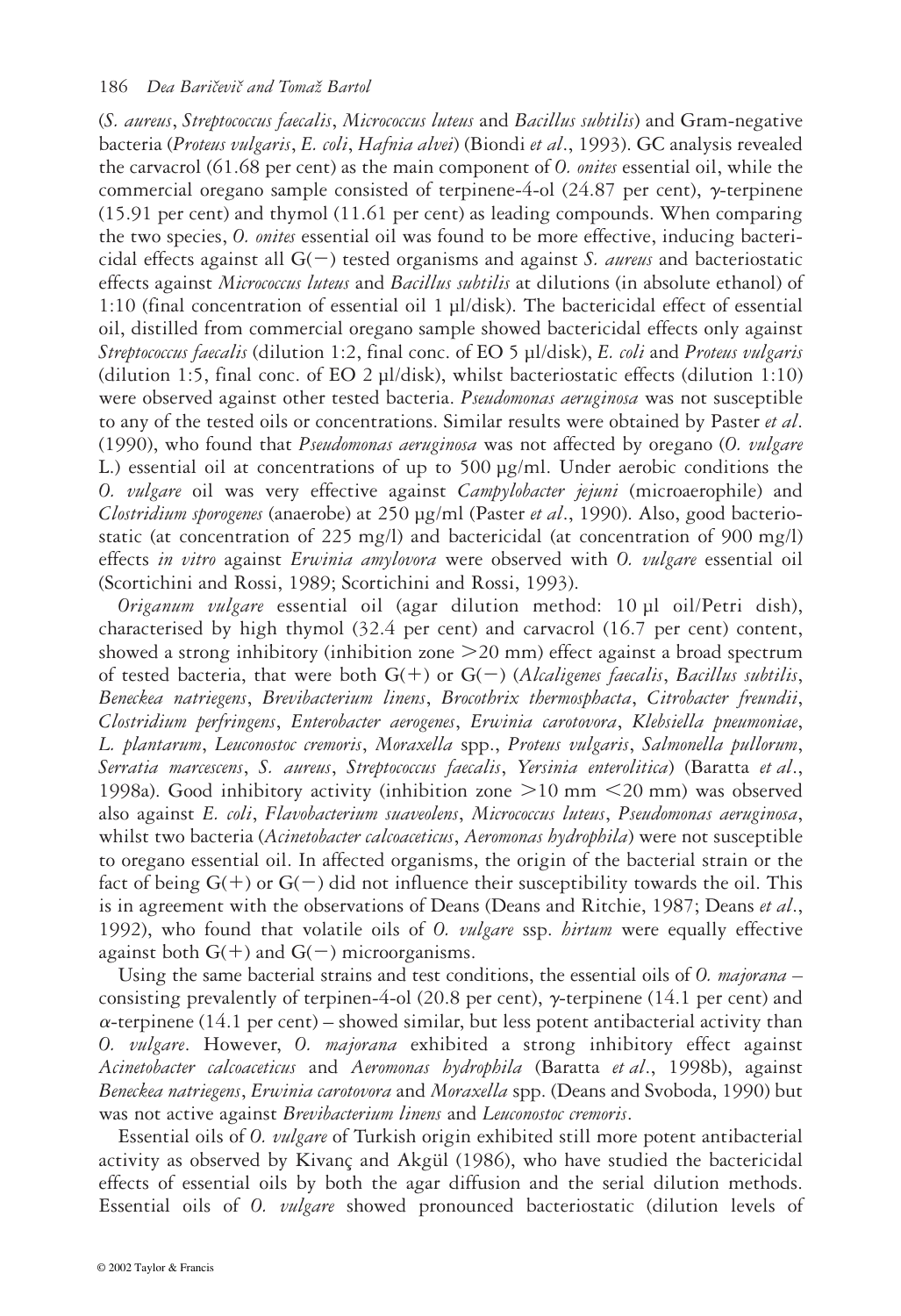1:20–1:160) and bactericidal effects (dilution level of 1:20) against seven bacteria (*Aerobacter aerogenes*, *Bacillus subtilis*, *E. coli*, *Proteus vulgaris*, *Pseudomonas aeruginosa*, *Staphylococcus albus*, *Staphylococcus aureus*).

The growth of a wide range of bacteria (*Clostridium sporogenes*, *Enterobacter*, *E. coli*, *Klebsiella pneumoniae*, *Proteus vulgaris*, *Pseudomonas aeruginosa*, *Salmonella pullorum*, *S. aureus*, *Streptococcus faecalis*, *Yersinia enterolitica*) was strongly inhibited (zone inhibition  $>$ 31.5 mm  $\leq$ 71.2 mm), when grown in an agar medium supplemented with essential oil of *Origanum officinalis* (dilution 1:10), a special breed from Israel, that was selected for elevated oil yields (Deans *et al*., 1992).

*Origanum majorana* L. essential oil (Vojvodina origin), at concentration of 0.15 per cent showed moderate inhibitory activity against four bacteria (*E. coli*, *Proteus vulgaris*, *Salmonella enteritidis*, *Pseudomonas fluorescens*), that are frequently present as undesirable flora in the meat-processing industry (Sirnik and Gorišek, 1983). Deans and Ritchie (1987) reported, that *Origanum majorana* L. essential oil had a broad spectrum of antibacterial activities (at dilution level of 1:10) against bacteria of animal or human origin (*E. coli*, *Salmonella pullorum*, *Streptococcus faecalis*, *S. aureus*, *Clostridium sporogenes*) against soil bacteria (*Bacillus subtilis*, *Serratia marcescens*), plant pathogen (*Erwinia carotovora*) and aquatic bacteria (*Beneckea natriegens*). At dilution level of 1:5 of *O. majorana* essential oil, a remarkable effect was detected against *Yersinia enterocolica* and *Pseudomonas aeruginosa* (agar dilution method).

In a way comparable to antifungal activity, the antibacterial effects of oregano essential oils, as experienced in *O. vulgare* ssp. *hirtum*, *O. dictamnus* and commercial Greek *Origanum* oil, were mainly due to the presence of phenolic constituents of essential oils (carvacrol and/or thymol), whilst their biosynthetic precursors  $\gamma$ -terpinene and  $p$ -cymene were inactive (Pellecuer *et al*., 1980; Gergis *et al*., 1990; Panizzi *et al*., 1993; Sivropoulou *et al*., 1996; Adam *et al*., 1998). Hence, synergistic antibacterial activities of carvacrol and thymol were reported (Didry *et al*., 1993; Sivropoulou *et al*., 1996). According to Sivropoulou and co-workers (1996) *P. aeruginosa* exhibited resistance to all three tested essential oils as well as towards the compounds tested (carvacrol, thymol,  $\gamma$ -terpinene, p-cymene), although later findings of Dorman and Deans (2000) confirmed good inhibitory effects of *O. vulgare* essential oils and of carvacrol against this  $G(-)$  bacteria.

The essential oils of *O. vulgare* ssp. *hirtum* and *O. dictamnus* were extremely bactericidal (in *S. aureus*) at 1:4000 dilution, and even at dilutions as high as 1:50000 caused considerable decrease in bacterial growth rates. Essential oils of *O. vulgare*, rich in carvacrol (49.1 per cent) and of *Thymus vulgaris* L., rich in thymol (67.3 per cent), showed approximately the same range of antibacterial efficiency (MIC: 1:2000–1:3000) against *E. coli*, *S. aureus*, *Bacillus megaterium*, *Salmonella hadar* (Remmal *et al*., 1993). Dorman and Deans (2000) have studied the effects of essential oils of *O. vulgare* ssp. *hirtum* and of *Thymus vulgaris* toward a range of  $G(+)$  and  $G(-)$  bacteria. When comparing the relative efficacy of the two species, they found that thyme was generally more effective against the majority of G() bacteria (with the exception of *Acinetobacter calcoacetica* and *Yersinia enterolitica*) and against all G( ) bacteria (especially toward *Alcaligenes faecalis*, *Flavobacterium suaveolens*, *Klebsiella pneumoniae*, *Proteus vulgaris*, *Salmonella pullorum* and *Serratia marcescens*), but not toward *Pseudomonas aeruginosa*. This was more sensitive to essential oil of *O. vulgare*. The same results have been obtained by isolated phenolic compounds, showing a more pronounced effect of thymol against  $G(+)$  bacteria (with the exception of *Clostridium sporogenes*, that was well inhibited by *O. vulgare* and carvacrol) or  $G(-)$  bacteria (with the exception of *Pseudomonas aeruginosa*). This might indicate that the relative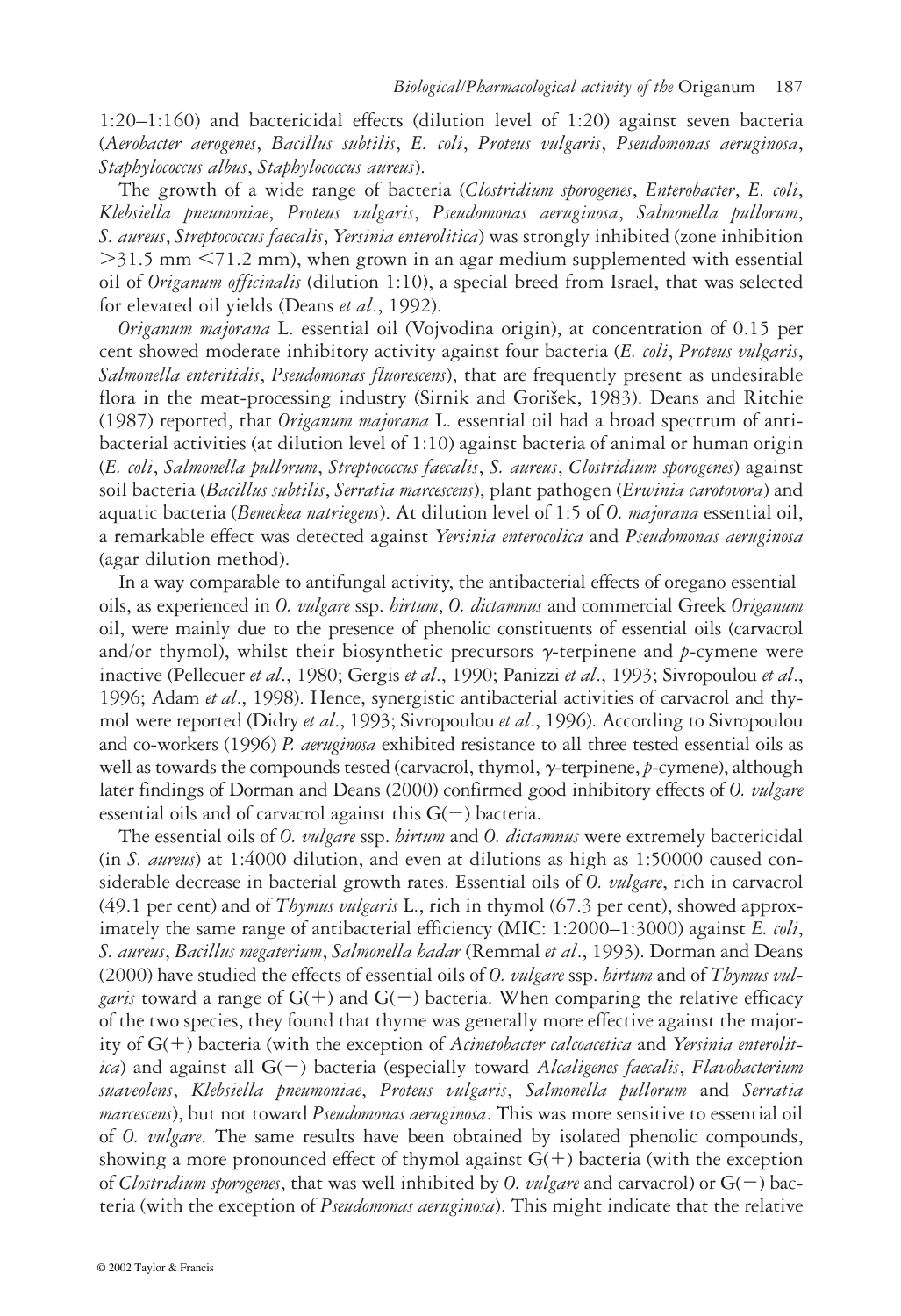position of the hydroxyl group in the phenolic structure might contribute to the antibacterial potency of essential oil components (Dorman and Deans, 2000).

While most of the reported studies on the antimicrobial activity of oregano involved pathogenic bacteria, only a limited number of authors studied the inhibitory effects of oregano on lactic bacteria. Authors generally agree that, like all susceptible bacteria, lactic bacteria are also inhibited by *Origanum* essential oil in a concentration-dependent manner. High sensitivity of *Vibrio parahaemolyticus* was observed in media containing oregano (Beuchat, 1976). Zaika and Kissinger (1981) have found that oregano extracts were bactericidal toward lactic acid bacteria (at 8 g/l against *L. plantarum*, 4 g/l against *Pediococcus cerevisiae*), but these organisms became resistant toward the toxic effects of oregano, when sublethal concentrations (3 g/l in *L. plantarum*, 2 g/l in *P. cerevisiae*) were applied to the starter culture of bacteria. Instead of inhibition, low concentrations of oregano in culture medium stimulated the growth and production of acid production in resistant bacteria. Moreover, a phenomenon of cross-resistance of bacteria against different herb species was observed (Zaika *et al*., 1983). This means that bacteria which had acquired a resistance to one herb species (oregano) were also resistant to other herbs (sage, rosemary, thyme). So far, the mechanism by which the starter cultures acquire their resistance is not known. Kivanç and co-workers (1991) studied the effects of *Origanum onites* leaves and essential oil on growth and acid production of *L. plantarum* and *L. mesenteroides*. They found that oregano leaves (0.5 per cent, 1.0 per cent or 2.0 per cent) had no significant influence on the growth of *L. plantarum*, but after 2 days of fermentation *in vitro* they stimulated its acid production. By contrast, the growth and acid production of *L. plantarum* were strongly inhibited by *O. onites* essential oil (150, 300 or 600 ppm). When considering *Leuconostoc mesenteroides*, both the leaves and the essential oil of *O. onites* at all tested concentrations inhibited the growth and acid production.

The stimulative effects of extracts of *O. majorana* on the growth of non-lactic acid bacteria have been reported by Adlova *et al*. (1998). They observed that the phenolic fraction of water extracts of *O. majorana*, present in media at low concentration (0.0001 per cent), exhibited a stimulating effect *on E. coli* and *Streptococcus pyogenes*, but had no influence on the growth of *Corynebacterium xerosis*. Vokou and Liotiri (1999) established that essential oil of *O. vulgare* L. ssp. *hirtum*, when added to soil samples (0.1 ml per 150 g of soil) of Mediterranean ecosystems, could be used by soil bacteria as a carbon and energy source, and that it stimulated soil microbial activity. Dose-dependent bactericidal (at  $\geq 1$ mmol/l) or bacteriostatic (MIC  $= 0.75$  mmol/l) effects of isolated carvacrol on the foodborne pathogen *Bacillus cereus* were detected *in vitro* (Ultee *et al*., 1998). The pH of the medium and the growth temperatures (8  $^{\circ}$ C or 30  $^{\circ}$ C) considerably influenced the bactericidal activity. Sensitivities recorded at pH 5.5 and 8.0 were two- and six-fold higher than those at pH 7.0, where the lowest sensitivity of *B. cereus* was detected. The study of the mechanism of action showed that the inhibitory effect of carvacrol was due to the interaction with membranes of *B. cereus*, changing their permeability for cations  $(K<sup>+</sup>, H<sup>+</sup>)$ . The dissipation of the ion gradient influenced the membrane transport and led to impairment of cell essential processes and finally to cell death (Ultee *et al*., 1999). However, a considerable decrease in sensitivity of *B. cereus* against carvacrol was observed after growth in the presence of sublethal concentrations of carvacrol (0.4 mmol/l). Concomitantly, a lower membrane fluidity of adapted cells was detected, indicating the changes in the fatty acid composition and rearrangement of the phospholipid bilayer in bacterial cell membranes during adaptation process (Ultee *et al*., 2000). Pol and Smid (1999) report on the synergistic effects of carvacrol and nisin (bactericidal peptide, used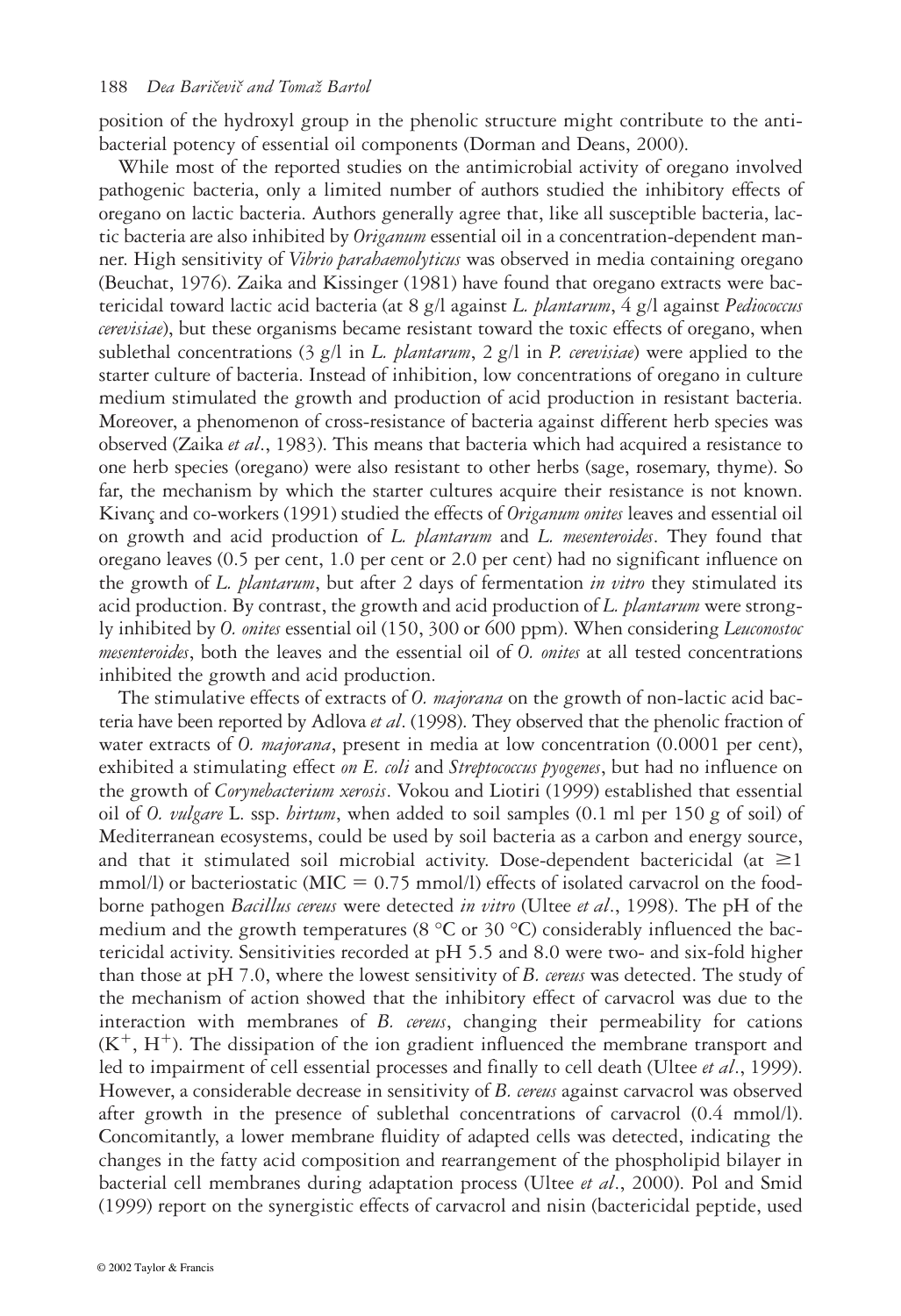as a biopreservative in certain foods) against *Bacillus cereus* and *Listeria monocytogenes in vitro*, which resulted in a much higher sensitivity of both pathogens (at 20 °C) to combined exposure (*B. cereus*: MIC<sub>combination</sub> = 0.63 mmol/l carvacrol and 1.25 µg/ml nisin, *L. monocytogenes*:  $\text{MIC}_{\text{combination}} = 1.25$  mmol/l carvacrol and 0.63 µg/ml nisin) than to individual compounds (*B. cereus*: MIC<sub>carvacrol</sub> = 1.25 mmol/l or MIC<sub>nisin</sub> = 10  $\mu$ g/ml, *L. monocytogenes*:  $\text{MIC}_{\text{carvacrol}} = 2.50 \text{ mmol/l or } \text{MIC}_{\text{nisin}} = 10 \text{ µg/ml}$ . This means that lower concentrations of both carvacrol and nisin are needed for effective decrease in the number of colony-forming units of food-borne pathogens.

Oregano essential oils have been considered as an alternative natural additive in gastronomy and in the food processing industries. It was found that *O. vulgare* essential oil was effective in inactivation of *E. coli* in concentrations as low as 0.7 per cent, acting synergistically with the pH and storage temperatures, thus contributing to the intrinsic safety of home-made eggplant salad (Skandamis and Nychas, 2000). Also, Dorman and Deans (2000) believe that volatile oils (but not spices as integral ingredients) may have the greatest potential use as food preservatives. Due to their high antimicrobial potency they could be added to foodstuffs in small quantities and would cause no loss of organoleptic properties of the food. However, when assessing the potential use of essential oils in food and the food industries, one has to consider the whole system (food, essential oil, processing, storage temperatures, marketable/sensory characteristics of the processed food) to be able accurately to judge the usable value of plant essential oils/extracts. A considerable reduction in antimicrobial activity, when plant essential oils or extracts were evaluated in food systems/actual foods, was found by several authors (Shelef *et al*., 1984; Ismaiel and Pierson, 1990b; Hao *et al*., 1998). Similar observations were reported by Aureli *et al*. (1992), who found that the high antilisteric activities (4 strains of *L. monocytogenes*, one strain of *Listeria innocua*) of *Origanum* or *Thymus* essential oil (dilution 1:5 and 1:50 in absolute ethanol) *in vitro* were significantly reduced when essential oils were tested in a meat matrix (minced pork meat). Accordingly, the leaf extract of *O. majorana* exhibited no remarkable antilisteric effect, when assayed in cooked chicken breasts (Hao *et al*., 1998). By contrast, a significant inhibitory activity of 0.8 per cent (v/w) oregano essential oil against *L. monocytogenes* on naturally contaminated beef meat fillets was observed under various packaging conditions at 5 °C (Tsigarida *et al*., 2000). Based on the findings on the sporostatic and growth inhibiting activities of *Origanum* essential oil (at 150 and 200 ppm) against food contaminant *Clostridium botulinum in vitro* (TYG: thiotone yeast extract glucose medium) (Ismaiel and Pierson, 1990a), the same authors examined the potential antibotulinal effect of *Origanum* oil in minced pork. They observed considerable diminishing of antibotulinal activity of *Origanum* oil in the meat system. *Origanum* essential oil was effective only when used at 400 ppm and in combination with 50–100 ppm of sodium nitrite, depending on the spore inocula. The absence of inhibition by oregano oil in the meat system, in contrast to TYG medium, could be due to the high solubility of the oil components in the lipid fraction of the meat. Such concentrations  $(\geq 400$ ppm) of *Origanum* essential oil are questionable with regard to the possible effects on marketable characteristics of cured meat (flavour, colour, taste, and structure), although these were not assessed in the study of Ismaiel and Pierson (1990b). In view of practical implications in the preservation of food products, where the antimicrobial efficacy and sensory attributes of food have to be considered, the approach of combining different food-preservative compounds, proposed by Pol and Smid (1999), seems the most appropriate.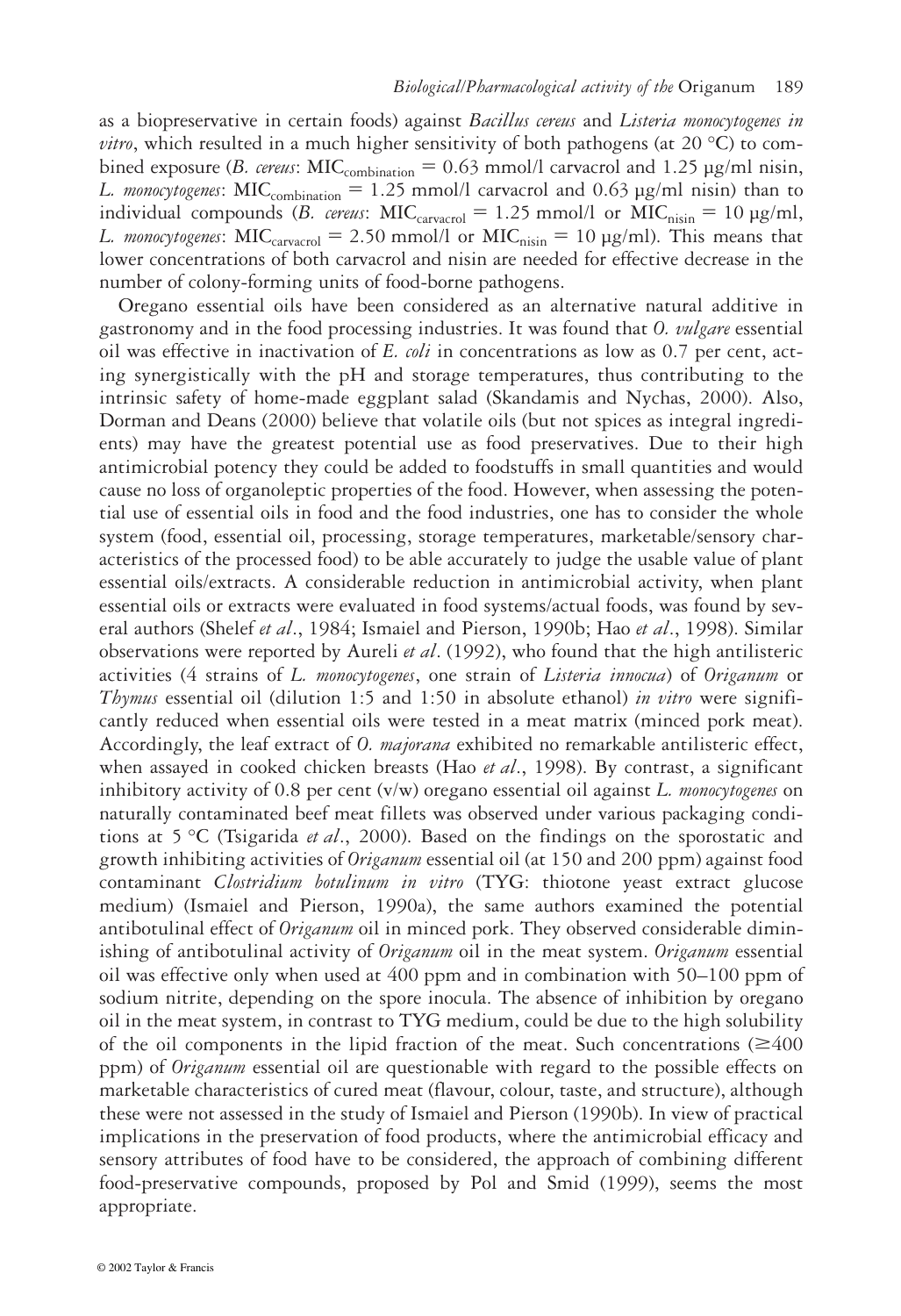#### **ANTIOXIDANT ACTIVITY**

A large number of reports on the antioxidant effects of *Origanum* species have been published. A survey of the potential use of *Origanum* or oregano based preparations, that would replace synthetic substances such as BHT, as protectors of highly unsaturated lipids in foodstuffs has been made by numerous research groups. However, limited industrial applications are often ascribed to the characteristic oregano aroma and flavour, that influence the sensorial characteristics of processed food, so deodorization steps would be required (Nguyen *et al*., 1991; Moure *et al*., 2001). Dietary supplies of antioxidants from *Origanum* species were also considered as effective scavengers of the free radicals that are generated by metabolic pathways in the body, and in sufficient amounts prevent cellular damages and human diseases.

In these studies different methods, test/model systems (lard, bulk oils, emulsions, meat products, human cells as oxidation substrates), different plant preparations (whole spices, essential oils, hydrophilic or hydrophobic extracts, isolated phenolic compounds, etc.) have been used in the quantification of antioxidative potential (Madsen and Bertelsen, 1995; Madsen *et al*., 1997; Pearson *et al*., 1997; Moure *et al*., 2001). Comparison between the different reports, which is often difficult due to a high variability in experimental design, mostly refer to the different potency of antioxidant activity of tested *Origanum* species or their compounds. This is why several authors (Laughton *et al*., 1989; Frankel *et al*., 1994; Pearson *et al*., 1997) claim that a variety of testing systems is required when assessing the antioxidant potential of a substance, since a substance exhibiting high antioxidant activity in one system may have a prooxidant effect in another system. In the current literature, relatively little information is available on mechanisms of the antioxidative action, although phenolic compounds are most frequently cited as active ingredients, responsible for the antioxidant effect (Madsen *et al*., 1997; Moure *et al*., 2001). Comparison of the antioxidant activity of model phenolic compounds has shown that polymeric phenolic compounds are generally more potent antioxidants than simple monomeric phenolics (Moure *et al*., 2001). Yamaguchi *et al*. (1999) observed that the degree of polymerisation of flavanols correlates with the superoxide-scavenging capacity. The antioxidant activity relies also on the polarity of tested compounds, depending on the type and polarity of the extracting solvent. It was found that hydrophilic antioxidants are generally more effective in bulk oil, whereas lipophilic antioxidants exhibit more potent effects in emulsions ('polar paradox' phenomenon) (Moure *et al*., 2001).

Investigations on the antioxidative activity of herbs and spices date about 40 years ago, when Chipault with co-workers (Chipault *et al*., 1952; Chipault *et al*., 1955; Chipault *et al*., 1956) screened the effects of 32 different spices in various model systems/substrates, measuring their persistence with antioxidant index (AI). This was defined as a ratio between substrate, containing herb ingredient, and substrate without herb addition. In order to investigate the stabilising capacity of *O. vulgare* in different substrates, these were exposed to autooxidation at substrate-specific temperature regimes: lard (at 99 °C), egg yolk (at 63 °C), oil in water emulsion (at 40 °C), minced pork (at  $-5$  °C) and mayonnaise (at 20 °C). In all tested substrates dry oregano (at concentration of 0.1 per cent in  $o/w$ emulsion, at 0.25 per cent in minced pork and at 0.2 per cent in all other substrates) displayed high antioxidant activity, the AI being between 2.7 (egg yolk) and 8.5 (mayonnaise). The length of the induction period in autooxidation of lard, which was used as an indicator of antioxidative potency, showed a higher antioxidant potency of dry oregano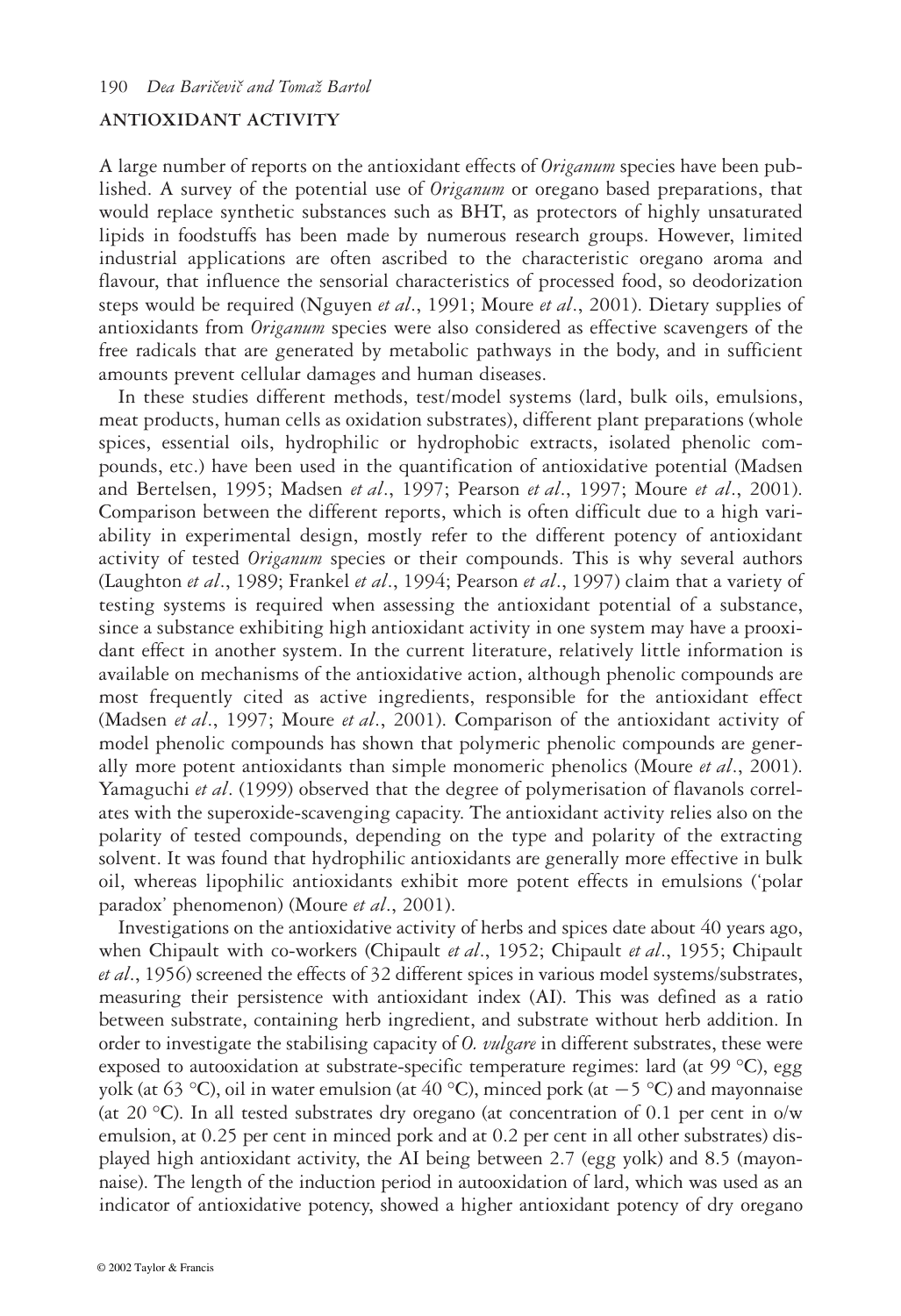(*O. vulgare*) when compared with that of marjoram (*O. majorana*), although Saito *et al*. (1976) had found marjoram to be a more potent antioxidant herb than oregano at the same concentration tested (Gerhardt and Schröter, 1983).

Methanol extracts of *O. vulgare* and of *O. majorana* exhibited strong hydroxyl radicalscavenging activity, inhibiting the oxidation of 2-deoxyribose by more than 50 per cent at the 1 µg/ml concentration, however, the scavenging effect was much less evident when the antioxidant potential was measured by benzoic acid hydroxylation method (Chung *et al*., 1997). By contrast with the high antioxidant activity of *O. vulgare* methanol extracts, as observed in the lard test system (Herrmann *et al*., 1981; Banias *et al*., 1992), oregano and marjoram extracts showed only scarce antioxidant effect in the *β*-carotene model system (Dapkevicius *et al.*, 1998).

Essential oil of *O. vulgare* showed the ability to form stable free radicals upon reaction with potassium superoxide (Deighton *et al.*, 1993). The essential oil monophenols, carvacrol and thymol, were identified as molecules which react with the superoxide anion  $(O_2^-)$ , probably through hydrogen atom donation, and form stable paramagnetic species (free radicals) as found by EPR spectroscopy.

*Origanum vulgare* essential oil (Italian origin) demonstrated protective antioxidant properties in an egg yolk assay. At high concentrations (1000 ppm and 750 ppm), the antioxidative potency of oregano oil was higher than those of butylated hydroxytoluene (BHT) or of  $\alpha$ -tocopherol. However, in a rat liver assay the antioxidative effect of oregano essential oil was much lower, at 750 ppm exhibiting the same range of antioxidant activity as -tocopherol at 250 ppm (Baratta *et al*., 1998a). Similar results were observed by Lagouri *et al*. (1993), who studied the antioxidative potency of *O. vulgare* L. ssp. *hirtum* Ietswaart and *Origanum onites* L. essential oils (at 1000 ppm) by measuring the autooxidation rate (peroxide value) of lard stored at 35 °C. The antioxidant activities of essential oils were attributed to their high phenol moiety (carvacrol and thymol) and were comparable to BHT (at 200 ppm). Still more potent activity was observed with *O. majorana* essential oil, the antioxidant activity being much higher than that of  $\alpha$ -tocopherol and comparable to that of BHT at all concentration levels (100 ppm, 250 ppm, 500 ppm, 750 ppm, 1000 ppm) (Baratta *et al*., 1998b).

A survey of the antioxidant activity of methanol extracts of *Origanum* species of Greek origin showed that *O. vulgare*, *O. dictamnus* and *O. majorana* at concentration of 0.02 per cent significantly prolonged the induction period of lard autooxidation at 75 °C and slightly decreased the rate of peroxide formation. However, their relative antioxidant efficiencies (oregano  $\geq$  dittany  $\geq$  marjoram) in comparison to those of BHT or rosemary extracts were much lower (Economou *et al*., 1991).

Turkish oregano (*O. vulgare* L.) and Chilean oregano (*Origanum onites* L.) showed high antioxidative effects, measured by the oxygen depletion method as well as by EPR spectroscopy. The study of oregano water extracts, using both methods, allowed Madsen and co-workers (1996) to find that the antioxidant activity of oregano was due to at least two different antioxidative mechanisms. The activity might be due both to the nonphenolic group of compounds and to the phenolic group. The group of non-phenolic compounds act as scavengers of free radicals and are effective in early stages of oxidation. The group of phenolic compounds were effective in interrupting the chain processes responsible for oxygen consumption by a mechanism similar to that for tocopherols. Among the phenolic compounds that have been isolated from oregano, there were isolated at least five different groups of substances which were highly antioxidative active (rosmarinic acid, water soluble phenolic glycosides, flavonoids, carvacrol and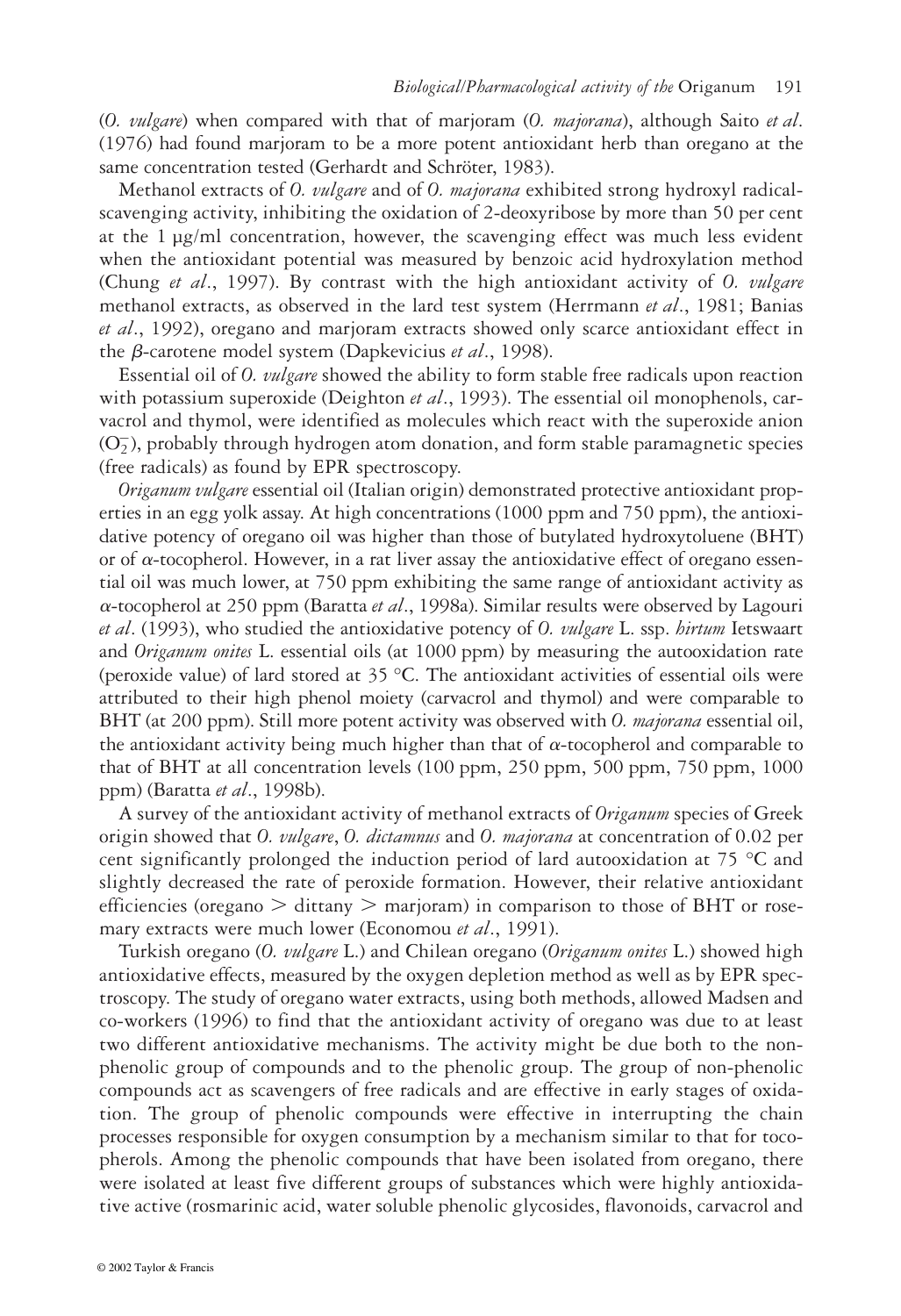thymol) (Madsen and Bertelsen, 1995). The ESR spin-trapping assay showed that the free radical scavenging capacity of the *O. dictamnus* water and methanol extracts correlated with the content of phenolics. When compared to acetone or ethanol extracts (poor in phenolics), the aqueous and methanol extracts (rich in phenolic compounds) were also the most effective in reducing oxygen consumption and thus had high chain-breaking properties, as evidenced by the oxygen depletion assay (Møller *et al*., 1999). The ability of aqueous extracts of *O. dictamnus* to inhibit development of secondary lipid oxidation products was also confirmed in model food systems (turkey thigh meat homogenate), where dittany dose-dependently (from 0.0018 mg dittany/g meat upwards) inhibited development of thiobarbituric reactive substances.

Vekiari *et al*. (1993a) have studied the extracts of *O. vulgare* of different polarity, to find the active compounds responsible for the antioxidative effect of oregano. The main antioxidant factor of the non-polar hexane extract was isolated by repeated fractionations, and consisted mainly of terpene derivatives. Among polar compounds that were extracted from *O. vulgare* leaves, the most effective in stabilising lard against oxidation, with potency equal to BHT, were flavonoids (flavanone eriodictyol, the dihydroflavonols dihydrokaempferol and dihydroquercetin and flavone apigenine) (Vekiari *et al*., 1993b). These compounds also showed marked antioxidant activity when tested on vegetable oils (corn, soybean and olive) under storage or frying conditions.

Nakatani (1997) reports that both the polar and non-polar fractions of oregano leaves significantly retarded oxidation of linoleic acid, measured by the ferric thiocianate (FTC) and thiobarbituric acid (TBA) methods. From a water-soluble fraction of methanol extracts, phenolic compounds with high antioxidant activities have been purified, the most potent being derivative of rosmarinic acid (2-caffeoyloxy-3-[2-(4-hydroxybenzyl)-4,5-dihydroxy] phenylpropionic acid and a new glycoside of protocatechuic acid ester, identified as 4-(3,4-dihydroxybenzoyloxymethyl)phenyl-β-D-glucopyranoside (Nakatani and Kikuzaki, 1987; Kikuzaki and Nakatani, 1989; Nakatani, 1992). These were more effective against linoleic acid oxidation than the natural  $\alpha$ -tocopherol, and are comparable to the synthetic antioxidants, BHA (butylated hydroxyanisole) or BHT (butylated hydroxytoluene). Similar polyphenolic compounds were found in *O. majorana* leaves, but these also contain compounds such as 6-*O*-4-hydoxybenzoyl arbutin and 2-hydroxy-3-(3,4-dihydroxyphenyl)propionic acid, which possess moderate antioxidant activity (Nakatani, 1997). These findings are in agreement with Herrmann (1994), who observed that antioxidant active plant phenols often possess a 3,4-dihydroxybenzoyl- or 3-methoxy-4-hydroxybenzoyl group in their structure. Lamaison and co-workers (Lamaison *et al*., 1990; Lamaison *et al*., 1991; Lamaison *et al*., 1993), who extensively studied the antioxidant activity of members of Lamiaceae, reported that the content of rosmarinic acid and of total hydroxycinnamic derivatives in hydroalcoholic extracts of *Origanum* taxa (*O. onites*, *O. tytthantum*, *O. vulgare* ssp. *hirtum*) was only partly correlated with their antioxidant effect, estimated by measuring the free radical scavenger effect on DPPH (1,1-diphenyl-2-picrylhydrazyl). They stressed the importance of flavonoid content for oregano antioxidant activity.

The antioxidant activity of isolated carvacrol and thymol in liposomal systems was confirmed by Aeschbach *et al*. (1994), and in biological systems (human aortic endothelial cells, HAEC) by Pearson *et al*. (1997). The potency of antioxidant activity of thymol  $(ID_{50} = 4.02 \mu M)$ , measured as per cent of inhibition of HAEC-mediated human LDL oxidation, was significantly higher than that of carvacrol (ID<sub>50</sub> = 5.53 µM), but it was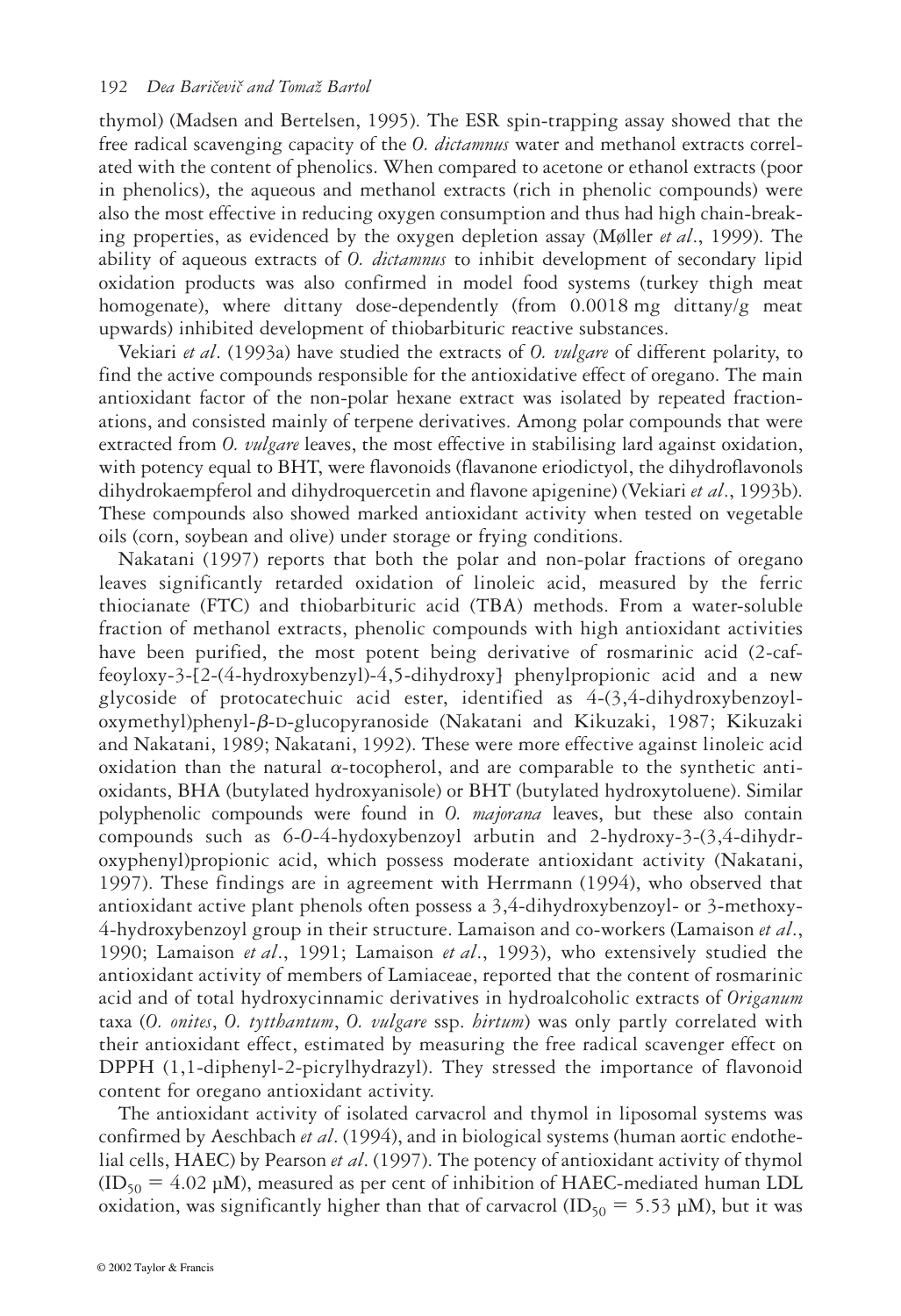found that both monophenols (thymol or carvacrol) had much lower antioxidant activities than rosmarinic acid (ID<sub>50</sub> = 0.74 µM) (Pearson *et al.*, 1997).

It was also found that combinations of spices or compounds with high antioxidant activities exhibited synergistic antioxidant effects, which would practically result in a better protection of foods from oxidation (Madsen *et al*., 1996). However, no practically important synergistic effects were observed, when *O. vulgare* methanol extracts – which were highly effective in stabilising lard (at concentration 0.02 per cent) stored at 75  $^{\circ}$ C – were mixed in lard with less potent antioxidants (methanol extracts of thyme, marjoram, spearmint, basil) (Economou *et al*., 1991).

In the study of Banias *et al*. (1992), combinations of methanol extracts of oregano, dittany or marjoram with primary antioxidants were used in the lard autooxidation process. The results showed that significant positive synergism in antioxidant activity existed in combinations of oregano or marjoram (0.1 per cent) with BHT (0.005 per cent) and in a combination of dittany (0.1 per cent) with ascorbyl palmitate (0.01 per cent). By contrast, high negative synergism was observed in combinations of oregano  $(0.1 \text{ per cent})$  or marjoram  $(0.1 \text{ per cent})$  with propyl gallate  $(PG)$   $(0.01 \text{ per cent})$  and in a combination of oregano (0.1 per cent) or marjoram (0.1 per cent) with  $\alpha$ -tocopherol. Milos *et al*. (2000) have studied the antioxidant activity of volatile aglycons, that are bound glycosidically in dry *O. vulgare* plants, in comparison to that of essential oil. Although, the total content of volatile aglycons in plant material (0.002 per cent) was significantly lower than the content of essential oil (2.9 per cent), a mixture of volatile aglycons (thymoquinone, benzyl alcohol, eugenol, thymol, carvacrol) showed similar antioxidant activity to that of essential oil. They inhibited hydroperoxide formation in lard stored at 60 °C even after 80 days and were significantly more effective than  $\alpha$ -tocopherol. Thymoquinone, which was found to be a potent inhibitor of membrane lipid peroxidation (Houghton *et al*., 1995; Jerkovic *et al*., 2001) and the major component (40.2 per cent) among aglycons (Milos *et al*., 2000), as well as pure thymol as the major component (40.4 per cent) of essential oil, were much less active than a mixture of aglycons or essential oil of *O. vulgare*. These results indicated the importance of mixtures and their synergistic power in the antioxidant activity of *O. vulgare*.

In addition to numerous studies, where potent or moderate antioxidant effects of oregano were established in theoretic model systems, practical considerations on the use of oregano as stabilisers of edible oils (vegetable or fish oils) or of finished meat products have been made by several research groups. Generally, authors confirm the protective role of different *Origanum* taxa (*O. vulgare*, *O. compactum*, *O. majorana*) against the autooxidation process over time, although the potencies of oregano antioxidative effects are lower than those reported for rosemary or sage (Özcan and Akgül, 1995; Antoun and Tsimidou, 1997). Özcan and Akgül (1995) studied the antioxidant effects of methanol extracts and essential oils of numerous Turkish spices on sunflower oil, stored at 70 °C, and found that methanol extracts (including *O. vulgare* and *O. majorana*) exhibited higher antioxidant activity compared with essential oils. The increased delay in the onset of autooxidation might be due to the improved preservation of  $\alpha$ tocopherol, an internal antioxidative microcomponent principle of sunflower oil (Yanishlieva and Marinova, 1998; Beddows *et al*., 2000). When compared to hexane and ethyl acetate extracts, the ethanol extracts of several species of the *Lamiaceae* family were the most active in retarding the autooxidation process of sunflower oil exposed to 100 °C. However, *O. vulgare* ethanol extracts (at 0.08 per cent) showed only low antioxidant effect comparable to that of 0.02 per cent BHT (Yanishlieva and Marinova,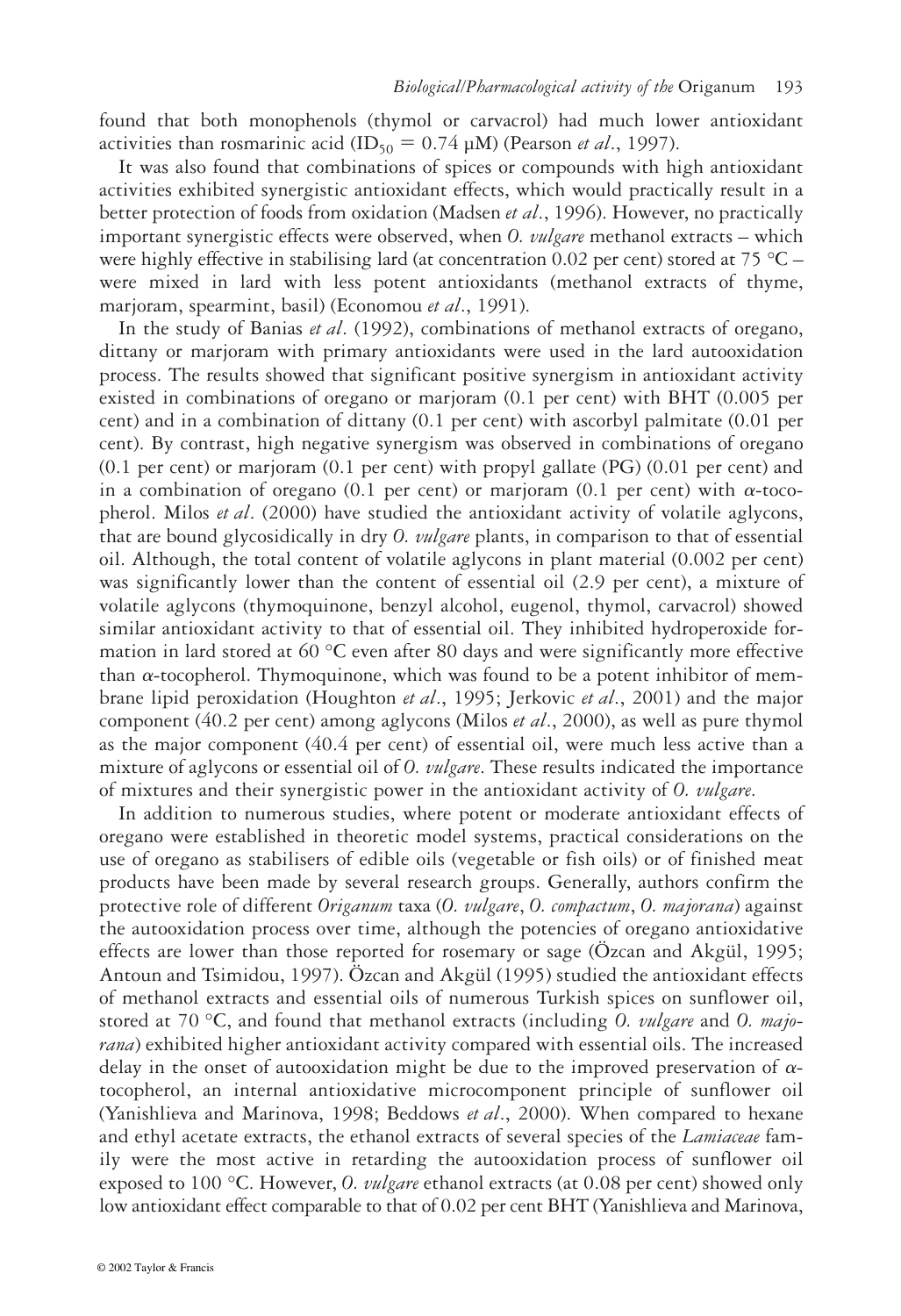1995), or else did not improve the oxidation stability of sunflower oil, as is evident from the later study by Marinova and Yanishlieva (1997). Only a moderate stabilising effect of *O. vulgare* leaves in sunflower oil, exposed to autooxidation at room temperature, was observed also by de Felice *et al*. (1993), who measured the quality characteristics of the oil in the time period of 16 weeks.

By contrast, ground oregano (*O. vulgare*) inhibited lipid oxidation of fish/mackerel (*Scomber scombrus*) oil stored at 40° in dark at concentrations of 0.5 per cent and at 1 per cent as effectively as 200 ppm BHA and 200 ppm TBHQ (tertiary butylhydroquinone), respectively (Tsimidou *et al*., 1995). Dry leaves of *O. vulgare* ssp. *hirtum* (at concentration of 2 per cent) or essential oil of *O. compactum* (at concentrations 0.05 per cent and 0.1 per cent) also showed a high antioxidant activity in olive oil and, besides their stabilising effect, the organoleptic quality of the olive oil was significantly improved by addition of oregano, as assessed by Mediterranean consumer acceptability studies (Antoun and Tsimidou, 1997; Charai *et al*., 1999). A significant increase in the oxidative stability of fried chips, measured as the rate of peroxide formation during storage at 63  $^{\circ}$ C, was achieved both by addition of ground *O. vulgare* (1 per cent, after frying) or its petroleum ether extracts (1.1 per cent, before frying) (Lolos *et al*., 1999). The oregano antioxidant activity was almost as effective as that of TBHQ up to 6 days of observation, although the peroxide value of cottonseed oil, extracted from oregano-treated potato chips increased after one week. However, the results of this study indicated that ground oregano or its extract might be used to extend the storage life of potato chips as they decrease the oxidative deterioration of the oil absorbed into the chips.

The importance of the testing substrate (bulk oil or o/w emulsion) in the evaluation of oregano antioxidant potency has been shown in the study of Abdalla and Roozen (1999), who found that acetone extract of *O. vulgare* effectively inhibited the autooxidation process of sunflower oil at both 600 ppm and 1200 ppm, but exhibited only moderate antioxidant activity when tested in a 20 per cent sunflower o/w emulsion. It has been also shown that oregano extracts acted as pro-oxidants in both oil and emulsions, when exposed to light (Abdalla *et al*., 1999).

When assessing the antioxidative potential of *O. majorana* or *O. vulgare* in preventing rancidity of meat products, only limited practical significance has been documented. El-Alim *et al*. (1999) report that *O. majorana* and *O. vulgare*, and especially their ethanol extracts, had a strong antioxidant activity, inhibiting lipid peroxidation both in fresh chicken meat as well as in heat-treated pork. Because of their shelf time prolonging properties, oregano and oregano- based preparations have been recommended for use in semi-prepared meat products. However, other studies show less optimistic results. Ground *O. majorana* was added at a concentration of 0.2 per cent to the laboratory and industrial prepared sausage model systems, that were exposed to ripening. Only a low antioxidative effect was observed on the basis of the redox potential reduction of the marjoram-supplemented model compared to the control (Palic *et al*., 1993). Korczak and co-workers (1988) have found relative low antioxidant efficacy of *O. majorana* (at 0.5 per cent) in minced meat model systems when compared to those of rosemary or sage. Hence, the pro-oxidising activity of marjoram, which is probably influenced by elevated temperature, diminishes its practical value as a natural additive in meat processing (Korczak *et al*., 1988).

The antioxidative effects of *O. vulgare* drug plant (*Origani herba*) have been studied in the light of both direct use as stabilisers of fat and, indirectly, as feed additives in order to improve the shelf-life of meat and fat-containing food (Vichi *et al*., 2001).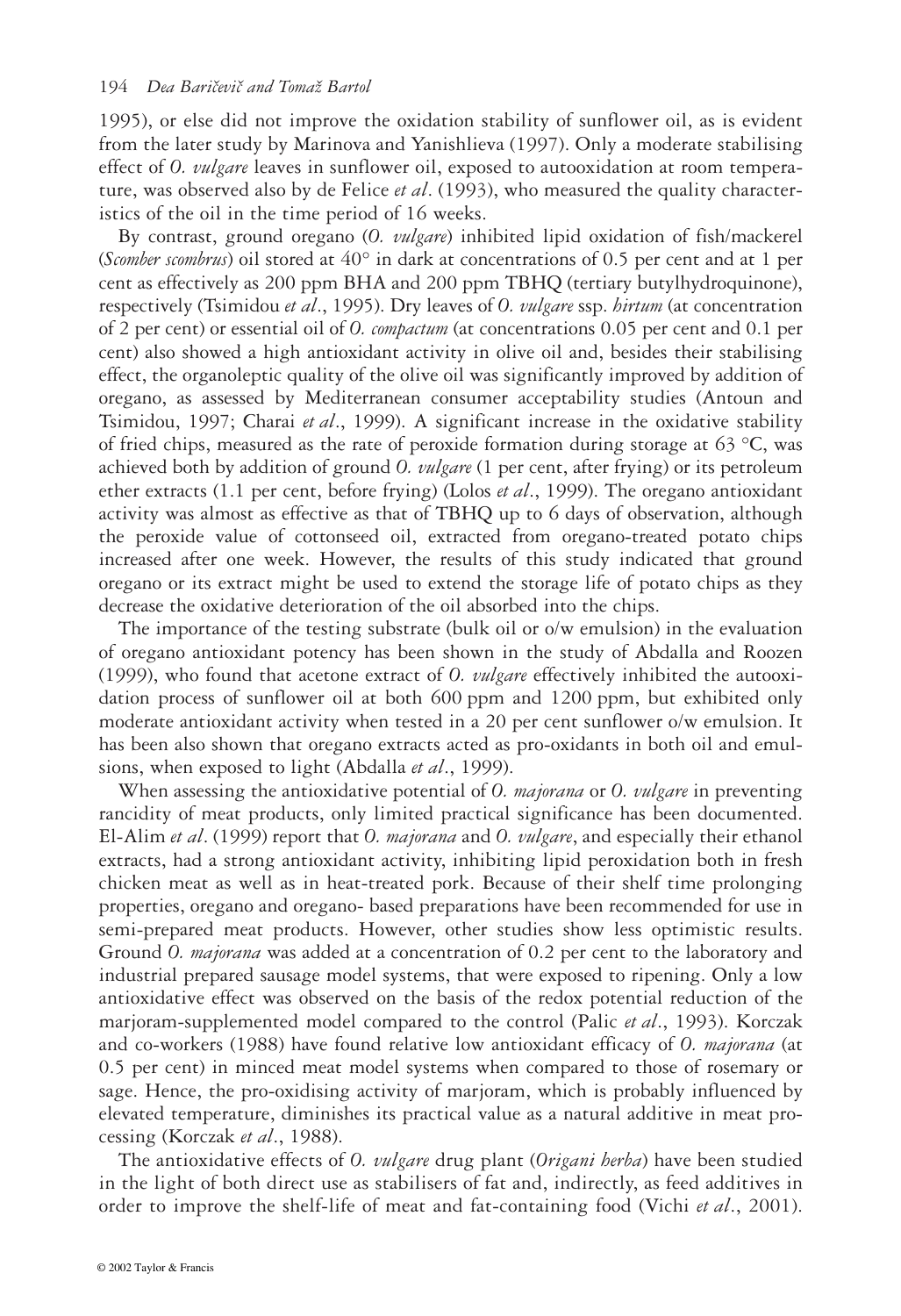In contrast with the significant antioxidative and stabilising effects of oregano extracts in lard (measured by photochemiluminescence), no effect on the quality or shelf life of the fat obtained from animals fed with oregano additives was observed.

## **ANALGESIC, ANTIINFLAMMATORY AND ANTISPASMODIC ACTIVITY**

Carvacrol-rich (67 per cent) essential oil of *Origanum onites*, collected at the Izmir locality (Turkey), showed a marked analgesic activity as assessed by the tail-flick method in male albino mice. The analgesic activity of *O. onites* essential oil was dose-dependent. When applied at 0.33 ml/kg, the activity of *O. onites* oil was comparable to that of morphine (applied at 1 mg/kg), but at  $0.03$  ml/kg more potent than the analgesic activity of fenoprofen (at 8 mg/kg) (Aydin *et al*., 1996). The sample of *O. onites*, that originated from the Turkish Antalya region and was found to contain linalool (91 per cent) as a major component, showed no analgesic effects. On the basis of these data and on reports on prostaglandin inhibitory effects of carvacrol (Wagner *et al*., 1986), Aydin and co-workers consider carvacrol content as related to the analgesic activity of essential oil of *O. onites*. The effects of methanol extracts of *O. majorana* on human platelet antiaggregant activity, which is related to the well known mechanism of action of NSAID (non-steroid anti-inflammatory drugs) through inhibition of the prostaglandins' metabolic pathway, have been studied by Okazaki *et al*. (1998). They found that *O. majorana* extracts dose-dependently inhibited platelet aggregation induced by collagen (2.0  $\mu$ g/ml) or ADP (2.0  $\mu$ g/ml). Successive fractionation of methanol extracts leads to isolation of an active hydroquinon  $\beta$ -D-glucopyranoside, identified as arbutin. This strongly inhibited platelet aggregation was induced by all tested stimulating agents (collagen, ADP, arachidonic acid, thrombin).

Only a few reports on the topical anti-inflammatory effects of *O. vulgare* refer to oregano-herbal mixtures or their decoctions, used in the treatment of inflammation as supporting therapies (Deryabin, 1990; Deryabin, 1991). Podkolzin *et al*. (1986) report on the favourable local effect of insufflation of fine powder mixture of *Hypericum perforatum* and *O. vulgare* (1:1) on the course of rhinitis, that was induced in an animal (rabbit) experiment. In the control animals the rhinitis symptoms were more pronounced and of longer duration, so the powder was proposed as an adjuvant therapy in treatment of rhinitis.

*Origanum compactum* Benth., a species native to North Africa and locally named '*za*'*atar*', was used traditionally against affections of the respiratory organs as an antispasmodic and anticatarrhal drug and, especially in Morocco, as a spasmolytic drug in the gastrointestinal tract, as antacid, antidiarrhoeal agent, vermifuge and aphrodisiac (van den Brouke and Lemli, 1980; Bellakhdar *et al*., 1988; Hmamouchi *et al*., 2000). In order to scientifically validate the traditional medicine data, van den Brouke and Lemli (1980) surveyed extracts of *O. compactum* on antispasmodic effects in different smooth muscle preparations *in vitro*. It was found that water macerates of *O. compactum* significantly inhibited smooth muscle response induced by any of the tested spasmogens (acetylcholine, histamine, serotonine,  $BaCl<sub>2</sub>$ , nicotine ...) in the guinea-pig ileum. The structure–activity relationship revealed that the antispasmodic effect of *O. compactum* was almost completely explained by its essential oil content. Moreover, in the pharmacological inhibition of smooth muscular activity, non-specific and noncompetitive mechanism of action was attributed to thymol and carvacrol: they caused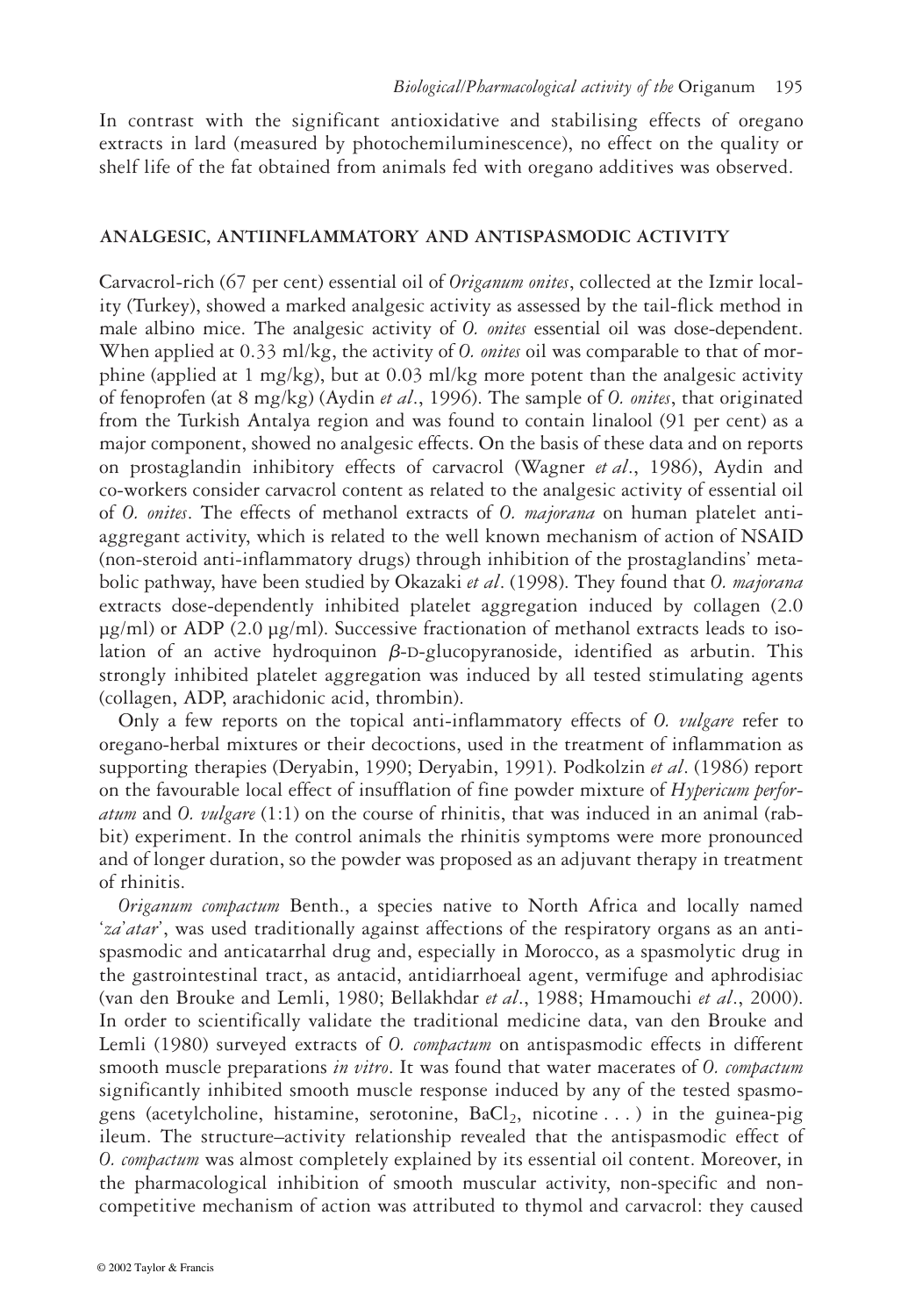both direct musculotropic (muscle relaxant activity) and indirect neurotropic action (inhibition of the nerve action potential) on the smooth muscle (van den Brouke and Lemli, 1980). The same results were obtained by testing the antispasmodic effects of pure active components, i.e. thymol (ED<sub>50 per cent</sub> =  $0.86 \times 10^{-4}$  M) and carvacrol (ED<sub>50</sub>) per cent =  $1.0 \times 10^{-4}$  M). It was concluded that both phenols act as non-competitive  $Ca^{2+}$  antagonists, which block nerve fibre conduction and induce musculotropic and neurotropic spasmolyse (van den Brouke and Lemli, 1982).

## **IMMUNOSTIMULANT, ANTIMUTAGENIC AND ANTICANCER ACTIVITY**

Some studies have shown that oregano extracts or herbal mixtures with *Origanum* spp. possess *in vitro* antiviral activity or have immunostimulating effects both *in vitro* and *in vivo*. However, little knowledge has been attained so far on mechanisms of immunomodulating activity or underlying active compounds. It has been shown that ethanol extracts of *O. vulgare* inhibited intracellular propagation of ECHO<sub>9</sub> Hill virus and also showed interferon inducing activity *in vitro* (Skwarek *et al*., 1994). Flavonoid luteoline, a constituent of *Origani herba*, has been considered as responsible for the induction of an interferon-like substance. A mixture of herbal preparation containing rosemary, sage, thyme and oregano (*O. vulgare*) showed radical scavenging activity and inhibition of the human immunodeficiency virus (HIV) infection at very low concentrations (Aruoma *et al*., 1996). It was suggested that the main active compounds of herbal preparations were carnosol, carnosic acid, carvacrol and thymol. Significant inhibitory effects of *O. vulgare* extracts against HIV-1 induced cytopathogenicity in MT-4 cells were also observed by Yamasaki *et al*. (1998). According to Krukowski *et al*. (1998), an increase in immunoglobulin (IgG) levels was observed in reared calves, fed with a conventional concentrate supplemented by a mineral-herbal mixture containing *O. majorana*.

A strong and dose-dependent capacity of inactivating dietary mutagen Trp-P-1 in the *Salmonella typhimurium* TA 98 assay was observed in *O. vulgare* water extracts, that exhibited significant antimutagenic effects *in vitro* (Ueda *et al*., 1991). *Origanum majorana* aqueous extracts were also able to suppress the mutagenicity of liver-specific carcinogen Trp-P-2 (Natake *et al*., 1989). When studying the mechanism of suppressing the mutagenicity of Trp-P-2 in *O. vulgare*, it was found that two flavonoids, galangin and quercetin acted as Trp-P-2 specific desmutagens, which neutralised this mutagen during or before mutating the bacteria (*Salmonella typhimurium* TA 98) (Kanazawa *et al*., 1995). The amounts of galangin and quercetin required for 50 per cent inhibition  $(IC<sub>50</sub>)$  against 20 ng of Trp-P-2 were 0.12 µg and 0.81 µg, respectively. It was also found that quercetin acted as a mutagen at high concentrations  $(>=10 \text{ µg/plate})$ , but was a desmutagen when applied at low  $(0.1 \le 10 \text{ µg/plate})$  concentrations. Milic and Milic (1998) have found that isolated phenolic compounds from different spice plants, including *O. vulgare*, strongly inhibited pyrazine cation free radical formation in the Maillard reaction and the formation of mutagenic and carcinogenic amino-imidazoazarene in creatinine containing model systems.

In a literature survey, referring to the anticancer activity of *Origanum* genus, different approaches, testing systems and cell lines have been used by different authors when assessing the carcinogenic potential of plants or their isolated compounds. However, there are no available data on practical/clinical use of oregano in cancer prevention. In 1966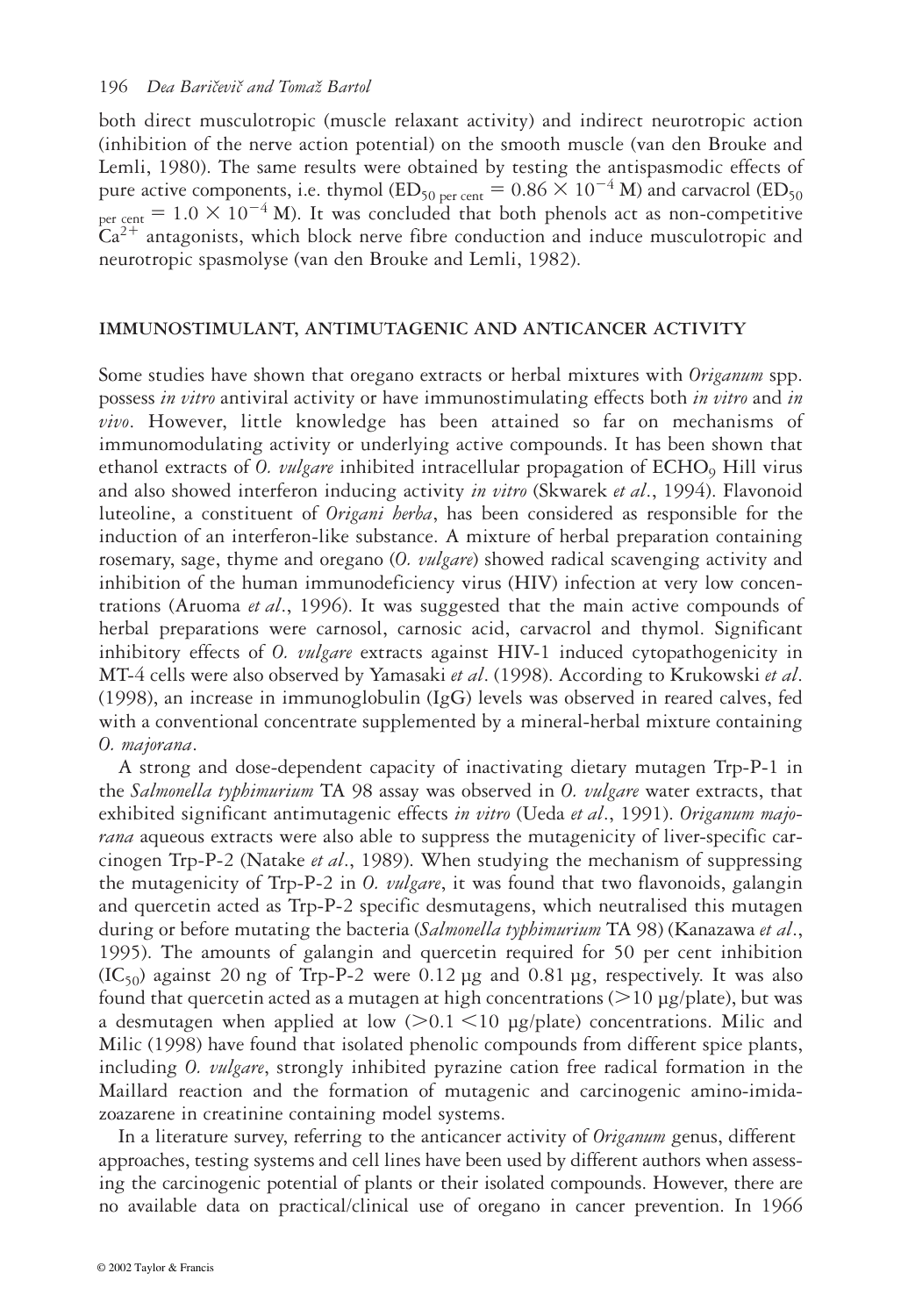an international project was performed with the aim of screening the native plants of former Yugoslavia for their potential agricultural use in the USA and Yugoslavia (Mayer *et al*., 1971). In the frame of this project 1466 samples of 754 plant species were analysed for chemical and antitumour activity. According to the results of the Cancer Chemotherapy National Service Center Screening Laboratories (Washington, DC) a high carvacrol (60–85 per cent) containing *O. heracleoticum* ( *O. vulgare* spp. *hirtum* (Link) Ietswaart) was reported to show high antitumour activity. Lam and Zheng (1991) have found that essential oil of *O. vulgare* fed to mice, induced the activity of glutathione *S*-transferase (GST) in various tissues. The GST enzyme system is involved in detoxification of chemical carcinogens and plays an important role in prevention of carcinogenesis, what would explain the anticancer potential of *O. vulgare* essential oil. This oil exhibited high levels of cytotoxicity (at dilutions of up to 1:10000) against four permanent eukaryotic cell lines including two derived from human cancers (epidermoid larynx carcinoma: Hep-2 and epitheloid cervix carcinoma: HeLa) (Sivropoulou *et al*., 1996). Other studies, that refer to *in vitro* cytotoxic and/or anti-proliferative effects of *O. vulgare* extracts or isolated compounds (carvacrol, thymol) include those of Bocharova *et al*. (1999) and He *et al.* (1997), who observed moderate suppressing activities of *O. vulgare* extracts (CE<sub>50</sub> = 220 mg/ml) on human ovarian carcinoma cells (CaOv), or of isolated carvacrol and thymol  $(IC<sub>50</sub> = 120$  µmol/l) on Murine B 16(F10) melanoma cells – a tumour cell line with high metastatic potential.

Antitumour-promoting activity or *in vitro* cytotoxic effects towards different tumour cell lines were attributed also to *O. majorana* extracts or their constituents (Assaf *et al*., 1987; Okuyama *et al*., 1995; Hirobe *et al*., 1998). When studying cytotoxic activity of *O. majorana* water–alcoholic extracts and of isolated compounds (arbutin, methylarbutin and their aglycons – hydroquinone and hydroquinone monomethyl ether) towards cultured rat hepatoma cells (HTC line), a high dose-dependent HTC cytotoxicity of hydroquinone was observed, whilst arbutin was not active (Assaf *et al*., 1987). At 300 µM hydroquinone caused 40 per cent cellular mortality after 24 h of incubation, but no cells remained viable after 72 h. It has been established that this well known antiseptic of the urinary tract was a more potent cytotoxic compound towards rat hepatoma cells than many classic antitumour agents like azauridin or colchicin, but less than valtrate, a monoterpenic ester of *Valeriana* spp.

#### **INSECT-POLLINATING AND ANTIPARASITIC ACTIVITY**

*Origanum* taxa, especially those that are rich in essential oils, have been extensively studied for their insect-pollinating (Ricciurdelli d'Albore, 1983; Beker *et al*., 1989) or nectar yielding (Kucherov and Siraeva, 1981; Jovančević et al., 1984; Jablonski, 1986) effects. Although scientifically poorly understood, the traditional knowledge on attracting effects *Origanum* spp. for pollinating insects, especially honeybee (*Apis mellifera*), has been practically exploited since 1877, when the idea of culturing the bee forages with additional but non-marketable values was born (Ayers and Ayers, 1997). Interesting findings, that reveal the very complex mechanism underlying the communication between insects and attracting plants, were reported by Beker *et al*. (1989). They have observed that honeybees are capable of discriminating between different blends of odours and behave selectively to different parts (leaves, inflorescence) or chemotype (thymol, carvacrol) of *O. syriacum* due to perceiving distinct olfactory stimuli. It was assumed that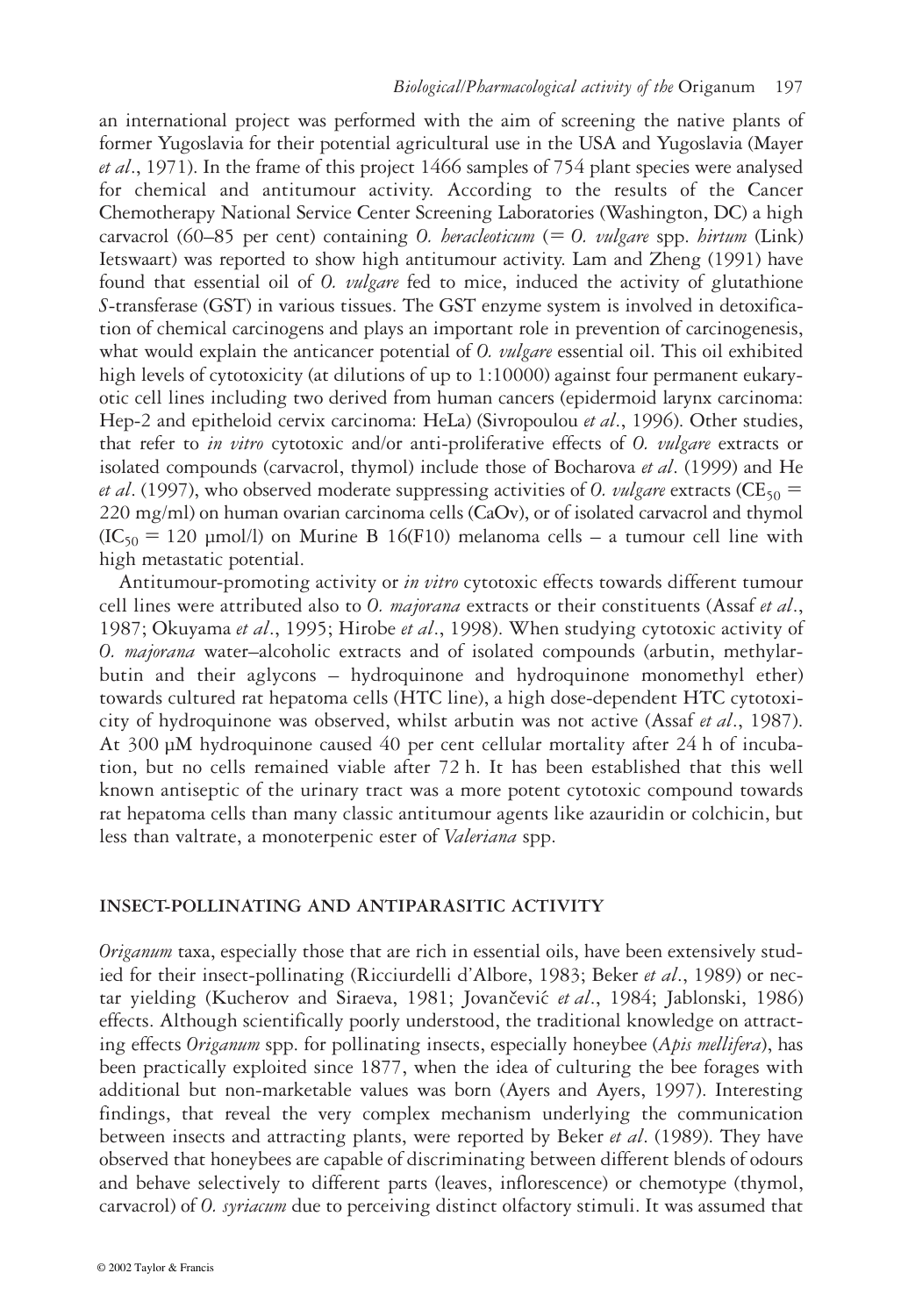the aroma blend from the whole plant serves as a long-distance olfactory cue, while the final short-range orientation is dependent on floral odour signals.

Observations from studies on *Origanum* benefit effects in parasite-control in pollinating insects show promising results (Abou Zaid *et al*., 1987; Mazeed, 1987; Kraus *et al*., 1994; Gal, 1997; Long *et al*., 1997), although some authors were sceptical towards the practical significance of essential oils in treatment of parasite infestation (Koeniger, 1991). In laboratory tests *Origanum* oils showed a high acaricidal effect (80–90 per cent mortality) on *Varroa jacobsoni*. Under the subtropical climatic conditions of Israel, a high mortality (85 per cent and 91 per cent) of *Varroa* mites was observed after spring treatment with 20 per cent and 33 per cent oregano oil impregnated in cardboard, respectively. *Origanum* treatment in autumn as well as the use of pure origanum oil during summer was harmful to the bee colonies (Gal *et al*., 1992; Lensky *et al*., 1996). The use of essential oil of *O. majorana* in treatment of *V. jacobsoni* has attracted much practical attention from several authors. A combination of formic acid and of essential oil of marjoram has been shown to be very effective in treatment of *Varroa* mites both in laboratory trials and in field experiments (Long *et al*., 1997). In field experiments, that were carried out under tropical (Vietnam) and temperate (Germany) climatic conditions, formic acid was applied to a tray covered by gauze and placed on the bottom board of the hive while *O. majorana* essential oil was applied to two wood pieces (1.5 ml per piece), that were placed on the top bars of the combs. The combination of essential oil and formic acid, applied at 15 per cent concentration, resulted in 96.24–99.68 per cent mite mortality in tropical climate and in 97.56–99.92 per cent in temperate climatic conditions. Due to the relatively low concentrations of formic acid this combination did not affect bee mortality and was proposed as a promising practical method in the control of *V. jacobsoni*. The highly significant repellent activity and antiparasitic effects of essential oil of marjoram were observed towards *Varroa* mites, which were exposed to test wax tubes with incorporated essential oil at 0.1 per cent and 1 per cent (Kraus *et al*., 1994). These concentrations of *O. majorana* essential oil were not noxious to honeybees.

Effective antiparasitic activity was observed also when essential oil of *O. majorana* was sprayed onto bees in colonies infested with *V. jacobsoni* at concentration (100 ppm), that was found non toxic to bees (Fathy and Fouly, 1997). *Origanum majorana* essential oil has been shown as a potent acaricidal agent against *Acarapis woodi* (Renie), the acarine disease-causing parasite that invades the tracheal system of the honeybees during winter and early spring. Infestation percentage in the bee colonies, treated with *O. majorana* essential oil (10 drops of oil per piece of cotton wool in a Petri dish, that was put under the combs of infested colonies) was significantly reduced already after 15 days of treatment, and after 30 days of treatment no infestation was found among the tested bees (Abou Zaid *et al*., 1987; Mazeed, 1987).

In respect of the control of human parasites or parasite-related diseases both *in vitro* and *in vivo* studies were conducted. *O. vulgare* essential oil was studied for its *in vitro* antimalarial activity on *Plasmodium falciparum* (Milhau *et al*., 1997). It displayed only moderate (IC<sub>50</sub> = 516 µg/ml after 24 h and 355 µg/ml after 72 h) antiparasitic effects against chloroquine resistant strains of *Plasmodium falciparum* when compared to the more active oils of *Rosmarinus officinalis* or *Myrtus communis*  $(IC_{50} = 267 \text{ µg/ml after}$ 24 h and 149 µg/ml after 72 h). However, the observed efficacy of the tested oils against both chloroquine-resistant and -sensitive strains allowed it to be deduced that the oils could interfere with *P. falciparum* growth by different mechanisms than chloroquine. This preliminary screening of activity together with concomitant analysis of essential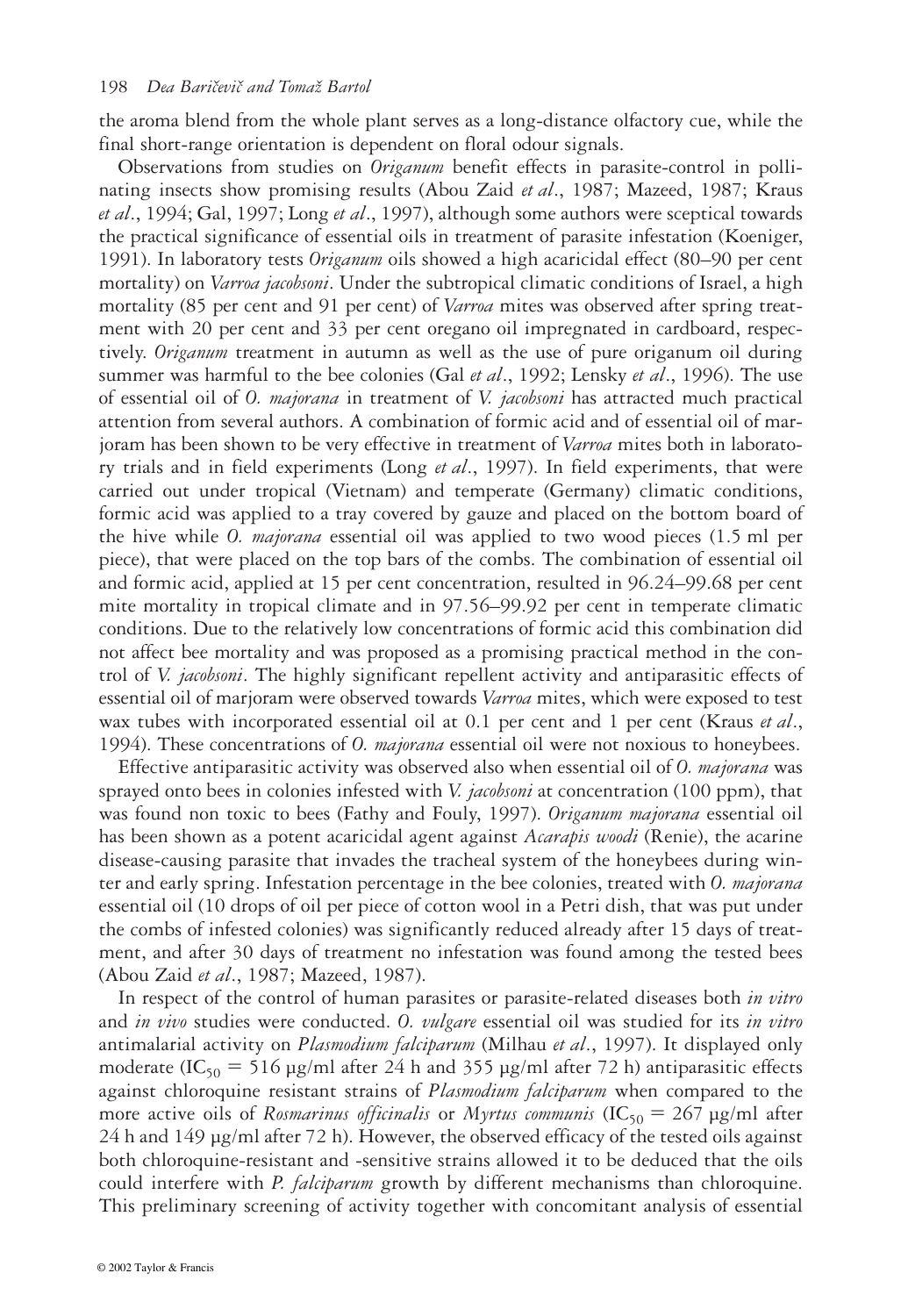oils set the direction toward selection of major components, like carvacrol, that were proposed for future investigations for antimalarial potential.

A clinical study, done by Force *et al*. (2000), showed that emulsified *O. vulgare* diet (600 mg daily) for 6 weeks considerably affected the enteric parasites (*Blastocystis hominis*, *Entamoeba hartmanni*, *Endolimax nana*) and significantly improved the gastrointestinal symptoms in seven of 11 patients, who were positive for *Blastocystis hominis*.

#### **INSECTICIDAL, NEMATICIDAL AND MOLLUSCICIDAL ACTIVITY**

Higher plants, especially medicinal and aromatic plants (MAP), are a potential source of new insecticides, and many research groups are trying to prove their activity against noxious pests. Some natural compounds, isolated from these MAP (such as rotenon, pyretrins, and azadirachtin) are already commercially available on the market. A range of active compounds, including terpenoids, flavonoids, tannins, essential oils or their components (like carvacrol), that are present in *O. vulgare* in relative high amounts, were considered as a potential source of natural biocides (Duke, 1992). Investigations on the activity of aromatic plants against stored product- or plant-noxious pests gave diverse results when considering different insect species, their developmental stages (eggs and adults) or the way of application (fumigant, contact) (Regnault-Roger and Hamraoui, 1993a; Shaaya et al., 1993; Regnault-Roger and Hamraoui, 1995; Kalinović *et al*., 1997; Mateeva *et al*., 1997; Rakowski and Ignatowicz, 1997; Baricevic *et al*., 2001). Generally, plants or their essential oils showed more potent activities when applied directly to the insect surface than after fumigant application. Among different aromatic species, the plant essential oils from the Lamiaceae family have the best insecticidal effects against bean weevil *A. canthoscelides obtectus* (Regnault-Roger and Hamraoui, 1993a). Oregano (*O. vulgare* L.) is one of the plants, used traditionally in southern France, to control bean weevil (*A. obtectus* Say) in stored kidney beans (*Phaseolus vulgaris* L.) (Regnault and Hamraoui, 1993b; Bernath and Badulosi, 1997). A high carvacrol containing *O. vulgare* ssp. *hirtum* essential oil showed both fumigant and contact toxicities to bean weevil (*A. obtectus* Say) in laboratory trials (Baricevic *et al*., 2001). When considering fumigant toxicity, insecticidal effect (mortality rate 82.5 per cent) was observed 6 days after application of high concentrations of oregano essential oil (150 µl per 55 g of beans). When considering contact toxicity, both oregano drug plant and essential oil at all tested concentrations significantly increased the bean weevils' mortality rates in comparison to the controls. Essential oils (5 µl, 15 µl and 30 µl per 55 g of beans) induced 100 per cent mortality of the bean weevil population when applied directly to the surface of the beans  $(55 g)$  in Petri dishes. Also, egg laying and hatching was inhibited after treatment of bean weevil with powdered drug plant  $(0.33 \text{ g}, 0.66 \text{ g}, 1.0 \text{ g}$  and  $(2.0 \text{ g})$  or with essential oil at all tested concentrations.

*O. vulgare* L. susbsp. *hirtum* essential oil with high carvacrol content showed insecticidal activity also against *Drosophila melanogaster* (Karpouhtsis *et al*., 1998) and a strong ovicidal activity against the eggs of stored product insects *Tribolium confusum* and *Ephestia cautella* (Shaaya *et al.*, 1993) already at low concentrations (2 µl/l or 4 µl/l air), but showed very low fumigant toxicity against adult insects (*Tribolium confusum*, *Tribolium castaneum*, *Ephestia cautella*, *Sitophilus oryzae*) (Shaaya *et al*., 1993; Shaaya *et al*., 1997). The exposure to vapours of essential oil from *O. syriacum* var. *bevanii* Ietswaart resulted in 77 per cent and 89 per cent mortality of the eggs of the confused flour beetle (*Tribolium*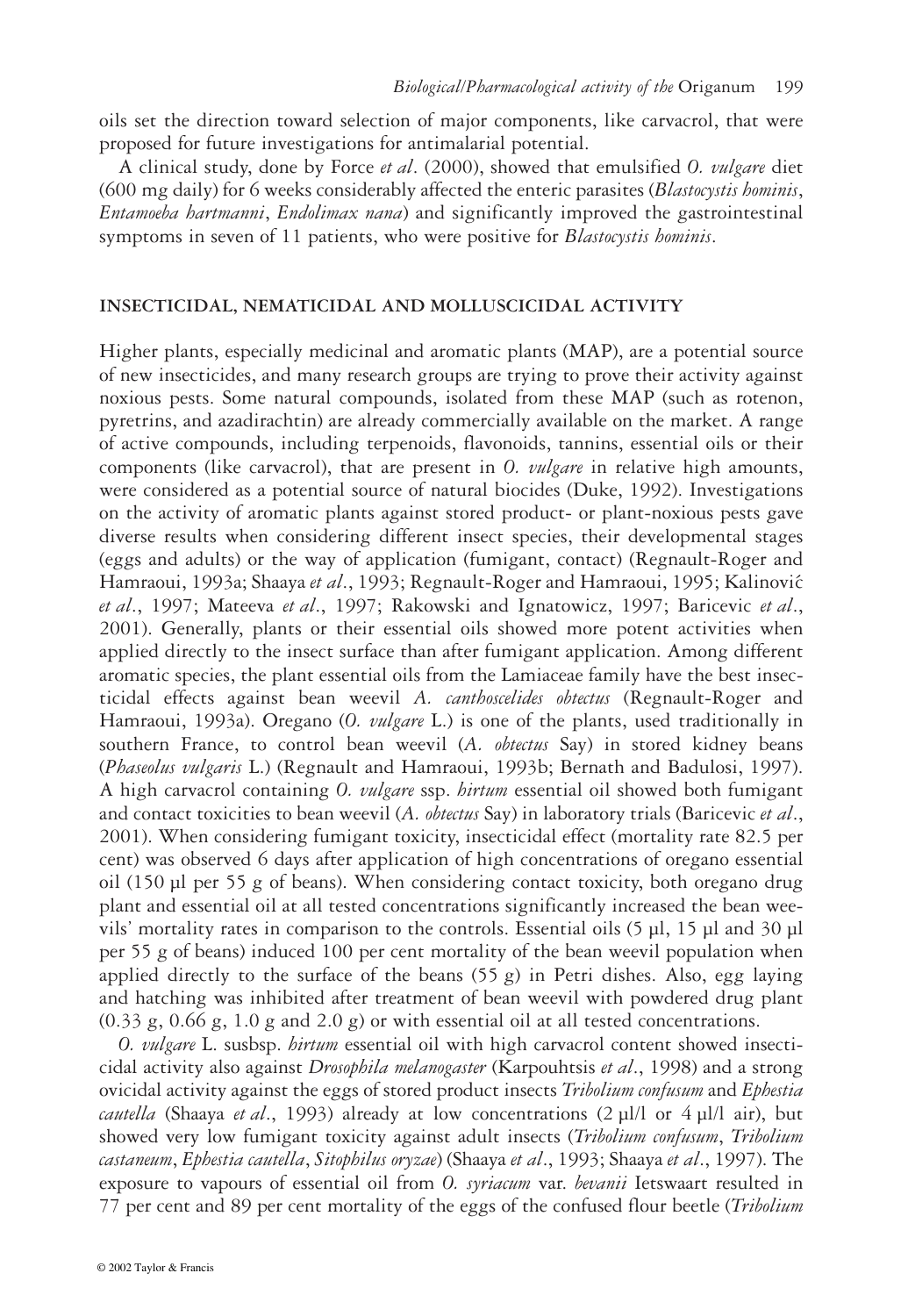*confusum*) and the Mediterranean flour moth (*Ephestia kuehniella*), respectively (Tunc et al., 2000). This oil (1 µl/l air) also showed high fumigant toxicity against females of two greenhouse pests, i.e. carmine spider mite (*Tetranychus cinnabarinus*) and cotton aphid (*Aphis gossypii*) (100 per cent mortality after 48 h and 96 h exposure, respectively) (Tunç and Sahinkaya, 1998). By contrast, only limited insecticidal potential of essential oils of *Origanum creticum*, which showed only moderate contact toxicity  $(LD_{>90} = 100 \text{ µg/larva})$ against tobacco cutworm (*Spodoptera litura*), was reported by Isman *et al*. (2001).

*Origanum vulgare* essential oil (15 per cent) was also tested for its repellent activity against *Culicoides imicola* Kieffer, the vector of the African horse sickness virus. When applied at concentration of  $4 \text{ mg/m}^2$  on farm animals (horses), essential oil showed only nonsignificant repellency for 2 h and was far less effective than synthetic repellent di-ethyl toluamide (DEET), and was not recommended for its use in order to prevent the spread of *Culicoides*-borne pathogens (Braverman and Chizov-Ginzburg, 1997, 1998).

Toxicity and resistancy toward nematodes count as important attributes of aromatic plants, that offer new applications in the field of plant health care programmes of sensitive crops, especially when nematicides or resistant cultivars are not available. A high level of resistancy against infestation with root-knot nematode (*Meloidogyne inconita* Chitwood) was observed in *O. vulgare* and *O. majorana* plants, which were free of root galls even after exposure to initial nematode populations of 15 eggs/ $\text{cm}^3$  of soil medium in greenhouse experimental conditions (Walker, 1995). However, the rootknot nematodes caused a significant decrease in dry weight of *O. vulgare* but not that of *O. majorana*. Essential oil of *O. majorana*, with terpinen-4-ol (41.6 per cent) as the major compound, affected the soil stages of phytonematodes (*Rotylenchulus reniformis*, *Criconemella* spp., *Hoplolaimus* spp.) and inhibited more than 80 per cent of *Meloidogyne incognita* juvenile hatching compared to about 3.5 per cent at the control (Abd-Elgawad and Omer, 1995). Laboratory trials carried out with *O. vulgare*, *O. majorana* and *O. syriacum* leaf extracts or essential oils showed, that these plants considerably affected the spread of *Meloidogyne* nematodes, either by inhibition of egg hatching (Ramraj *et al*., 1991; Oka *et al*., 2000) or by immobilisation and exhibiting toxicity to nematode juveniles (Hashim *et al*., 1999; Oka *et al*., 2000). The toxicity increased with increasing concentration and exposure time. *Origanum* extracts or essential oils showed protective effects against root galling also when applied to nematode-sensitive crops. Alagumalai *et al*. (1997) observed that water extracts of *O. vulgare* dose-dependently diminished the population of *M. incognita* around chickpeas. Oka *et al*. (2000), who studied the nematicidal effects against *Meloidogyne javanica in vitro* and in pot experiments, found that *O. vulgare* and *O. syriacum* essential oils, when mixed in sandy soil at concentration of 200 mg/kg, reduced the root galling of cucumber seedlings. Similar effects were obtained by carvacrol and thymol at concentration of 150 mg/kg soil.

A strong molluscicidal effect of *O. compactum* ethyl acetate extracts ( $LC_{90} = 2.00$  mg/l) against the schistosomiasis-transmitting snail *Bulinus truncatus* was attributed to the content of flavonoids and terpenoids, that are known to have molluscicidal potential (Hmamouchi *et al*., 2000). Interesting findings were observed by Vokou *et al*. (1998), who studied the effects of two subspecies of *O. vulgare* (ssp. *hirtum* and ssp. *vulgare*) on the behaviour of three snail species, native in Greece (*Helix lucorum*, *H. aspersa*, and *Eobania vermiculata*) during the different stages of the foraging cycle. *O. vulgare* ssp. *hirtum*, which contained much higher amounts of essential and was rich in phenolic compounds, considerably affected the snail feeding behaviour, while no significant effects were observed in ssp. *vulgare*. During the encounter stage, a repellent activity of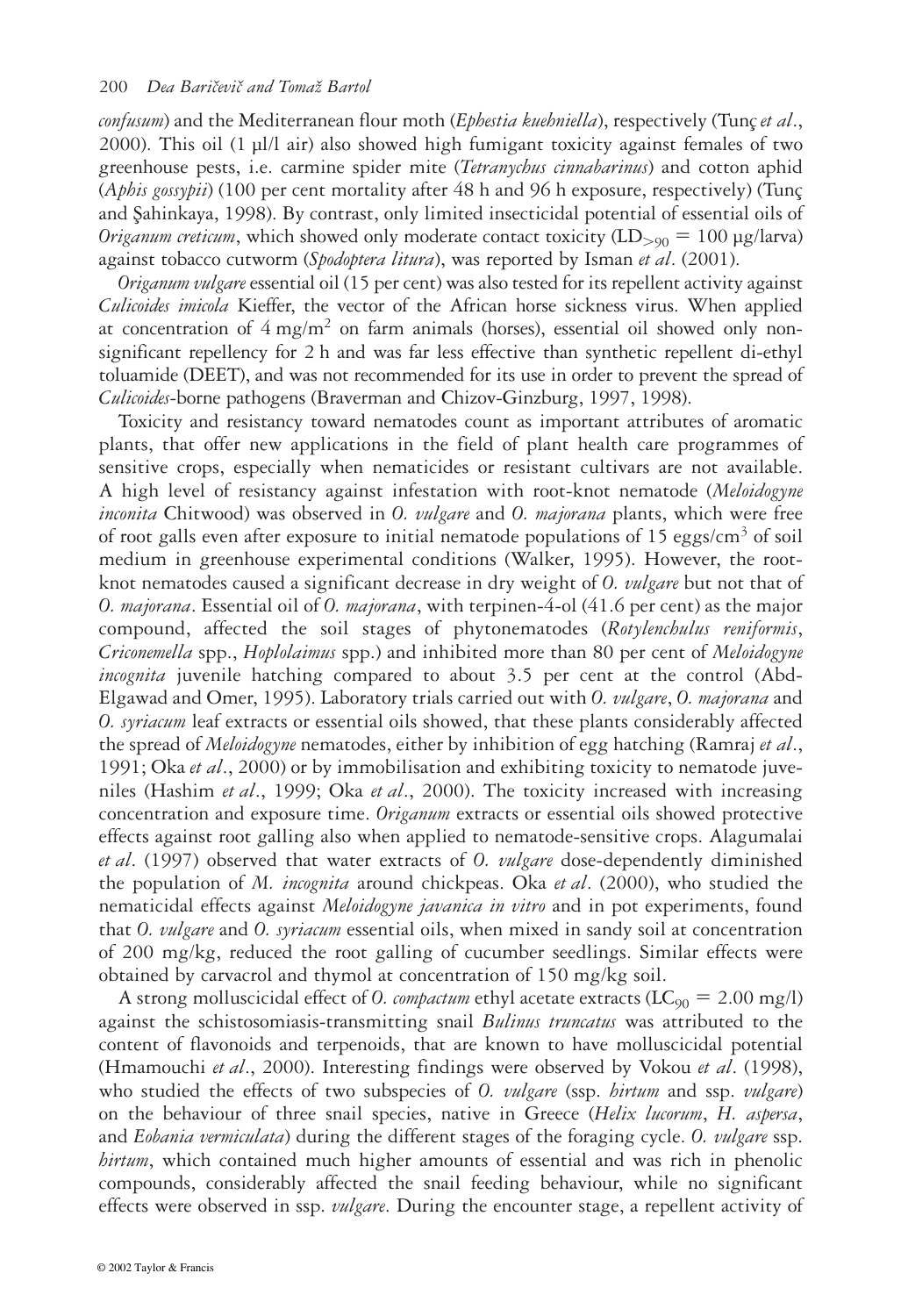*O. vulgare* ssp. *hirtum* was observed. During the acceptance stage, all snail species tended to reject food types that contained high concentrations of subsp. *hirtum* essential oil, but at the feeding stage, subsp. hirtum essential oil caused a reduction of daily consumption rates. This is in agreement with Barone and Frank (1999), who found that polar (methanol) extracts of *O. vulgare* showed only scarce repellent effects on slug (*Arion lusitanicus*) feeding on rape.

# **TOXICITY**

Besides toxicological data, referring to toxicities of single components of essential oils – such as limonene (carcinogenic in male rats) from *O. majorana* (de Vincenzi and Mancini 1997) – several clinical studies confirmed the allergenic potential of *Origanum* spp. On the basis of clinical history, and of *in vitro* and *in vivo* studies, *O. vulgare* showed cross-sensitivity with other plants of the Lamiaceae family. The potential allergic response, that could be evoked in sensitive patients after the ingestion of food seasoned with *O. vulgare*, comprises an increased serum level of specific IgE and induced systemic allergic reactions (Benito *et al*., 1996). Similarly, perioral dermatitis has been reported to be induced by *O. majorana* food flavouring (Farkas, 1981). *O. vulgare* has been shown also to induce allergic contact dermatitis, as clinically evaluated by patch test (Futrell and Rietschel, 1993).

Due to empirically proven emmenagogue and abortifacient effects, excessive use of *O. vulgare* or *O. majorana* should be avoided during pregnancy (Brinker, 1998).

#### **REFERENCES**

- Abd-Elgawad, M.M. and Omer, E.A. (1995) Effect of essential oils of some medicinal plants on phytonematodes. *Anzeiger für Schadlingskunde, Pflanzenschutz, Umweltschutz* 68(4), 82–84.
- Abdalla, A.E. and Roozen, J.P. (1999) Effect of plant extracts on the oxidative stability of sunflower oil and emulsion. *Food Chem*. 64(3), 323–329.
- Abdalla, A.E., Tirzite, D., Tirzitis, G. and Roozen, J.P. (1999) Antioxidant activity of 1,4 dihydropyridine derivatives in beta-carotene-methyl linoleate, sunflower oil and emulsions. *Food Chem*. 66(2), 189–195.
- Abou Zaid, M.I., Mazzed, M.M. and Salem, M.M. (1987) Evaluation of some natural bioactive substances for controlling *Acarapis woodi* (Remie). *Bull. ent. soc. Egypt, Econ ser.* 16,283–287.
- Adam, K., Sivropoulou, A., Kokkini, S., Lanaras, T. and Arsenakis, M. (1998) Antifungal activities of *Origanum vulgare* subsp. *hirtum*, *Mentha spicata*, *Lavandula angustifolia*, and *Salvia fruticosa* essential oils against Human Pathogenic Fungi. *J. Agric. Food Chem*. 46(5), 1739–1745.
- Adlova, G.P., Denisova, S.V., Ilidzhev, A.K., Smirnova, G.A. and Ratnikova, T.N. (1998) The development of bacterial growth stimulants from plants. *Zhurnal Mikrobiologii, Epidemiologiii Immunobiologii* 1, 13–17.
- Aeschbach, R., Loliger, J., Scott, B.C., Murcia, A., Butler, J., Halliwell, B. and Aruoma, O.I. (1794) Antioxidant actions of thymol, carvacrol, 6-gingerol, Zingerone and hydroxytyrosol. *Food chem. Toxicol.* 32(1), 31–36.
- Afsharypuor, S., Sajjadi, S.E. and Manesh, M.E. (1997) Volatile constituents of *Origanum vulgare* ssp. *viride* (syn.: *O. heracleoticum*) from Iran. *Planta Medica* 63, 179–180.
- Akgül, A. and Bayrak, A. (1987) Constituents of essential oils from *Origanum* species growing wild in Turkey. *Planta medica* 53(1), 114.
- Akgül, A. and Kivanç, M. (1988) Inhibitory effects of selected Turkish spices and oregano components on some foodborne fungi. *Int. J. Food Microbiol*. 6, 263–268.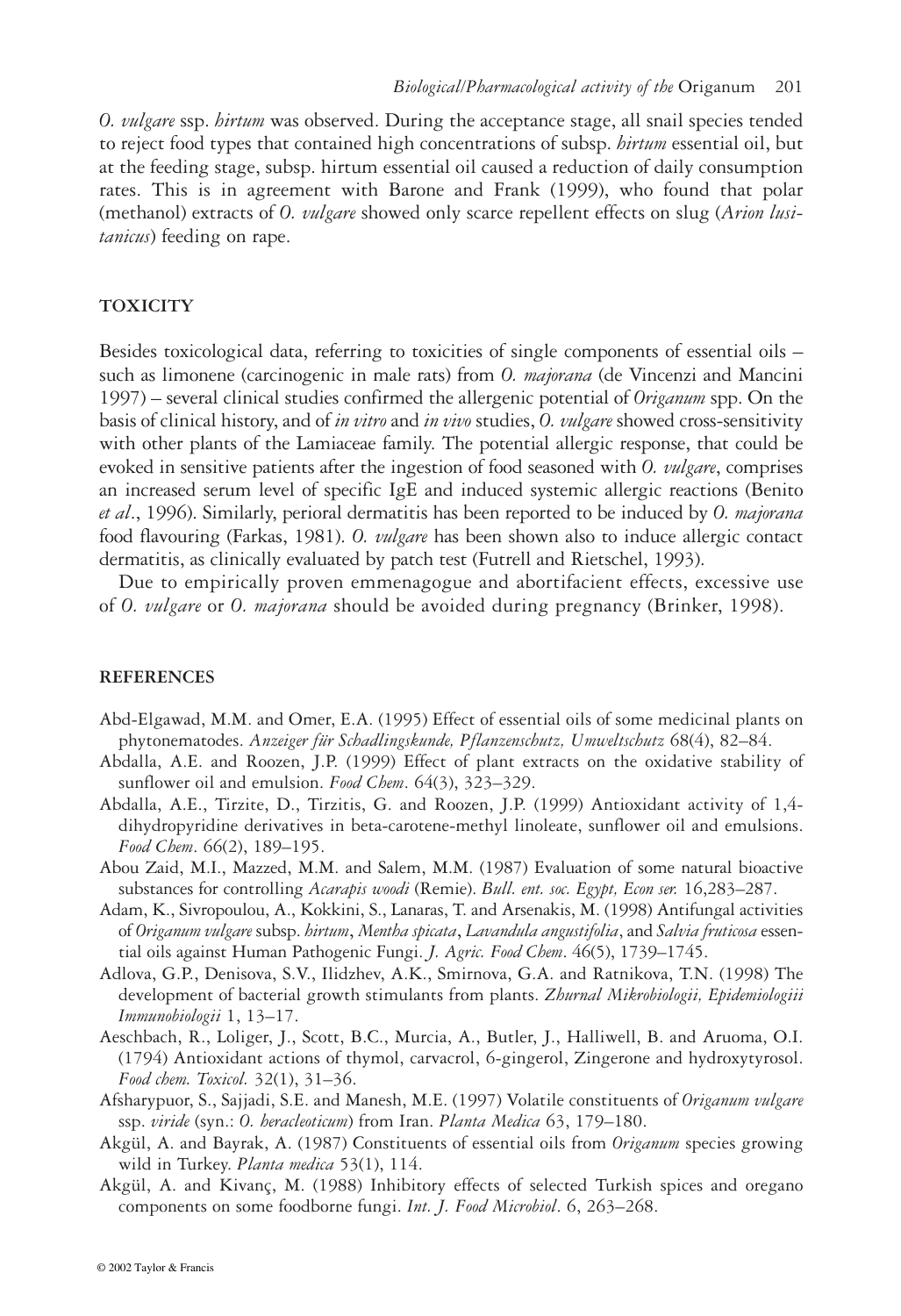- Akgül, A. and Kivanç, M. (1989) Sensitivity of four foodborne moulds to essential oils from Turkish spices, herbs and citrus peel. *J. Sci. Food Agric*. 47, 129–132.
- Akgül, A., Kivanç, M. and Sert, S. (1991) Effect of carvacrol on growth and toxin production by *Aspergillus flavus* and *Aspergillus parasiticus. Sciences des Aliments* 11, 361–370.
- Alagumalai, K., Thiruvalluvan, M., Nagendran, N. and Ramaraj, P. (1997) Effect of leaf extract of *Origanum vulgare* on population build up of *Meloidogyne incognita. J. Ecotoxicol Environ. Monit*. 7(2), 151–153.
- Anonymus (1997) CO2 extracts food and medicine? *Food Marketing & Technology* 11(4), 27–31.
- Antoun, N. and Tsimidou, M. (1997) Gourmet olive oils: stability and consumer acceptability studies. *Food Res. Int*. 30(2), 131–136.
- Arnold, N., Bellomaria, B., Valentini, G. and Arnold, H.J. (1993) Comparative study of the essential oils from three species of *Origanum* growing wild in the eastern Mediterranean region. *J. Essent. Oil Res*. 5(1), 71–77.
- Arras, G. and Picci, V. (1984) Attivitá fungistatica di alcuni olii essenziali nei contronti dei principali agenti di alterazioni post-racolta dei frutti di agrumi. *Rivista della Ortofrutticoltura Italiana* 68, 361–366.
- Aruoma, O.I., Spencer, J.P.E., Rossi, R., Aeschbach, R., Khan, A., Mahmood, N., Munoz, A., Murcia, A., Butler, J. and Halliwell, B. (1996) An evaluation of the antioxidant and antiviral action of extracts of rosemary and provencal herbs. *Food Chem. Toxicol*. 34(5), 449–456.
- Assaf, M.H., Ali, A.A., Makboul, M.A., Beck, J.P. and Anton, R. (1987) Preliminary study of phenolic glycosides from *Origanum majorana*, quantitative estimation of arbutin, cytotoxic activity of hydroquinone. *Planta-Medica* 53(4), 343–345.
- Aureli, P., Costantini, A. and Zolea, S. (1992) Antimicrobial activity of some essential oils against *Listeria monocytogenes. J. Food Prot*. 55(5), 344–348.
- Aydin, S., Öztürk, Y., Beis, R. and Başer, K.H.C. (1996) Investigation of Origanum onites, *Sideritis congesta* and *Satureja cuneifolia* essential oils for analgesic activity. *Phytother. Res*. 10(4), 342–344.
- Ayers, G.S. and Ayers, S. (1997) Bee forages with other uses-Part 1: Plants with nonmarketable value. *Am. Bee J*. 137(7), 526–531.
- Azzouz, M.A. and Bullerman, L.B. (1982) Comparative antimycotic effects of selected herbs, spices, plant components and commercial antifungal agents. *J. Food Prot*. 45(14), 1298–1301.
- Banias, C., Oreopoulou, V. and Thomopoulos, C.D. (1992) The effect of primary antioxidants and synergists on the activity of plant extracts in lard. *J. Am. Oil Chem. Soc*. 69(6), 520–524.
- Baratta, M.T., Dorman, H.J.D., Deans, S.G., Biondi, D.M. and Ruberto, G. (1998a) Chemical composition, antimicrobial and antioxidative activity of laurel, sage, rosemary, oregano and coriander essential oils. *J. Essent. Oil Res*. 10(6), 618–627.
- Baratta, M.T., Dorman, H.J.D., Deans, S.G., Figueiredo, A.C., Barroso, J.G. and Ruberto, G. (1998b) Antimicrobial and antioxidant properties of some commercial essential oils. *Flavour Fragrance J*. 13, 235–244.
- Baricevic, D., Milevoj, L. and Borstnik, J. (2001) Insecticidal effect of oregano (*Origanum vulgare* L. ssp. *hirtum* Ietswaart) on the dry bean weevil (*Acanthoscelides obtectus* Say). *Int. J. Horticultural Sci*. 7(2), 84–88.
- Barone, M. and Frank, T. (1999) Effects of plant extracts on the feeding behaviour of the slug *Arion lusitanicus. Ann. Appl. Biol*. 134(3), 341–345.
- Başer, K.H.C., Ermin, N., Kurkcuoglu, M. and Tümen, G. (1994) Essential oil of *Origanum hypericifolium* O. Schwarz et P.H. Davis. *J. Essent. Oil Res*. 6(6), 631–633.
- Baser, K.H.C., Ozek, T. and Tümen, G. (1995) Essential oil of *Origanum rotundifolium* Boiss. *J. Essent. Oil Res*. 7(1), 95–96.
- Baser, K.H.C. and Tümen, G. (1992) Composition of the Essential Oil of *Origanum sipyleum* of Turkish Origin. *J. Essent. Oil Res*. 4, 139–142.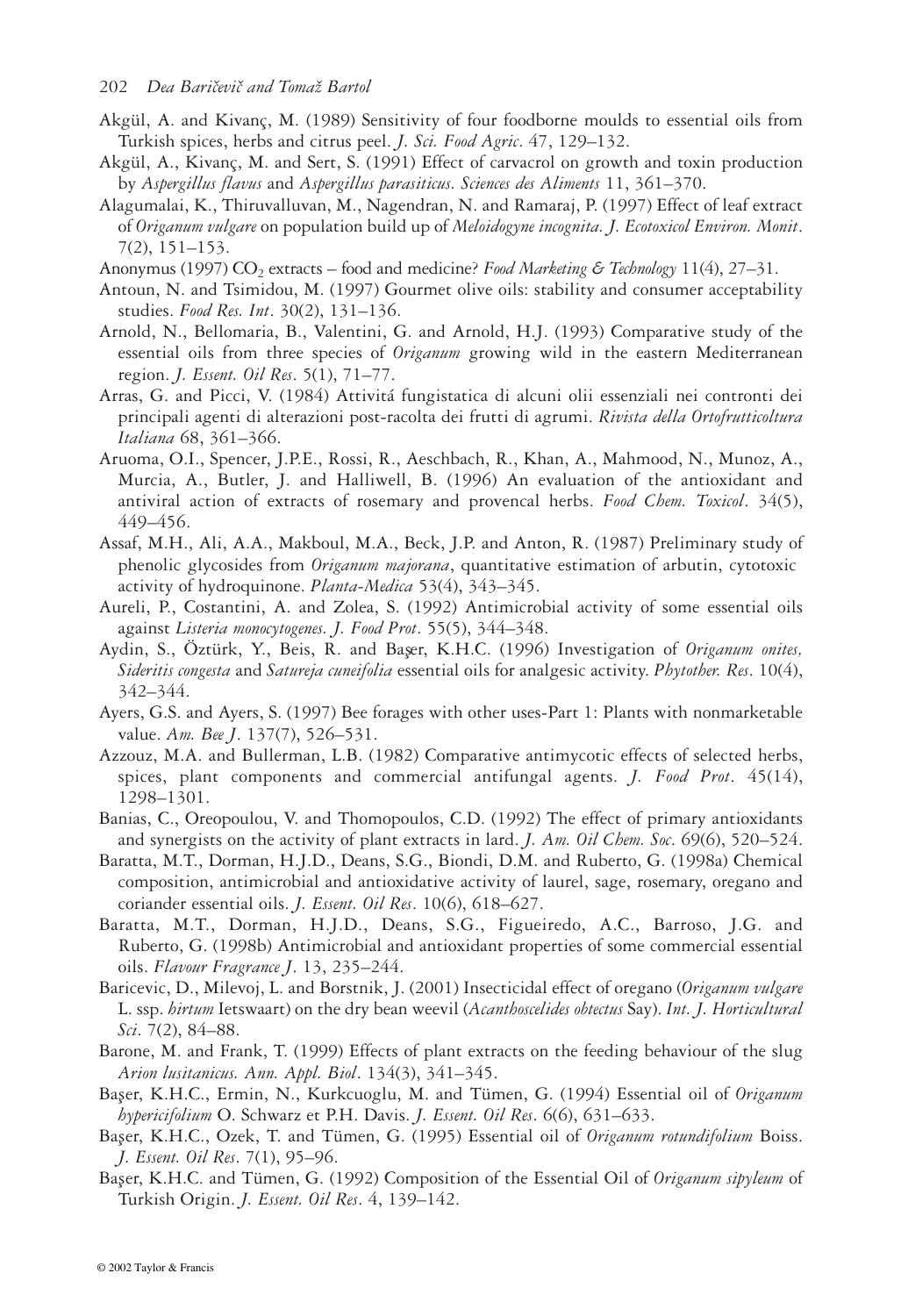- Basilico, M.Z. and Basilico, C. (1999) Inhibitory effects of some spice essential oils on *Aspergillus ochraceus* 3174 growth and ochratoxin A production. *Lett. Appl. Microbiol*. 29(4), 238–241.
- Beddows, C.G., Jagait, C. and Kelly, M.J. (2000) Preservation of alpha-tocopherol in sunflower oil by herbs and species. *International J. Food Sci. Nutr*. 51(5), 327–339.
- Beker, R., Dafni, A., Eisikowitch, D. and Ravid, U. (1989) Volatiles of two chemotypes of *Majorana syriaca* L. (Labiatae) as olfactory cues for the honeybee. *Oecologia* 79(4), 446–451.
- Bellakhdar, J., Passannanti, S., Paternostro, M.P. and Piozzi, F. (1988) Constituents of *Origanum compactum. Planta Medica* 54(1), 94.
- Benito, M., Jorro, G., Morales, C., Pelaez, A. and Fernandez, A. (1996) Labiatae allergy: systemic reactions due to ingestion of oregano and thyme. *Ann. Allergy, Asthma Immunol*. 76(5), 416–418.
- Bernath, J. and Badulosi, S. (1997) Some scientific and practical aspects of production and utilization of oregano in central Europe. In *Proceedings of the IPGRI International Workshop on Oregano*, Oregano, 8–12 May 1996, CIHEAM, Valenzano, Bari, Italy, pp. 76–93.
- Beuchat, L.R. (1976) Sensitivity of Vibrio parahaemolyticus to spices and organic acids. *J. Food Sci*. 41, 899–902.
- Biondi, D., Cianci, P., Geraci, C., Ruberto, G. and Piattelli, M. (1993) Antimicrobial activity and chemical composition of essential oils from Sicilian aromatic plants. *Flavour and Fragrance J*. 8(6), 331–337.
- Bisht, G.S. and Khulbe, R.D. (1995) In vitro efficacy of leaf extracts of certain indigenous medicinal plants against brown leaf spot pathogen of rice. *Indian Phytopathol*. 48(4), 480–482.
- Blumenthal, M. (Senior ed.) (1998) The Complete German Commission E Monographs. Therapeutic Guide to Herbal Medicines. W.R. Busse, A. Goldberg, J. Gruenwald (Assoc. Eds.), American Botanical Council, Austin, Texas, pp. 358.
- Bocharova, O.A., Karpova, R.V., Kasatkina, N.N., Polunina, L.G., Komarova, T.S. and Lygenkova, M.A. (1999) The antiproliferative activity for tumor cells is important to compose the phytomixture for prophylactic oncology. *Farmacevtski Vestnik* 50, 378–379.
- Bohm, A.B. (1988) The minor flavonoids. In J.B. Harborne (ed.), *The flavonoids. Advances in Research since* 1980, Chapman and Hall, New York, p. 352.
- Braverman, Y. and Chizov-Ginzburg, A. (1997) Repellency of synthetic and plant-derived preparations for *Culicoides imicola. Med. Veterinary Entomol*. 11, 355–360.
- Braverman, Y. and Chizov-Ginzburg, A. (1998) Duration of repellency of various synthetic and plant-derived preparations for *Culicoides imicola*, the vector of African horse sickness virus. *Arch. Virol*. 14(Suppl.), 165–174.
- Brinker, F. (1998) Herb Contraindications and Drug Interactions. Eclectic Medical Publications, Sandy, Oregon, 263pp.
- Bruneton, J. (1999) Pharmacognosie, Phytochimie, Plantes médicinales, 3rd edn, Éditions Tec & Doc, Paris, pp. 540.
- Bullerman, B., Lieu, F.Y. and Seier, S.A. (1977) Inhibition of growth and aflatoxin production in cinnamom and clove oils. Cinnamic aldehyde and eugenol. *J. Food Sci*. 42, 1107–1109.
- Buznego, M.T., Perez Saad, H. and Carrion, L. (1991) Antiepileptic effect of *Plectranthus amboinicus* (Lour) Spren. (French *Origanum*) in three models of experimental epilepsy. *Epilepsia* 32(Suppl. 1), 35.
- Calderone, N.W., Shimanuki, H. and Allen-Wardell, G. (1994) An in vitro evaluation of botanical compounds for the control of the honeybee pathogens *Bacillus larvae* and *Ascosphaera apis*, and the secondary invader *B. alvei. J. Essent. Oil Res*. 6(3), 279–287.
- Charai, M., Mosaddak, M. and Faid, M. (1996) Chemical composition and antimicrobial activities of two aromatic plants: *Origanum majorana* L. and *O. compactum* Benth. *J. Essent. Oil Res*. 8(6), 657–664.
- Charai, M., Faid, M. and Chaouch, A. (1999) Essential oils from aromatic plants (*Thymus broussonetti* Boiss., *Origanum compactum* Benth. and *Citrus limon* (L.) N.L. Burm.) as natural antioxidants for olive oil. *J. Essent. Oil Res*. 11(4), 517–521.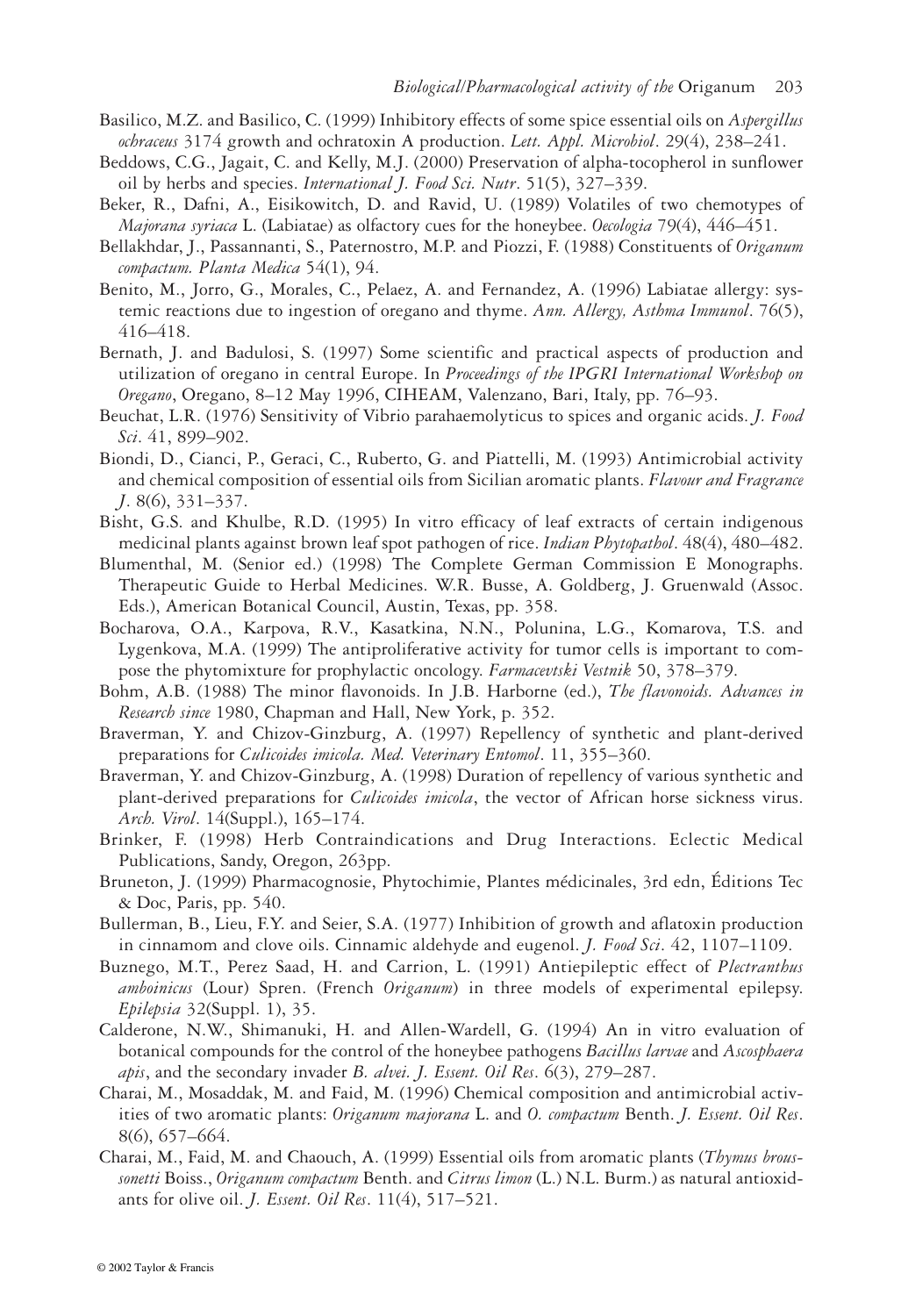- Chatterjee, A., Venkateswaran, N., Basu, D.K. and Chatterjee, H.N. (1958) Some chemical pharmacological and antibacterial properties of *Coleus aromaticus* Benth. *Sci & Cult.* 24, 241–243.
- Chipault, J.R., Mizuno, G.R., Hawkins, J.M. and Lundberg, W.O. (1952) The antioxidant properties of natural spices. *Food Res*. 17, 46–55.
- Chipault, J.R., Mizuno, G.R. and Lundberg, W.O. (1955) Antioxidant properties of spices in oil-inwater emulsions. *Food Res*. 20, 443–448.
- Chipault, J.R., Mizuno, G.R. and Lundberg, W.O. (1956) The antioxidant properties of spices in foods. *Food Technol*. 10, 209–211.
- Chung, S.K., Osawa, T. and Kawakishi, S. (1997) Hydroxyl radical-scavenging effects of spices and scavengers from brown mustard (*Brassica nigra*). *Biosci. Biotechnol. Biochem*. 61(1), 118–123.
- Colin, M.E., Ducos de Lahitte, J., Larribau, E. and Boué, T. (1989) Activité des huiles essentielles de Labiées sur *Ascosphaera apis* et traitement d'un rucher. *Apidologie* 20, 221–228.
- Collier, W.A. and Nitta, Y. (1930) Über die Wirkung ätherischer Öle auf Verschiedene Bakterienarten. *Z. Hyg. Infektionskranth.* 111, 301–304.
- Conner, D.E., Beuchat, L.R., Worthington, R.E. and Hitchcock, H.L. (1984) Effects of essential oils and oleoresins of plants on ethanol production, respiration and sporulation of yeasts. *Int. J. Food Microbiol*. 1(2), 63–74.
- Conner, D.E. and Beuchat, L.R. (1984a) Effects of essential oils from plants on growth of food spoilage yeasts. *J. Food Sci*. 49, 429–434.
- Conner, D.E. and Beuchat, L.R. (1984b) Sensitivity of heat-stressed yeasts to essential oils of plants. *Appl. Environ. Microbiol*. 47(2), 229–233.
- Conner, D.E. and Beuchat, L.R. (1985) Recovery of heat-stressed yeasts in media containing plant oleoresins. *J. Appl. Bacteriol*. 59, 49–55.
- Craig, W.J. (1999) Health-promoting properties of common herbs. *Am. J. Clin. Nutr*. 70(suppl.), 491S–499S.
- Curtis, O.F., Shetty, K., Cassagnol, G. and Peleg, M. (1996) Comparison of the inhibitory and lethal effects of synthetic versions of plant metabolites (anethole, carvacrol, eugenol and thymol) on food spoilage yeast (*Debaromyces hansenii*). *Food Biotechnol*. 10(1), 55–73.
- Daferera, D.J., Ziogas, B.N. and Polissiou, M.G. (2000) GC-MS analysis of essential oils from some Greek aromatic plants and their fungitoxicity on *Penicillium digitatum. J. Agric. Food. Chem*. 48(6), 2576–2581.
- Daouk, R.K., Dagher, S.M. and Sattout, E.J. (1995) Antifungal activity of the essential oil of *Origanum syriacum* L. *J. Food Prot*. 58(10), 1147–1149.
- Dapkevicius, A., Venskutonis, R., van-Beek, T.A. and Linssen, J.P.H. (1998) Antioxidant activity of extracts obtained by different isolation procedures from some aromatic herbs grown in Lithuania. *J. Sci. Food Agric*. 77(1), 140–146.
- Daw, Z.Y., El-Baroty, G.E. and Ebtesam, A.M. (1994) Inhibition of *Aspergillus parasiticus* growth and aflatoxin production by some essential oils. Chem. *Mikrobiol. Technol. Lebensm*. 16(5/6), 129–135.
- Deans, S.G. and Ritchie, G. (1987) Antibacterial properties of plant essential oils. *Int. J. Food Microbiol*. 5, 165–180.
- Deans, S.G. and Svoboda, K.P. (1990) The antimicrobial properties of marjoram (*Origanum majorana* L.) volatile oil. *Flavour and Fragrance J*. 5(3), 187–190.
- Deans, S.G., Svoboda, K.P., Gundidza, M. and Brechany, E.Y. (1992) Essential oil profiles of several temperate and tropical aromatic plants: their antimicrobial and antioxidant activities. *Acta-Horticulturae* 306, 229–232.
- de Felice, M., de Leonardis, T. and Comes, S. (1993) Flavouring of edible oils. Effects on autoxidation. *Industrie Alimentari* 32(313), 249–253.
- de Vincenzi, M. and Mancini, E. (1997) Monographs on botanical flavouring substrances used in foods. Part VI. *Fitoterapia* 68(1), 49–61.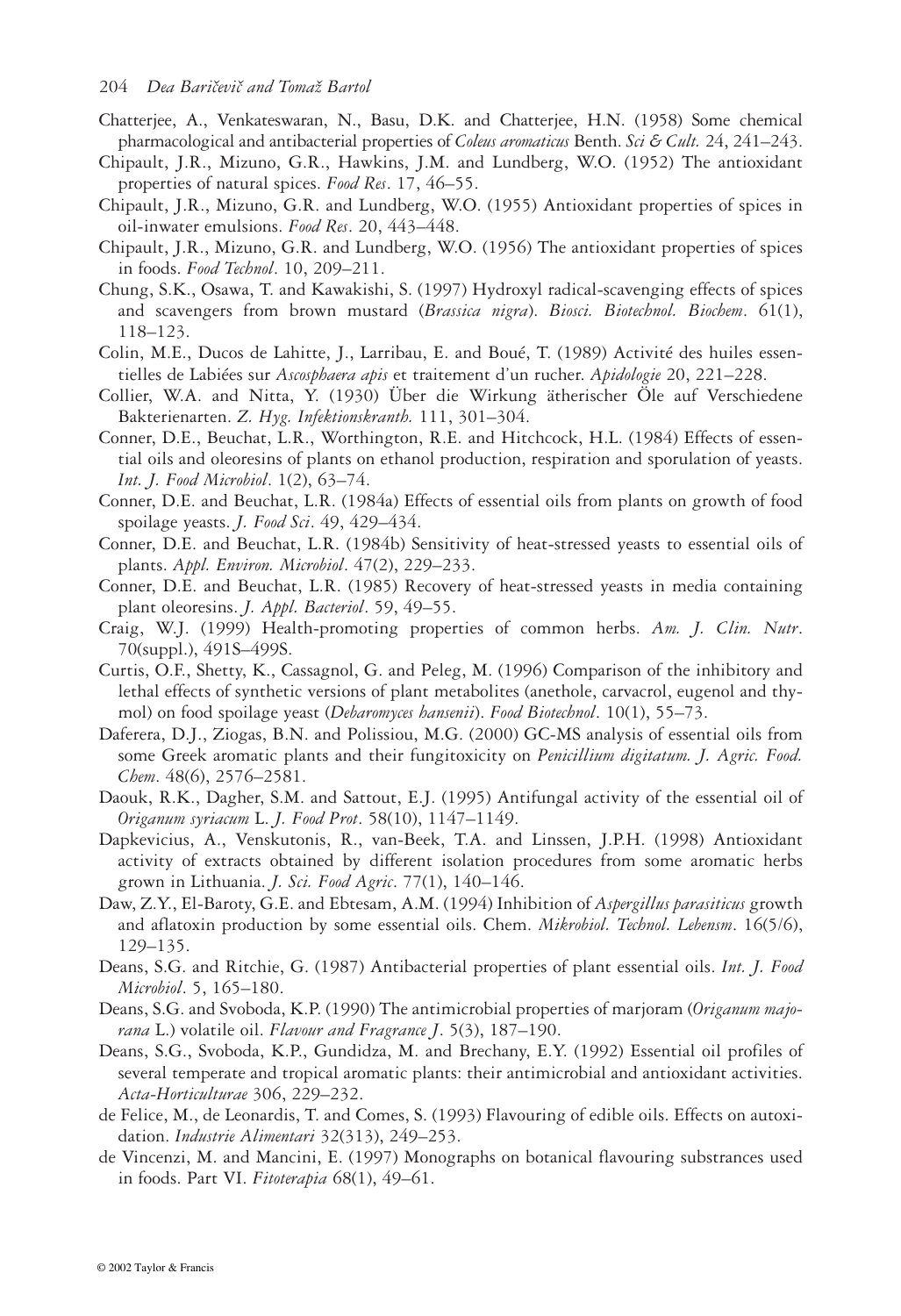- Deighton, N., Glidewell, S.M., Deans, S.G. and Goodman, B.A. (1993) Identification by EPR spectroscopy of Carvacrol and Thymol as the major sources of free radicals in the oxidation of plant essential oils. *J. sci. Food Agric*. 63, 221–225.
- Deryabin, A.M. (1990) Pharmaceutical preparation for treatment of mastitis in animals and humans. PCT International Patent Application, WO 90/13305 A1, 16 pp.
- Deryabin, A.M. (1991) Medicinal agent and method for treatment of mastitis in animals and humans. *United States Patent*, US 5 061 491, 6pp.
- Didry, N., Dubreuil, L. and Pinkas, M. (1993) Antimicrobial activity of thymol, carvacrol and cinnamaldehyde alone or in combination. *Pharmazie* 48, 301–304.
- Dorman, H.J.D. and Deans, S.G. (2000) Antimicrobial agents from plants: Antibacterial activity of plant volatile oils. *J. Appl. Microbiol*. 88(2), 308–316.
- Dorofeev, A.N., Khort, T.P., Rusina, I.F. and Khmel'nitskii, Y.V. (1989) Search for antioxidants of plant origin and prospects of their use. *Sbornik Nauchnykh Trudov Gosudarstvennyi Nikitskii Botanicheskii Sad* 109, 42–53.
- Duke, J.A. (1992) Biting the biocide bullet. In L.F. James, R.F. Keeler, E.M. Bailey, P.R. Cheeke, M.P. Hegarty (eds), *Proceedings of the Third International Symposium*, Poisonous plants, pp. 474–478.
- Economou, K.D., Oreopoulou, V. and Thomopoulos, C.D. (1991) Antioxidant activity of some plant extracts of the family Labiatae. *J. Am. Oil Chem. Soc*. 68(2), 109–113.
- El-Alim, S.S.L.A., Lugasi, A., Hovari, J. and Dworschak, E. (1999) Culinary herbs inhibit lipid oxidation in raw and cooked minced meat patties during storage. *J. Sci. Food Agric*. 79(2), 277–285.
- El-Maksoud, A., Aboul-Fotouh, G.E., Allam, S.M. and Zied, R.M.A. (1999) Effect of marjoram leaves (*Majorana hortensis* L. [*Origanum majorana*]) as a feed additive on the performance of Nile tilapia (*Oreochromis niloticus*) fingerlings. *Egyptian Journal of Nutrition and Feeds* 2(1), 39–47.
- Farag, R.S., Daw, Z.Y. and Abo-Raya, S.H. (1989) Influence of some spice essential oils on *Aspergillus parasiticus* growth and production of aflatoxins in a synthetic medium. *J. Food Sci*. 54, 74–76.
- Farkas, J. (1981) Perioral dermatitis from marjoram, bay leaf and cinnamon. *Contact Dermatitis*. 7(2), 121.
- Fathy, H.M. and Fouly, A.H. (1997) The effect of natural volatile oil plants on *Apis mellifera* honey bee and on the *Varroa jacobsoni* in the bee colonies. *Apiacta* 32(1), 5–12.
- Fleisher, A. and Fleisher, Z. (1988) Identification of Biblical Hyssop and origin of the traditional use of oregano-group herbs in the mediterranean region. *Econ.-Bot*. 42(2), 232–241.
- Force, M., Sparks, W.S. and Ronzio, R.A. (2000) Inhibition of enteric parasites by emulsified oil of oregano *in vivo. Phytother. Res*. 14(3), 213–214.
- Frankel, E.N., Huang, S.W., Kanner, J. and German, J.B. (1994) Interfacial phenomena in the evaluation of antioxidants: bulk oils vs. emulsions. *J. Agric. Food Chem*. 42, 1054–1059.
- Futrell, J.M. and Rietschel, R.L. (1993) Spice allergy evaluated by results of patch tests. *Cutis*. 52(5), 288–290.
- Gal, H., Slabezki, Y. and Lensky, Y. (1992) A preliminary report on the effect of Origanum oil and thymol applications in honey bee (*Apis mellifera* L.) colonies in a subtropical climate on population levels of *Varroa jacobsoni. Bee Sci*. 2(4), 175–180.
- Gerhardt, U. and Schröter, A. (1983) Antioxidative Wirkung von Gewürzen. *Gordian* 83(9), 171–176.
- Gergis, V., Spiliotis, V. and Poulos, C. (1990) Antibacterial activity of essential oils from Greek *Sideritis* species. *Pharmazie* 45, 70.
- Guérin, J.C. and Réveillère, H.P. (1985) Activité antifongique d'extraits végétaux à usage thérapeutique. II. Étude de 40 extraits sur 9 souches fongiques. *Ann. Pharmaceutiques françaises* 43(1), 77–81.
- Gunther, K.D. (1991) Spices in animal feeds. *Int. Pig Top*. 6, 25–27.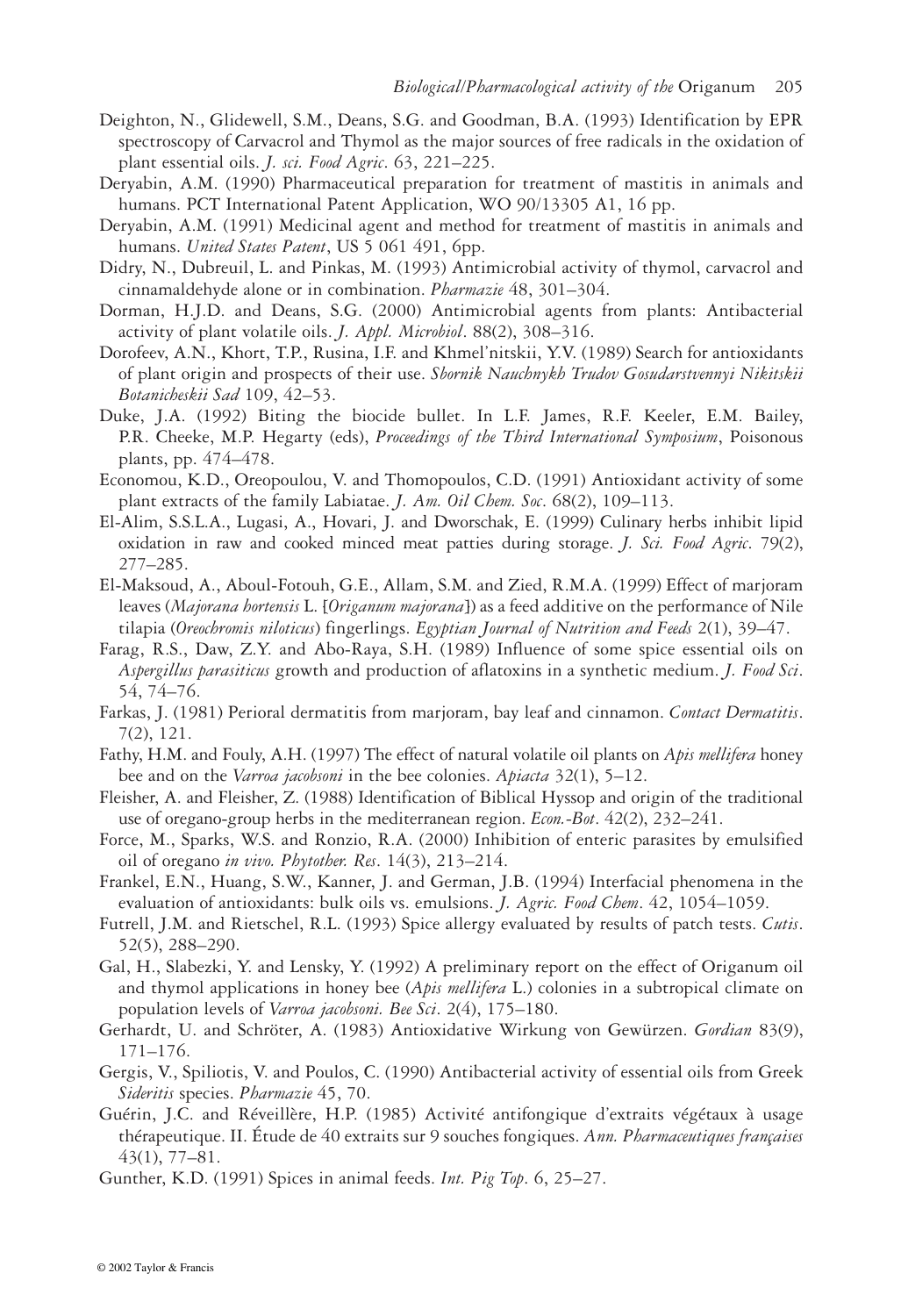- Hao, Y.Y., Brackett, R.E. and Doyle, M.P. (1998) Efficacy of plant extracts in inhibiting *Aeromonas hydrophila* and *Listeria monocytogenes* in refrigerated cooked poultry. *Food Microbiology* 15(4), 367–378.
- Hammer, K.A., Carson, C.F. and Riley, T.V. (1998) In-vitro activity of essential oils, in particular *Melaleuca alternifolia* (tea tree) oil and tea tree oil products, against *Candida* spp. *J. Antimicrob. Chemother*. 42, 591–595.
- Hammer, K.A., Carson, C.F. and Riley, T.V. (1999) Antimicrobial activity of essential oils and other plant extracts. *J. Appl. Microbiol*. 86(6), 985–990.
- Harvala, C. and Skaltsa, H. (1986) Contribution à l'étude chimique d'*Origanum dictamnus* L. 1re communication. *Plantes médicinales et phytothérapie* Tome XX(4), 300–304.
- Hashim, E.F., Seham, K.A.A. and Kheir, A.A. (1999) Nematicidal activity of some labiataceous plant extracts on *Meloidogyne incognita. Ann. Agric. Sci. Cairo* 44(1), 447–457.
- He, L., Mo, H., Hadisusilo, S., Qureshi, A.A. and Elson, C.E. (1997) Isoprenoids suppress the growth of Murine B16 Melanomas in vitro and in vivo. Biochemical and molecular roles of nutrients. *Am. Soc. Nutrit. Sci*. 668–674.
- Herrmann, K., Schütte, M., Müller, H. and Dismer, R. (1981) Über die antioxidative Wirkung von Gewürzen. *Dtsch. Lebensm. – Rdsch*. 77, 134–138.
- Herrmann, K. (1994) Antioxidant effects of important substances plant phenols and carotenoids in spices. *Gordian* 94(7–8), 113–117.
- Hirobe, C., Qiao, Z.S., Takeya, K. and Ibokawa, H. (1998) Cytotoxic principles from *Majorana syriaca. Nat. Med.* 52(1), 74–77.
- Hitokoto, H., Morozumi, S., Wauke, T., Sakai, S. and Kurata, H. (1980) Inhibitory effects of spices on growth and toxin production of toxigenic fungi. *Appl. Environ. Microbiol*. 39, 818–822.
- Hmamouchi, M., Lahlou, M. and Agoumi, A. (2000) Molluscicidal activity of some Moroccan medicinal plants. *Fitoterapia* 71(3), 308–314.
- Hook, E.B. (1978) Dietary cravings and aversions during pregnancy. *Am. J. Clin. Nutr*. 31, 1355–1362.
- Houghton, P.J., Zarka, R., Delasheras, B. and Hoult, J.R.S. (1995) Fixed oil of *Nigella sativa* and derived thymoquinone inhibit eicosanoid generation in leukocytes and membrane peroxidation. *Planta Medica* 61, 33–36.
- Hussein, A.S.M. (1990) Antibacterial and antifungal activities of some Libyan aromatic plants. *Planta Medica* 56, 644–645.
- Ismaiel, A.A. and Pierson, M.D. (1990a) Inhibition of germination, outgrowth, and vegetative growth of *Clostridium botulinum* 67B by spice oils. *J. food prot*. 53(9), 755–758.
- Ismaiel, A.A. and Pierson, M.D. (1990b) Effect of sodium nitrite and origanum oil on growth and toxin production of *Clostridium botulinum* in TYG broth and ground pork. *J. food prot*. 53(11), 958–960.
- Isman, M.B., Wan, A.J. and Passreiter, C.M. (2001) Insecticidal activity of essential oils to the tobacco cutworm, *Spodoptera litura. Fitoterapia* 72, 65–68.
- Izzo, A.A., Carlo, G., Biscardi, D., Fusco, R., Mascolo, N., Borrelli, F., Capasso, F., Fasulo, M.P. and Autore, G. (1995) Biological screening of Italian medicinal plants for antibacterial activity. *Phytother. Res*. 9(4), 281–286.
- Jablonski, B. (1986) Nectar secretion and honey productivity of important honey plants in polish conditions. *Pszczelnicze Zeszyty Naukowe* 30, 195–205.
- Jerkovic, I., Mastelic, J. and Milos, M. (2001) The effect of air-drying on glycosidically bound volatiles from seasonally collected oregano (*Origanum vulgare* L. ssp. *hirtum*) from Croatia. *Nahrung* 45(1), 47–49.
- Jovančević, R., Popovic, B. and Ivezic, D. (1984) Melliferous plants from the Lamiaceae family distributed in the Lim river basin (Yugoslavia). *Poljoprivreda i sumarstvo* (Yugoslavia) 30(2–3), 65–84.
- Kalinović, I., Martinčić, J., Rozman, V. and Guberac, V. (1997) Insecticidal activity of substances of plant origin against stored product insects. *Ochrana Rostlin* 33(2), p. 135–142.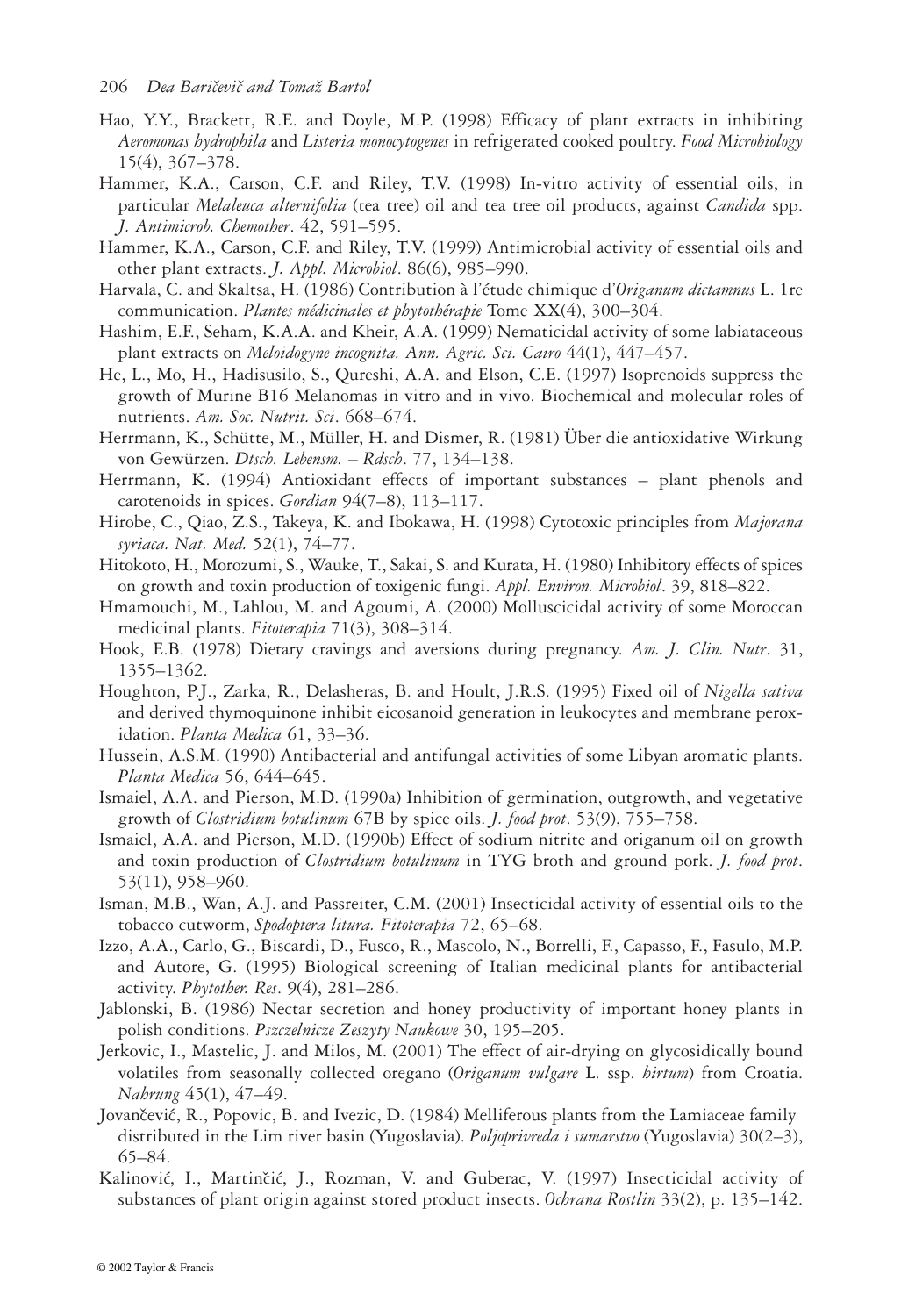- Kanazawa, K., Kawasaki, H., Samejima, K., Ashida, H. and Danno, G. (1995) Specific desmutagens (antimutagens) in Oregano against dietary carcinogen, Trp-P-2, are galangin and quercetin. *J. Agric. Food Chem*. 43(2), 404–409.
- Karanika, M.S., Komaitis, M. and Aggelis, G. (2001) Effect of aqueous extracts of some plants of Lamiaceae family on the growth of *Yarrowia lipolytica. International J. Food Microbiol*. 64(1–2), 175–181.
- Karpouhtsis, I., Pardali, E., Feggou, E., Kokkini, S., Scouras, Z.G. and Mavragani-Tsipidou, P. (1998) Insecticidal and genotoxic activities of oregano essential oils. *J. Agric. Food Chem*. 46(3), 1111–1115.
- Kellner, W. and Kober, W. (1954) Möglichkeiten der Verwendung ätherischer Öle zur Raumdesinfektion. 1. Die Wirkung gebräuchlicher ätherischer Öle auf Testkeime. *Arzneim. Forsch*. 4, 319–323.
- Kikuzaki, H. and Nakatani, N. (1989) Structure of a new antioxidative phenolic acid from oregano *Origanum vulgare* L. *Agric. Biol. Chem*. 53(2), 519–524.
- Kivanç, M. and Akgül, A. (1986) Antibacterial activities of essential oils from Turkish spices and citrus. *Flavour and Fragrance J*. 1, 175–179.
- Kivanç, M., Akgül, A. and Dogan, A. (1991) Inhibitory and stimulatory effects of cumin, oregano and their essential, oils on growth and acid production of *Lactobacillus plantarum* and *Leuconostoc mesenteroides. International J. Food Microbiol*. 13(1), 81–85.
- Koeniger, N. (1991) Auf der Suche nach Lösungen des Varroaproblems (2. Teil). *Schweizerische Bienen Zeitung* 114(10), 578–581.
- Kokkini, S. (1997) Taxonomy, diversity and distribution of *Origanum* species. In *Proceedings of the IPGRI International Workshop on Oregano*, oregano, 8–12 May 1996, CIHEAM, Valenzano, Bari, Italy, pp. 2–12.
- Korczak, J., Flaczyk, E. and Pazola, Z. (1988) Effects of spices on stability of meat products kept in cold storage. *Fleischwirtschaft* 68(1), 64–66.
- Kraus, B., Koeniger, N. and Fuchs, S. (1994) Screening of substances for their effect on *Varroa jacobsoni*: attractiveness, repellency, toxicity and masking effects of ethereal oils. *J. Apicultural Research* 33(1), 34–43.
- Krukowski, H., Nowakowicz-Debek, B., Saba, L. and Stenzel, R. (1998) Effect of mineralherbal mixtures on IgG blood serum level in growing calves. *Roczniki Naukowe Zootechniki* 25(4), 97–103.
- Kucherov, E.V. and Siraeva, S.M. (1981) Nectar plants of late summer. *Pchelovodstvo* 8, 18.
- Kuebel, K.R. and Tucker, A.O. (1988) Vietnamese Culinary herbs in the essential oil in the United States. *Econ. Bot.* 42, 413–419.
- Kunz, B. (1994) Gewürze zur Haltbarkeitsverlängerung von Brot. *Gordian* 94(4), 53.
- Kunz, K., Weidenbörner, M. and Kunz, B. (1995) Die Nutzting von Gewürzen in weizenbrot zur kontrolle der lebensmittelrelevanten schimmelpilze *Cladosporium herbarum*, *Eurotium repens*, *Penicillium expansum* und *Rhizopus stolonifer*. Chem. *Mikrobiol. Technol. Lebensm*. 17(1–2),  $1 - 5$ .
- Kurita, N., Miyaji, M., Kurane, R. and Takahara, Y. (1981) Antifungal activity of components of essential oils. *Agric. Biol. Chem*. 45, 945–952.
- Lagouri, V., Blekas, G., Tsimidou, M., Kokkini, S. and Boskou, D. (1993) Composition and antioxidant activity of essential oils from Oregano plants grown wild in Greece. *Zeitschrift für Lebensmittel Untersuchung und Forschung* 197(1), 20–23.
- Lam, L.K.T. and Zheng, B. (1991) Effect of essential oils on glutathione *S*-transferase activity in mice. *J. Agric. Food Chem.* 39, 660–662.
- Lamaison, J.L., Petitjean-Freytet, C. and Carnat, A. (1990) Teneurs an acide rosmarinique, en dérivés hydroxycinnamiques totaux et activité antioxydante chez les Apiacées, les Borraginacée et les Lamiacées médicinales. *Ann. Pharm. Fr*. 48(2), 103–108.
- Lamaison, J.L., Petitjean-Freytet, C. and Carnat, A. (1991) Lamiacées médicinales à propriété antioxydantes, sources potentielles d'acide rosmarinique. *Pharm. Acta Helv*. 66(7), 185–188.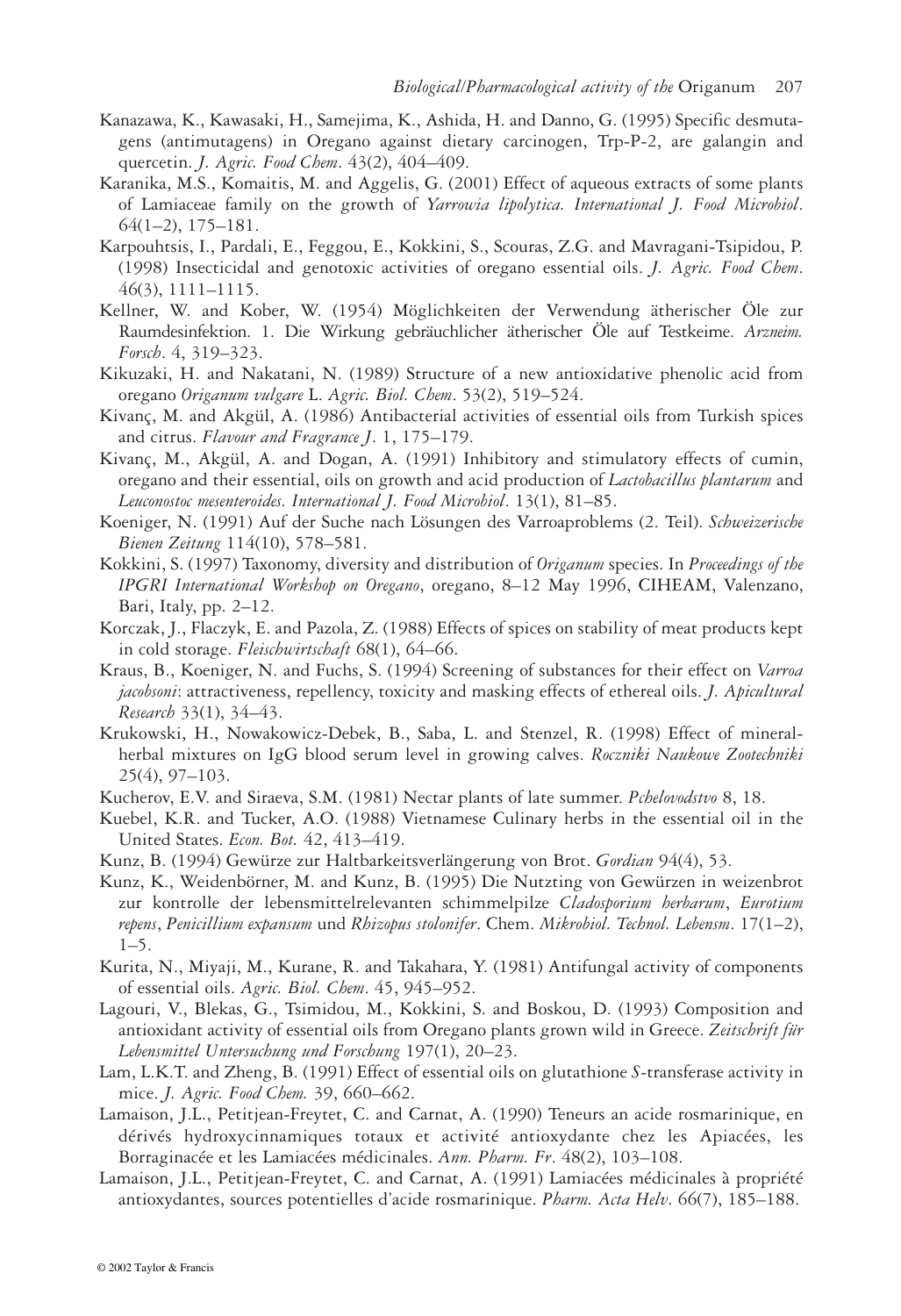- Lamaison, J.L., Petitjean-Freytet, C., Duke, J.A. and Walker, J. (1993) Hydroxycinnamic derivative levels and antioxidant activity in North American Lamiaceae. *Plantes médicinales etphytothérapie*, Tome XXVI(2), 143–148.
- Laughton, M.J., Halliwell, B., Evans, P.J. and Hoult, J.R.S. (1989) Antioxidant and pro-oxidant actions of the plant phenolics quercetin, gossypol, and myricetin. *Biochem. Pharmacol*. 38, 2859–2865.
- Launchbaugh, K.L. and Provenza, F.D. (1994) The effect of flavor concentration and toxin dose on the formation and generalization of flavor aversions in lambs. *J. Anim. Sci*. 72(1), 10–13.
- Lensky, Y., Slabezki, Y., Gal, H., Gerson, U., Dechmani, U. and Jirasavetakul, U. (1996) Integrated control of varroa mite (*Varroa jacobsoni* Oud.) in *Apis mellifera* colonies in Thailand. German Israel Agricultural Research Agreement for Developing Countries, Rehovot, Israel: Final report, 96pp.
- Lis-Balchin, M., Deans, S. and Hart, S. (1996) Bioactivity of New Zealand medicinal plant essential oils. *Acta-Horticulturae* 426, 13–30.
- Llewellyn, G.C., Burkett, M.L. and Eadie, T. (1981) Potential mold growth, aflatoxin production and antimycotic activity of selected natural spices and herbs. *J. Assoc. Official Anal. Chem*. 64(4), 955–960.
- Lolos, M., Oreopoulou, V. and Tzia, C. (1999) Oxidative stability of potato chips: effect of frying oil type, temperature and antioxidants. *J. Sci. Food and Agric*. 79(11), 1524–1528.
- Long, L.T., Koeniger, N. and Fuchs, S. (1997) Varroa treatment with combination of formic acid and oil of marjoram: laboratory tests and field experiments. *Apidologie*. 28(3–4), 179–181.
- Madsen, H.L. and Bertelsen, G. (1995) Spices as antioxidants. *Trends Food Sci. Technol*. 6(8), 271–277.
- Madsen, H.L., Nielsen, B.R., Bertelsen, G. and Skibsted, L.H. (1996) Screening of antioxidative activity of spices. A comparison between assays based on ESR spin trapping and electrochemical measurement of oxygen consumption. *Food Chem*. 57(2), 331–337.
- Madsen, H.L., Bertelsen, G. and Skibsted, L.H. (1997) Antioxidative activity of spices and spice extracts. In S.J. Risch and C.T. Ho (eds), *Flavor chemistry and antioxidant properties*, spices, Washington DC: American Chemical Society, pp. 176–187.
- Marinova, E.M. and Yanishlieva, N.V. (1997) Antioxidative activity of extracts from selected species of the family Lamiaceae in sunflower oil. *Food Chem*. 58(3), 245–248.
- Maruzzella, J.C. and Liguori, L. (1958) The in vitro antifungal activity of essential oils. *J. Am. Pharm. Assoc*. 47, 250.
- Maruzzella, J.C. and Sicurella, N.A. (1960) Antibacterial activity of essential oil vapours. *J. Am. Pharm. Assoc*. 49, 692.
- Mateeva, A., Stratieva, S. and Andonov, D. (1997) The effect of some plant extracts on *Acanthoscelides obtectus* Say. In Proceedings of the 49th International symposium on crop protection, Gent, Belgium, 16 May1997, University Gent, 62/2b, p. 513–515.
- Mayer, E., Sadar, V. and Spanring, J. (1971) New Crops Screening of Native Plants of Yugoslavia of Potential Use in the Agricultures of the USA and SFRJ. University of Ljubljana, Biotechical Faculty, Final Technical Report. Printed by Partizanska knjiga Ljubljana, 210 pp.
- Mazeed, M.M. (1987) Controlling acarine mites with natural materials. *Gleanings in Bee Culture* 115(9), 517, 520.
- Melegari, M., Severi, F., Bertoldi, M., Benvenuti, S., Circetta, G., Morone Fortunato, I., Bianchi A., Leto, C. and Carruba, A. (1995) Chemical characterization of essential oils of some *Origanum vulgare* L. sub-species of various origin. *Rivista Italiana EPPOS* 16, 21–28.
- Milhau, G., Valentin, A., Benoit, F., Mallié, M., Bastide, J.M., Pélissier, Y. and Bessière, J.M. (1997) *In vitro* antimalarial activity of eight essential oils. *J. Essent. Oil Res*. 9(3), 329–333.
- Milic, B.L. and Milic, N.B. (1998) Protective effects of spice plants on mutagenesis. *Phytother. Res*. 12(Suppl. 1), S3–S6.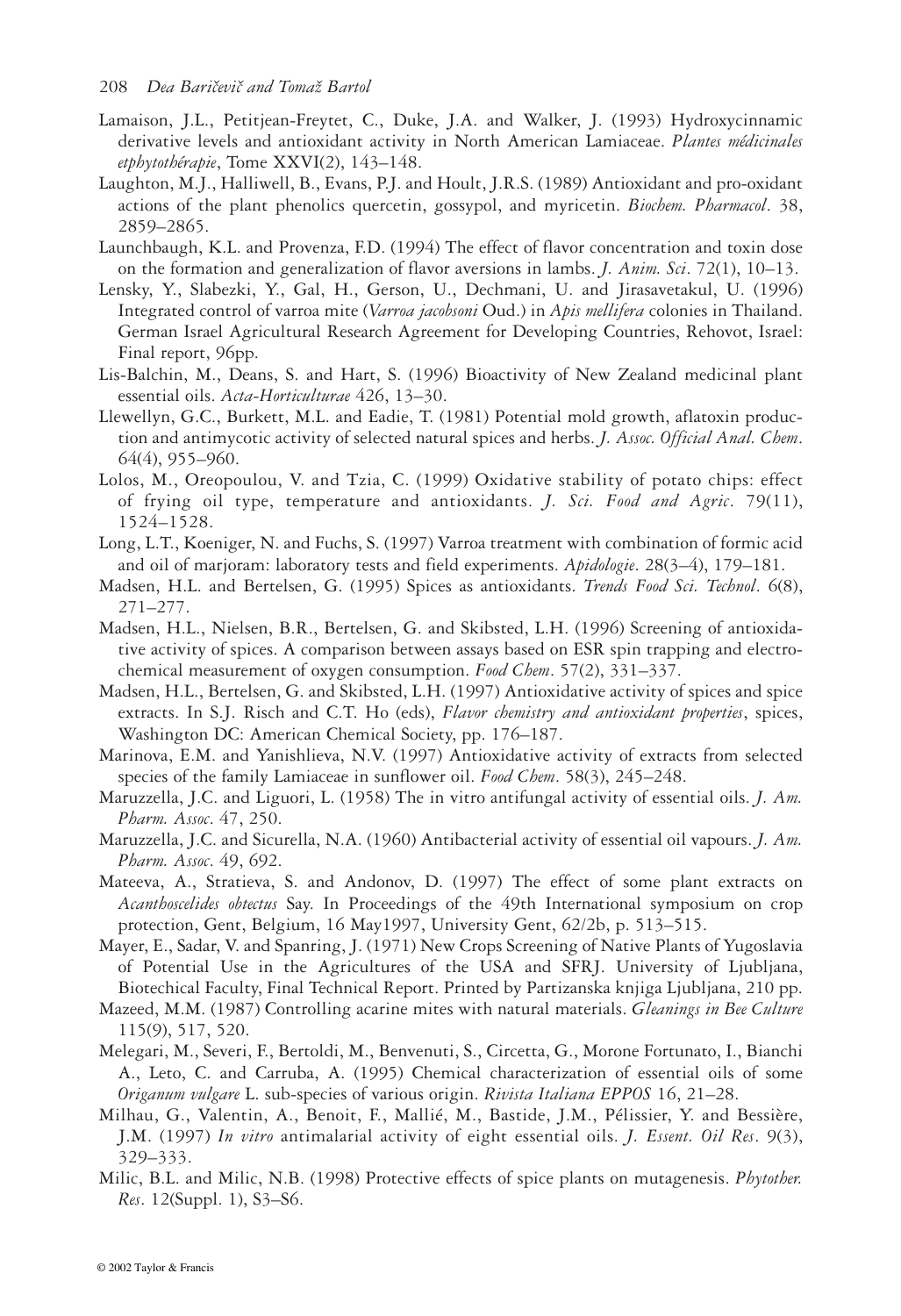- Milos, M., Mastelic, J. and Jerkovic, I. (2000) Chemical composition and antioxidant effect of glycosidically bound volatile compound from oregano (*Origanum vulgare* L. ssp. *hirtum*). *Food Chem*. 71, 79–83.
- Mirovich, V.M., Peshkova, V.A., Shatokhina, R.K. and Fedoseev, A.P. (1989) Phenolcarboxylic acids of *Origanum vulgare. Khimiya Prirodnykh Soedinenii* 25(6), 850–851.
- Møller, J.K.S., Madsen, H.L., Aaltonen, T. and Skibsted, L.H. (1999) Dittany (*Origanum dictamnus*) as a source of water-extractable antioxidants. *Food Chem*. 64(2), 215–219.
- Montes-Belmont, R. and Carvajal, M. (1998) Control of *Aspergillus flavus* in maize with plant essential oils and their components. *J. Food Prot*. 61(5), 616–619.
- Moure, A., Cruz, J.M., Franco, D., Domínguez, J.M., Sineiro, J., Domínguez, H., Núnez, M.J. and Parajó, J.C. (2001) Natural antioxidants from residual sources. *Food Chem*. 72(2), 145–171.
- Muller-Riebau, F., Berger, B. and Yegen, O. (1995) Chemical composition and fungitoxic properties to phytopathogenic fungi of essential oils of selected aromatic plants growing wild in Turkey. *J. Agric. Food Chem*. 43(8), 2262–2266.
- Nakatani, N. and Kikuzaki, H. (1987) A new antioxidative glucoside isolated from oregano (*Origanum vulgare* L.). *Agric. Biol. Chem*. 51(10), 2727–2732.
- Nakatani, N. (1992) Natural antioxidants from spices. *ACS Symposium Series* 507, 72–86.
- Nakatani, N. (1997) Antioxidants from spices and herbs. In Natural antioxidants: chemistry, health effects and applications (F. Shahidi, Ed.), AOCS Press, Champaign USA, 64–75.
- Natake, M., Kanazawa, K., Mizuno, M., Ueno, N., Kobayashi, T., Danno, G. and Minamoto, S. (1989) Herb-water extracts markedly suppress the mutagenicity of Trp-P-2. *Agric. Biol. Chem*. 53(5), 1423–1425.
- Nguyen, U., Frakman, G. and Evans, D.A. (1991) Process for extracting antioxidants from Labiatae herbs. United States Patent, US5017397.
- Nielsen, P.V. and Rios, R. (2000) Inhibition of fungal growth on bread by volatile components from spices and herbs, and the possible application in active packaging, with special emphasis on mustard essential oil. *Int. J. Food Microbiol*. 60, 219–229.
- Oka, Y., Nacar, S., Putievsky, E., Ravid, U., Yaniv, Z. and Spiegel, Y. (2000) Nematicidal activity of essential oils and their components against the root-knot nematode. *Phytopathology* 90(7), 710–715.
- Okazaki, K., Nakayama, S., Kawazoe, K. and Takaishi, Y. (1998) Antiaggregant effects on human platelets of culinary herbs. *Phytother. Res*. 12(8), 603–605.
- Okuyama, T., Matsuda, M., Masuda, Y., Baba, M., Masubuchi, H., Adachi, M., Okada, Y., Hashimoto, T., Zou, L.B. and Nishino, H. (1995) Studies on cancer bio-chemoprevention of natural resources. X. Inlibitory effect of species on TPA-enhanced 3H-choline incorporation in phosphdipids of C3H10T1/2 cells and on TPA-induced mouse ear edema. *Clin. Pharm. J.* 47(5), 421–430.
- Özcan, M. (1998) Inhibitory effects of spice extracts on the growth of *Aspergillus parasiticus* NRRL 2999 strain. *Zeitschrift fur Lebensmittel Untersuchung und Forschung* 207(3), 253–255.
- Özcan, M. and Akgül, A. (1995) Antioxidant activity of extracts and essential oils from Turkish spices on sunflower oil. *Acta Alimentaria* 24(1), 81-90.
- Palic, A., Krizanec, D. and Dikanovic-Lucan, Z. (1993) Antioxidative Eigenschaften von Gewürzen in Rohwürsten. *Fleischwirtschaft* 73(6), 684–687.
- Panizzi, L., Flamini, G., Cioni, P.L. and Morelli, I. (1993) Composition and antimicrobial properties of essential oils of four Mediterranean Lamiaceae. *J. Ethnopharmacol*. 39, 167–170.
- Paster, N., Juven, B.J., Shaaya, E., Menasherov, M., Nitzan, R., Weisslowicz, H. and Ravid, U. (1990) Inhibitory effect of oregano and thyme essential oils on moulds and foodborne bacteria. *Lett. Appl. Microbiol*. 11, 33–37.
- Paster, N., Menasherov, M., Shaaya, E., Juven, B. and Ravid, U. (1993) The use of essential oils applied as fumigants to control mycotoxigenic fungi attacking stored grain. *Hassadeh* 74(1), 25–27.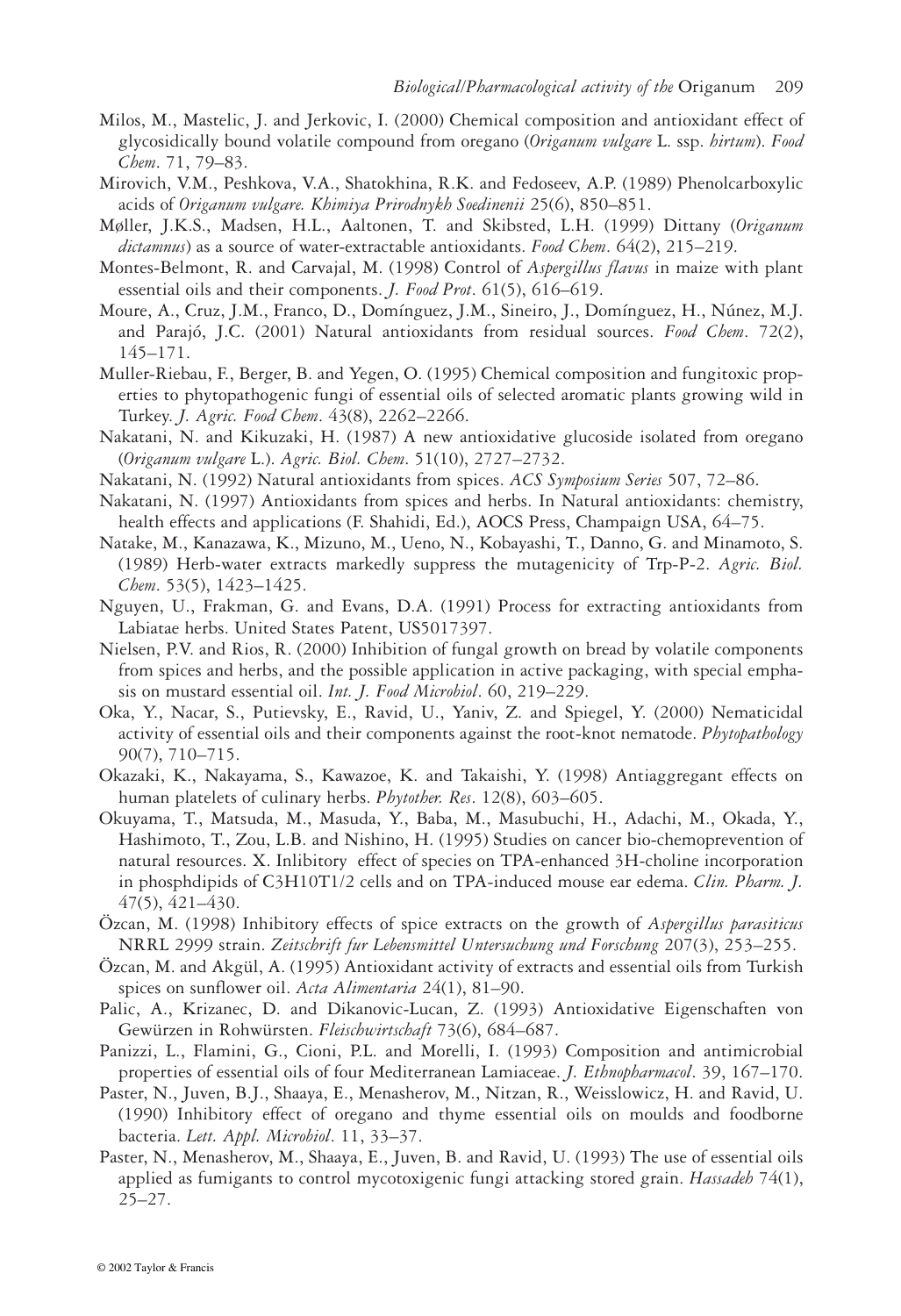- Paster, N., Menasherov, M., Ravid, U. and Juven, B. (1995) Antifungal activity of oregano and thyme essential oils applied as fumigants against fungi attacking stored grain. *J. Food Prot*. 58(1), 81–85.
- Pearson, D.A., Frankel, E.N., Aeschbach, R. and German, J.B. (1997) Inhibition of endothelial cell-mediated oxidation of low-density lipoprotein by rosemary and plant phenolics. *J. Agric. Food Chem*. 45(3), 578–582.
- Pellecuer, J., Jacob, M., Buochberg, M.S. and Allegrini, J. (1980) Therapeutic value of the cultivated mountain savory (*Satureia montana* L.: Labiatae). *Acta Horticulturae* 96(187), 35–39.
- Podkolzin, A.A., Petrov, A.P., Didenko, V.I., Ovchinnikov, Yu, M. and Antonov, A.V. (1986) Effect of St. John's wort and wild marjoram on the course of acute rhinitis in experiment. *Vestnik Otorinolaringologii* 5, 40–44.
- Pol, I.E. and Smid, E.J. (1999) Combined action of nisin and carvacrol on *Bacillus cereus* and *Listeria monocytogenes. Lett. Appl. Microbiol*. 29(3), 166–170.
- Prudent, D., Perineau, F., Bessiere, J.M., Michel, G.M. and Baccou, J.C. (1995) Analysis of the essential oil of wild oregano from Martinique (*Coleus aromaticus* Benth.) – evaluation of its bacteriostatic and fungistatic properties. *J. Essent. Oil Res*. 7(2), 165–173.
- Rakowski, G. and Ignatowicz, S. (1997) Effects of some plant extracts on fecundity and longevity of the dry bean weevil, *Acanthoscelides obtectus* Say (Coleoptera: Bruchidae). *Polskie Pismo Entomologiczne* 66(1–2), 161–167.
- Ramraj, P., Alagumalai, K. and Hepziba, C.S.S. (1991) Effect of leaf extract of *Origanum vulgare* (Fam. *Lamiaceae*) on the hatching of eggs of *Meloidogyne incognita. Indian J. Nematology* 21(2), 156–157.
- Regnault-Roger, C. and Hamraoui, A. (1993a) Influence d'huiles essentielles aromatiques sur *Acanthoscelides obtectus* Says, bruche du haricot (*Phaseolus vulgaris* L.). *Acta botanica Gallica* 140(2), 217–222.
- Regnault-Roger, C. and Hamraoui, A. (1993b) Efficency of plants from south of France used as traditional protectant of *Phaseolus vulgaris* L. against its bruchid *Acanthoscelides obtectus* Say. *J. stored Prod. Res*. 29(3), 259–264.
- Regnault-Roger, C. and Hamraoui, A. (1995) Comparison of the insecticidal effects of water extracted and intact aromatic plants on *Acanthoscelides obtectus*, a bruchid beetle pest of kidney beans. *Chemoecology* 5–6(1), 1–5.
- Remmal, A., Bouchikhi, T., Rhayour, K., Ettayebi, M. and Tantaoui-Elaraki, A. (1993) Improved method for the determination of antimicrobial activity of essential oils in agar medium. *J. Essent. Oil Res*. 5(2), 179–184.
- Ricciardelli-d'Albore, G. (1983) Wild insects and honeybees as pollinators of some Labiatae of herbal interest (*Origanum majorana*, *Origanum vulgare*, *Rosmarinus officinalis*, *Salvia officinalis*, *Salvia sclarea*) in a specialized area. *Redia* 66, 283–293.
- Saito, Y., Kimura, Y. and Sakomoto, T. (1976) The antioxidant effect of some spices. *J. Jap. Soc. Food Nutr*. 29, 404–408.
- Sawabe, A. and Okamoto, T. (1994) Natural Phenolics as Antioxidants and Hypotensive Materials. Bulletin of the Institute for Comprehensive Agricultural Sciences, Kinki University No. 2, 1–11.
- Schmitz, S., Weidenbörner, M. and Kunz, B. (1993) Herbs and spices as selective inhibitors of mould growth. *Chem. Mikrobiol. Technol. Lebensm*. 15(6), 175–177.
- Scortichini, M. and Rossi, M.P. (1989) In vitro activity of some essential oils toward *Erwinia amylovora* (Burril) Winslow *et al. Acta Phytopathologica et Entomologica Hungarica* 24(3–4), 423–431.
- Scortichini, M. and Rossi, M.P. (1993) In vitro behaviour of *Erwinia amylovora* towards some natural products showing bactericidal activity. *Acta Horticulturae* 338, 191–198.
- Shaaya, E.U., Ravid, N., Paster, B., Juven, U., Zisman, U. and Pissarev, V. (1991) Fumigant toxicity of essential oils against four major stored-product insects. *J. Chem. Ecol*. 17(3), 499–504.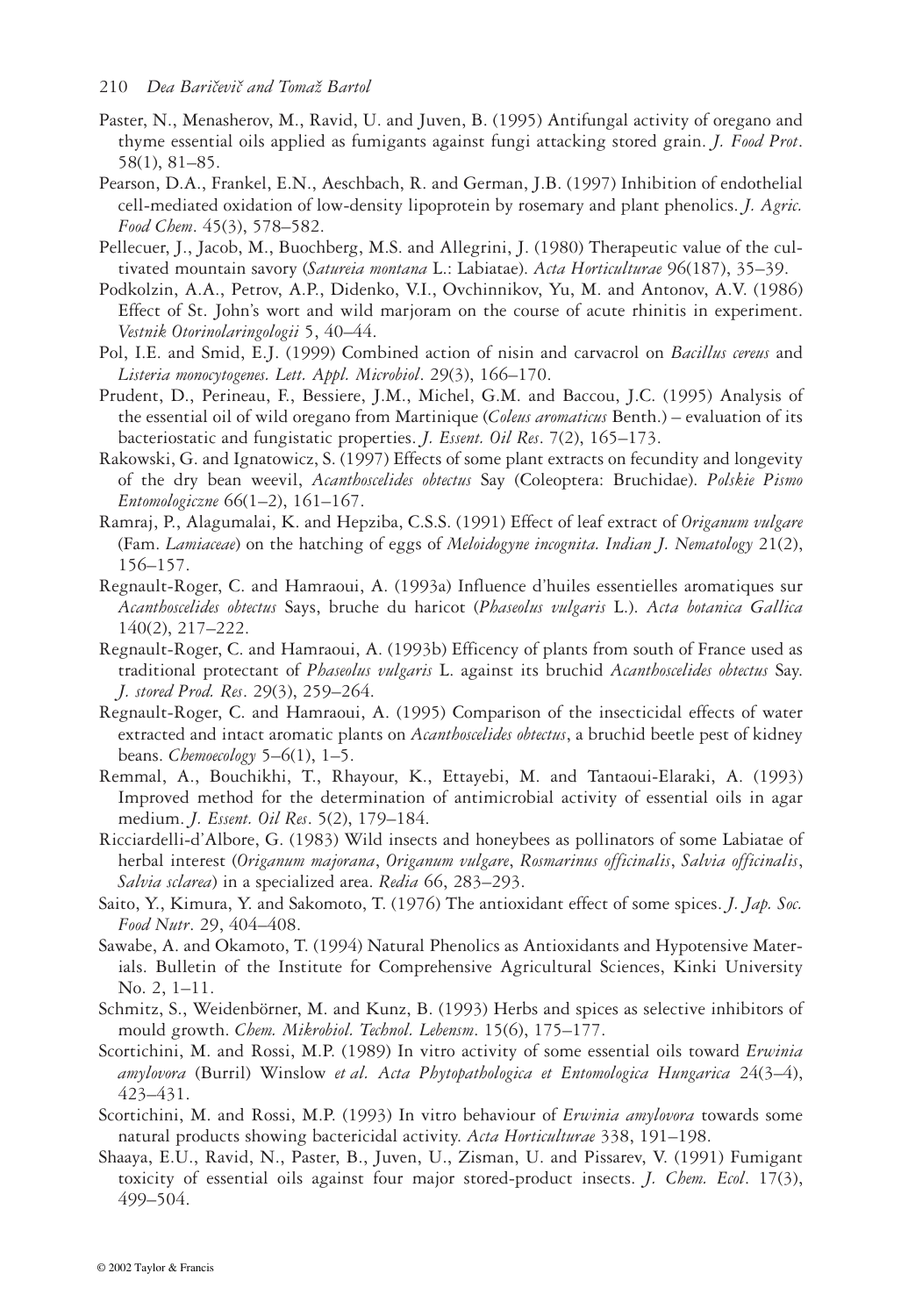- Shaaya, E., Ravid, U., Paster, N., Kostjukovsky, M., Menasherov, M. and Plotkin, S. (1993) Essential oils and their components as active fumigants against several species of stored product insects and fungi. *Acta Horticulturae* 344, 131–137.
- Shaaya, E., Kostjukovski, M., Eilberg, J. and Sukprakarn, C. (1997) Plant oils as fumigants and contact insecticides for the control of stored-product insects. *J. Stored Prod. Res*. 33(1), 7–15.
- Shelef, L.A., Jyothi, E.K. and Bulgarelli, M.A. (1984) Growth of enteropathogenic and spoilage bacteria in sage-containing broth and foods. *J. Food Sci*. 49, 737–740.
- Shimoni, M., Putievsky, E., Ravid, U. and Reuveni, R. (1993) Antifungal activity of volatile fractions of essential oils from four aromatic wild plants in Israel. *J. Chem. Ecol*. 19(6), 1129–1133.
- Sirnik, M. and Gorišek, M. (1983) Effect of some Yugoslav and imported spices on growth of selected microorganisms in foods. *Tehnologija Mesa* 24(4), 120–122.
- Sivropoulou, A., Papanikolaou, E., Nikolaou, C., Kokkini, S., Lanaras, T. and Arsenakis, M. (1996) Antimicrobial and cytotoxic activities of *Origanum* essential oils. *J. Agric. Food Chem*. 44(5), 1202–1205.
- Skaltsa, H. and Harvala, C. (1987) Contribution à l'étude chimique *d'Origanum dictamnus* L. 2e communication (Glucosides des feuilles). *Plantes médicinales et phytothérapie* Tome XXI(1), 56–62.
- Skandamis, P.N. and Nychas, G.J.E. (2000) Development and evaluation of a model predicting the survival of *Escherichia coli* O157:H7 NCTC 12900 in homemade eggplant salad at various temperatures, pHs, and Oregano essential oil concentrations. *Appl. Environ. Microbiol.* 66(4), 1646–1653.
- Skandamis, P., Tsigarida, E. and Nychas, J.E. (2000) Ecophysiological attributes of *Salmonella typhimurium* in liquid culture and within a gelatin gel with or without the addition of oregano essential oil. *World J. Microbiol. Biotechnol*. 16, 31–35.
- Skwarek, T., Tynecka, Z., Glowniak, K. and Lutostanska, E. (1994) Plant inducers of interferons. *Herba Polonica* 40(1–2), 42–49.
- Smid, E.J., Dewitte, Y. and Gorris, L.G.M. (1995) Secondary plant metabolites as control agents of postharvest *Penicillium* rot on tulip bulbs. *Postharvest Biol. Technol*. 6, 303–312.
- Soulèlès, C. (1990) Sur les flavonoides d'Origanum dubium. *Plantes médicinales et phytothérapie*, Tome XXIV, 3, 175–178.
- Stehmann, J.R. and Brandão, M.G.L. (1995) Medicinal plants of Lavras Novas (Minas Gerais, Brazil). *Fitoterapia* 66(6), 515–520.
- Stenzel, R., Widenski, K. and Saba, L. (1998) Growth and development of calves receiving mash with addition of herb for 3 months. *Ann. Univ. Mariae Curie Sklodowska, Sectio EE Zootechnica* 16, 101–106.
- Stiles, J.C., Sparks, W. and Ronzio, R.A. (1995) The inhibition of *Candida albicans* by oregano. *J. Appl. Nutr*. 47(4), 96–102.
- Takácsová, M., Príbela, A. and Faktorová, M. (1995) Study of the antioxidative effects of thyme, sage, juniper and oregano. *Nahrung* 39(3), 241–243.
- Tantaoui-Elaraki, A., Ferhout, H. and Errifi, A. (1993) Inhibition of the fungal asexual reproduction stages by three Moroccan essential oils. *J. Essent. Oil Res*. 5(5), 535–545.
- Thanassoulopoulos, C.C. and Yanna, L. (1997) On the biological control of *Botrytis cinerea* on kiwifruit cv. "Hayward" during storage. In E. Sfakiotakis and J. Porlingis (eds), *Proceedings of the third International Symposium on kiwifruit*, Thessaloniki, Greece *Acta Horticulturae*, No. 444, 757–762.
- Thompson, D.P. (1989) Fungitoxic activity of essential oil components on food storage fungi. *Mycologia* 81(1), 151–153.
- Thompson, D.P. (1990) Influence of pH on the fungitoxic activity of naturally occuring compounds. *J. Food Prot*. 53, 428–429.
- Tsigarida, E., Skandamis, P. and Nychas, G.J.E. (2000) Behaviour of *Listeria monocytogenes* and autochthonous flora on meat stored under aerobic, vacuum and modified atmosphere packaging conditions with and without the presence of oregano essential oil at 5 °C. *J. Appl. Microbiol*. 89(6), 901–909.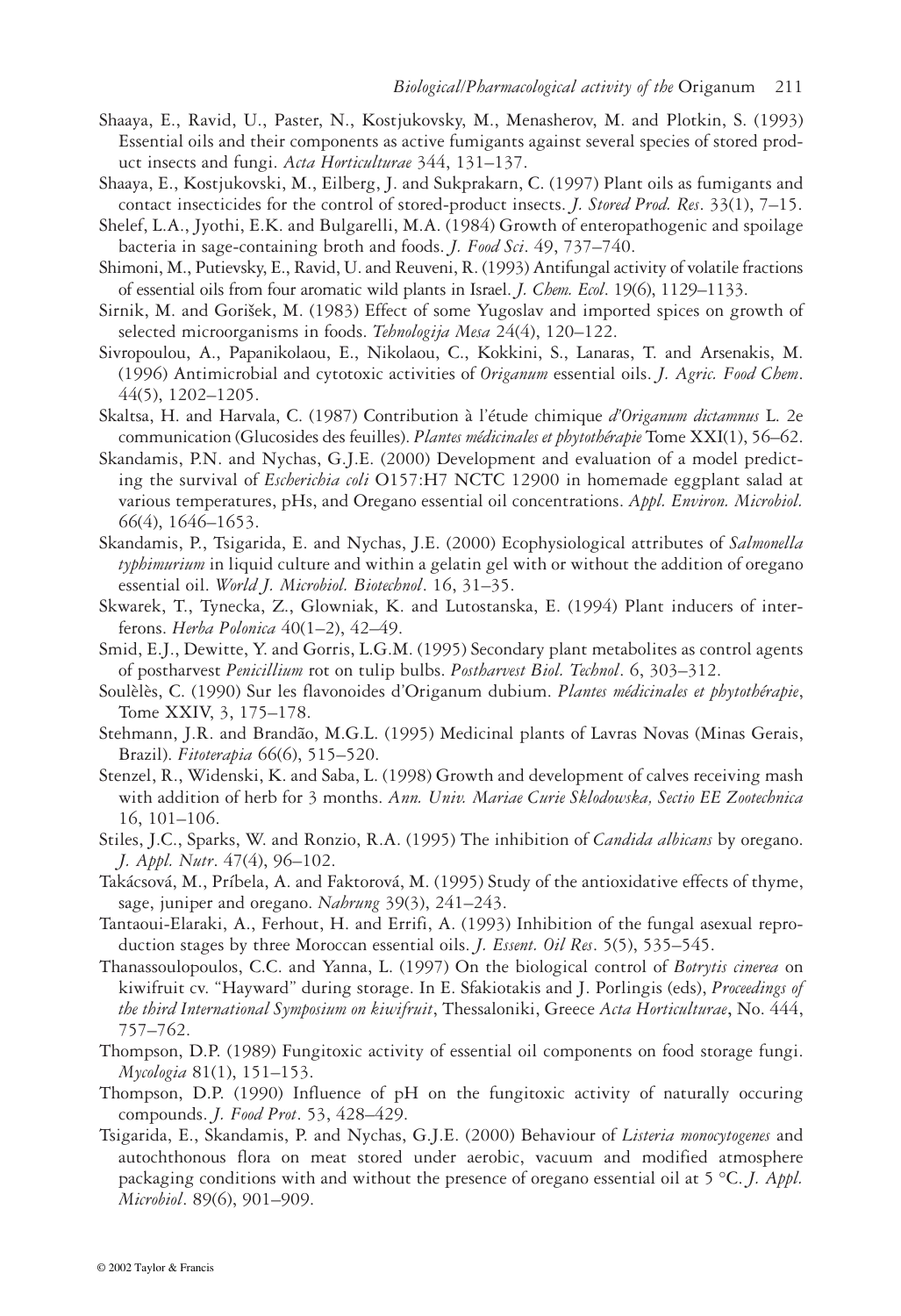- Tsimidou, M., Papavergou, E. and Boskou, D. (1995) Evaluation of oregano antioxidant activity in mackerel oil. *Food Res. Int*. 28(4), 431–433.
- Tucker, A.O. (1986) Botanical nomenclature of Culinary Herbs and Potherbs. In L.E. Craker and J.E. Simon (eds), *Herbs, Spices and Medicinal Plants: Recent Advances in Botany, Hoticulture and Pharmacology, Vol. 1*, The Oryx Press Arizona, USA, pp. 33–80.
- Tümen, G. and Başer, K.H.C. (1993) The essential oil of *Origanum syriacum* L. var. *bevanii* (Holmes) Ietswaart. *J. Essent. Oil Res*. 5, 315–316.
- Tunç, I. and Şahinkaya, Ş. (1998) Sensitivity of two greenhouse pests to vapours of essential oils. *Entomol. Exp. et Appl*. 86(2), 183–187.
- Tunc, I., Berger, B.M., Erler, F. and Dağli, F. (2000) Ovicidal activity of essential oils from five plants against two stored-product insects. *J. Stored Prod. Res*. 36, 161–168.
- Ueda, S., Kuwabara, Y., Hirai, N., Sasaki, H. and Sugahara, T. (1991) Antimutagenic capacities of different kinds of vegetables and mushrooms. *J. Jpn. Soc. Food Sci. Technol*. 38(6), 507–514.
- Ultee, A., Gorris, L.G.M. and Smid, E.J. (1998) Bactericidal activity of carvacrol towards the food-borne pathogen *Bacillus cereus. J. Appl. Microbiol*. 85(2), 211–218.
- Ultee, A., Kets, E.P.W. and Smid, E.J. (1999) Mechanisms of action of carvacrol on the foodborne pathogen *Bacillus cereus. Appl. Environ. Microbiol*. 65(10), 4606–4610.
- Ultee, A., Kets, E.P.W., Alberda, M., Hoekstra, F.A. and Smid, E.J. (2000) Adaptation of the food-borne pathogen *Bacillus cereus* to carvacrol. *Arch. Microbiol*. 174(4), 233–238.
- van Den Broucke, C.O. and Lemli, J.A. (1980) Antispasmodic activity of *Origanum compactum. Planta Medica* 38, 317–331.
- van Den Broucke, C.O. and Lemli, J.A. (1982) Antispasmodic activity of *Origanum compactum*. Part 2. Antagonistic effect of thymol and carvacrol. *Planta Medica* 45(3), 188–190.
- Vekiari, S.A., Tzia, C., Oreopoulou, V. and Thomopoulos, C.D. (1993a) Isolation of natural antioxidants from Oregano. *Rivista Italiana Delle Sostanze Grasse* 70(1), 25–28.
- Vekiari, S.A., Oreopoulou, V., Tzia, C. and Thomopoulos, C.D. (1993b) Oregano flavonoids as lipid antioxidants. *J. Am. Oil Chem. Soc*. 70(5), 483–487.
- Vichi, S., Zitterl-Eglseer, K., Jugl, M. and Franz, C. (2001) Determination of the presence of antioxidants deriving from sage and oregano extracts added to animal fat by means of assessment of the radical scavenging capacity by photochemiluminescence analysis. *Nahrung* 45(2), 101–104.
- Villalba, J.J. and Provenza, F.D. (1996) Preference for flavored wheat straw by lambs conditioned with intraruminal administrations of sodium propionate. *J. Anim Sci*. 74(10), 2362–2368.
- Vokou, D., Vareltzidou, S. and Katinakis, P. (1993) Effects of aromatic plants on potato storage: sprout suppression and antimicrobial activity. *Agric. Ecosystems Environ*. 47(3), 223–235.
- Vokou, D., Tziolas, M. and Bailey, S.E.R. (1998) Essential oil mediated interactions between oregano plants and Helicidae grazers. *J. Chem. Ecol*. 24(7), 1187–1202.
- Vokou, D. and Liotiri, S. (1999) Stimulation of soil microbial activity by essential oils. *Chemoecology* 9(1), 41–45.
- Wagner, H., Wierer, M. and Bauer, R. (1986) In vitro-hemmung der prostaglandin-biosynthese durch etherische öle und phenolische verbindungen. *Planta Medica* 53, 184–187.
- Walker, J.T. (1995) Garden herbs as hosts for southern rootknot nematode [*Meloidogyne incognita* (Kofoid & White) Chitwood, race 3]. *HortScience* 30(2), 292–293.
- Yadava, R.N. and Khare, M.K. (1995) A triterpenoid from *Majorana Hortensis. Fitoterapia* 66(2), 185.
- Yamaguchi, F., Yoshimura, Y., Nakazawa, H. and Ariga, T. (1999) Free radical scavenging activity of grape seed extract and antioxidants by electron spin resonance spectrometry in an H2O2/NaOH/DMSO system. *J. Agric. Food Chem*. 47, 2544–2548.
- Yamasaki, K., Nakano, M., Kawahata, T., Mori, H., Otake, T., Ueba, N., Oishi, I., Inami, R., Yamane, M., Nakamura, M., Murata, H. and Nakanishi, T. (1998) Anti-HIV-1 activity of herbs in Labiatae. *Biol. Pharm. Bull*. 21(8), 829–833.
- Yanishlieva, N.V. and Marinova, E.M. (1995) Antioxidant activity of selected species of the family Lamiaceae grown in Bulgaria. *Nahrung* 39(5–6), 458–463.